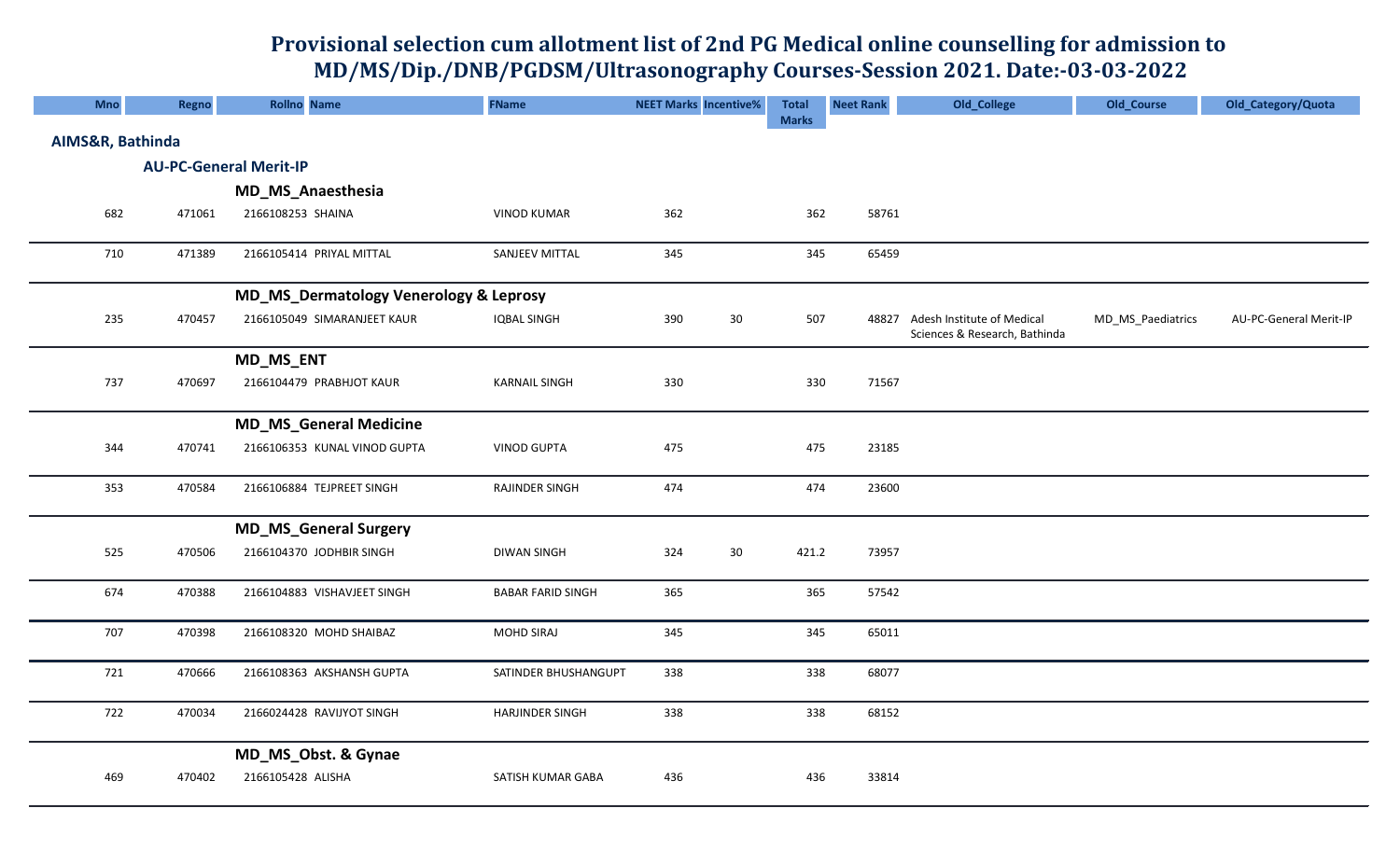| <b>MD_MS_Opthalmology</b><br>38037<br>522<br>471291<br>2166107709 HARLEEN KAUR<br><b>BHAGWAN SINGH</b><br>422<br>422<br><b>MD_MS_Paediatrics</b><br>379<br>2166105277 HASSAN SARDAR SINGH<br>466<br>466<br>25558 Adesh Institute of Medical<br>471048<br>RACHHPAL SINGH<br>MD_MS_General Surgery AU-PC-General Merit-IP<br>Sciences & Research, Bathinda<br>MD_MS_Psychiatry<br>433<br>2166104893 SIMERPREET KAUR<br><b>BALJINDER SINGH</b><br>448<br>448<br>30461<br>470149<br><b>MD_MS_Radio-diagnosis</b><br>110<br>470581<br>2166105323 GAURAV SHARMA<br>RAJINDER PAL SHARMA<br>423<br>30<br>549.9<br>37878 Christian Medical College &<br>MD_MS_Orthopaedics<br>BF-MC-A-IP<br>Hospital, Ludhiana<br><b>MD_MS_Tuberculosis &amp; Respiratory Medicine</b><br>429<br>494<br>2166107936 ROOHPREET KAUR SANDHU<br>NARINDER SINGH SANDHU<br>429<br>35846<br>471249<br>AU-PC-Open Merit (All India Basis)-BC<br><b>MD_MS_General Surgery</b><br>30<br>362.7<br>681<br>470367<br>2166104664 KANWARTAJ SINGH<br>RAMINDER SINGH<br>279<br>93490 Government Medical College,<br>Ultrasonography-Batch2 BF-GC-State Quota-BC<br>Amritsar<br>AU-PC-Open Merit (All India Basis)-Open<br><b>MD_MS_Anaesthesia</b><br>512<br>36866<br>471302<br>2166109449 AAYLEETA GUPTA<br>RAMESH KUMAR GUPTA<br>426<br>426<br>MD_MS_Dermatology Venerology & Leprosy<br>528<br>11843<br>165<br>470655<br>2166105261 NANCY<br>PIARA LAL<br>528<br><b>MD_MS_General Medicine</b><br>534<br>153<br>470354<br>2166106809 VIDHI<br>PARDEEP PURI<br>534<br>10929<br><b>MD_MS_General Surgery</b><br>363<br>2166106163 PARTH MEHTA<br>MUNISH MEHTA<br>470<br>470<br>24518<br>470340<br>446<br>438<br>2166104843 SAHIL GARG<br><b>ANIL KUMAR</b><br>446<br>30855<br>471359 | <b>Mno</b> | Regno | <b>Rollno</b> Name | <b>FName</b> | <b>NEET Marks Incentive%</b> | <b>Total</b> | <b>Neet Rank</b> | Old_College | Old_Course | Old_Category/Quota |
|----------------------------------------------------------------------------------------------------------------------------------------------------------------------------------------------------------------------------------------------------------------------------------------------------------------------------------------------------------------------------------------------------------------------------------------------------------------------------------------------------------------------------------------------------------------------------------------------------------------------------------------------------------------------------------------------------------------------------------------------------------------------------------------------------------------------------------------------------------------------------------------------------------------------------------------------------------------------------------------------------------------------------------------------------------------------------------------------------------------------------------------------------------------------------------------------------------------------------------------------------------------------------------------------------------------------------------------------------------------------------------------------------------------------------------------------------------------------------------------------------------------------------------------------------------------------------------------------------------------------------------------------------------------------------------------------------------------------------------------------|------------|-------|--------------------|--------------|------------------------------|--------------|------------------|-------------|------------|--------------------|
|                                                                                                                                                                                                                                                                                                                                                                                                                                                                                                                                                                                                                                                                                                                                                                                                                                                                                                                                                                                                                                                                                                                                                                                                                                                                                                                                                                                                                                                                                                                                                                                                                                                                                                                                              |            |       |                    |              |                              | <b>Marks</b> |                  |             |            |                    |
|                                                                                                                                                                                                                                                                                                                                                                                                                                                                                                                                                                                                                                                                                                                                                                                                                                                                                                                                                                                                                                                                                                                                                                                                                                                                                                                                                                                                                                                                                                                                                                                                                                                                                                                                              |            |       |                    |              |                              |              |                  |             |            |                    |
|                                                                                                                                                                                                                                                                                                                                                                                                                                                                                                                                                                                                                                                                                                                                                                                                                                                                                                                                                                                                                                                                                                                                                                                                                                                                                                                                                                                                                                                                                                                                                                                                                                                                                                                                              |            |       |                    |              |                              |              |                  |             |            |                    |
|                                                                                                                                                                                                                                                                                                                                                                                                                                                                                                                                                                                                                                                                                                                                                                                                                                                                                                                                                                                                                                                                                                                                                                                                                                                                                                                                                                                                                                                                                                                                                                                                                                                                                                                                              |            |       |                    |              |                              |              |                  |             |            |                    |
|                                                                                                                                                                                                                                                                                                                                                                                                                                                                                                                                                                                                                                                                                                                                                                                                                                                                                                                                                                                                                                                                                                                                                                                                                                                                                                                                                                                                                                                                                                                                                                                                                                                                                                                                              |            |       |                    |              |                              |              |                  |             |            |                    |
|                                                                                                                                                                                                                                                                                                                                                                                                                                                                                                                                                                                                                                                                                                                                                                                                                                                                                                                                                                                                                                                                                                                                                                                                                                                                                                                                                                                                                                                                                                                                                                                                                                                                                                                                              |            |       |                    |              |                              |              |                  |             |            |                    |
|                                                                                                                                                                                                                                                                                                                                                                                                                                                                                                                                                                                                                                                                                                                                                                                                                                                                                                                                                                                                                                                                                                                                                                                                                                                                                                                                                                                                                                                                                                                                                                                                                                                                                                                                              |            |       |                    |              |                              |              |                  |             |            |                    |
|                                                                                                                                                                                                                                                                                                                                                                                                                                                                                                                                                                                                                                                                                                                                                                                                                                                                                                                                                                                                                                                                                                                                                                                                                                                                                                                                                                                                                                                                                                                                                                                                                                                                                                                                              |            |       |                    |              |                              |              |                  |             |            |                    |
|                                                                                                                                                                                                                                                                                                                                                                                                                                                                                                                                                                                                                                                                                                                                                                                                                                                                                                                                                                                                                                                                                                                                                                                                                                                                                                                                                                                                                                                                                                                                                                                                                                                                                                                                              |            |       |                    |              |                              |              |                  |             |            |                    |
|                                                                                                                                                                                                                                                                                                                                                                                                                                                                                                                                                                                                                                                                                                                                                                                                                                                                                                                                                                                                                                                                                                                                                                                                                                                                                                                                                                                                                                                                                                                                                                                                                                                                                                                                              |            |       |                    |              |                              |              |                  |             |            |                    |
|                                                                                                                                                                                                                                                                                                                                                                                                                                                                                                                                                                                                                                                                                                                                                                                                                                                                                                                                                                                                                                                                                                                                                                                                                                                                                                                                                                                                                                                                                                                                                                                                                                                                                                                                              |            |       |                    |              |                              |              |                  |             |            |                    |
|                                                                                                                                                                                                                                                                                                                                                                                                                                                                                                                                                                                                                                                                                                                                                                                                                                                                                                                                                                                                                                                                                                                                                                                                                                                                                                                                                                                                                                                                                                                                                                                                                                                                                                                                              |            |       |                    |              |                              |              |                  |             |            |                    |
|                                                                                                                                                                                                                                                                                                                                                                                                                                                                                                                                                                                                                                                                                                                                                                                                                                                                                                                                                                                                                                                                                                                                                                                                                                                                                                                                                                                                                                                                                                                                                                                                                                                                                                                                              |            |       |                    |              |                              |              |                  |             |            |                    |
|                                                                                                                                                                                                                                                                                                                                                                                                                                                                                                                                                                                                                                                                                                                                                                                                                                                                                                                                                                                                                                                                                                                                                                                                                                                                                                                                                                                                                                                                                                                                                                                                                                                                                                                                              |            |       |                    |              |                              |              |                  |             |            |                    |
|                                                                                                                                                                                                                                                                                                                                                                                                                                                                                                                                                                                                                                                                                                                                                                                                                                                                                                                                                                                                                                                                                                                                                                                                                                                                                                                                                                                                                                                                                                                                                                                                                                                                                                                                              |            |       |                    |              |                              |              |                  |             |            |                    |
|                                                                                                                                                                                                                                                                                                                                                                                                                                                                                                                                                                                                                                                                                                                                                                                                                                                                                                                                                                                                                                                                                                                                                                                                                                                                                                                                                                                                                                                                                                                                                                                                                                                                                                                                              |            |       |                    |              |                              |              |                  |             |            |                    |
|                                                                                                                                                                                                                                                                                                                                                                                                                                                                                                                                                                                                                                                                                                                                                                                                                                                                                                                                                                                                                                                                                                                                                                                                                                                                                                                                                                                                                                                                                                                                                                                                                                                                                                                                              |            |       |                    |              |                              |              |                  |             |            |                    |
|                                                                                                                                                                                                                                                                                                                                                                                                                                                                                                                                                                                                                                                                                                                                                                                                                                                                                                                                                                                                                                                                                                                                                                                                                                                                                                                                                                                                                                                                                                                                                                                                                                                                                                                                              |            |       |                    |              |                              |              |                  |             |            |                    |
|                                                                                                                                                                                                                                                                                                                                                                                                                                                                                                                                                                                                                                                                                                                                                                                                                                                                                                                                                                                                                                                                                                                                                                                                                                                                                                                                                                                                                                                                                                                                                                                                                                                                                                                                              |            |       |                    |              |                              |              |                  |             |            |                    |
|                                                                                                                                                                                                                                                                                                                                                                                                                                                                                                                                                                                                                                                                                                                                                                                                                                                                                                                                                                                                                                                                                                                                                                                                                                                                                                                                                                                                                                                                                                                                                                                                                                                                                                                                              |            |       |                    |              |                              |              |                  |             |            |                    |
|                                                                                                                                                                                                                                                                                                                                                                                                                                                                                                                                                                                                                                                                                                                                                                                                                                                                                                                                                                                                                                                                                                                                                                                                                                                                                                                                                                                                                                                                                                                                                                                                                                                                                                                                              |            |       |                    |              |                              |              |                  |             |            |                    |
|                                                                                                                                                                                                                                                                                                                                                                                                                                                                                                                                                                                                                                                                                                                                                                                                                                                                                                                                                                                                                                                                                                                                                                                                                                                                                                                                                                                                                                                                                                                                                                                                                                                                                                                                              |            |       |                    |              |                              |              |                  |             |            |                    |
|                                                                                                                                                                                                                                                                                                                                                                                                                                                                                                                                                                                                                                                                                                                                                                                                                                                                                                                                                                                                                                                                                                                                                                                                                                                                                                                                                                                                                                                                                                                                                                                                                                                                                                                                              |            |       |                    |              |                              |              |                  |             |            |                    |
|                                                                                                                                                                                                                                                                                                                                                                                                                                                                                                                                                                                                                                                                                                                                                                                                                                                                                                                                                                                                                                                                                                                                                                                                                                                                                                                                                                                                                                                                                                                                                                                                                                                                                                                                              |            |       |                    |              |                              |              |                  |             |            |                    |
|                                                                                                                                                                                                                                                                                                                                                                                                                                                                                                                                                                                                                                                                                                                                                                                                                                                                                                                                                                                                                                                                                                                                                                                                                                                                                                                                                                                                                                                                                                                                                                                                                                                                                                                                              |            |       |                    |              |                              |              |                  |             |            |                    |
|                                                                                                                                                                                                                                                                                                                                                                                                                                                                                                                                                                                                                                                                                                                                                                                                                                                                                                                                                                                                                                                                                                                                                                                                                                                                                                                                                                                                                                                                                                                                                                                                                                                                                                                                              |            |       |                    |              |                              |              |                  |             |            |                    |
|                                                                                                                                                                                                                                                                                                                                                                                                                                                                                                                                                                                                                                                                                                                                                                                                                                                                                                                                                                                                                                                                                                                                                                                                                                                                                                                                                                                                                                                                                                                                                                                                                                                                                                                                              |            |       |                    |              |                              |              |                  |             |            |                    |
|                                                                                                                                                                                                                                                                                                                                                                                                                                                                                                                                                                                                                                                                                                                                                                                                                                                                                                                                                                                                                                                                                                                                                                                                                                                                                                                                                                                                                                                                                                                                                                                                                                                                                                                                              |            |       |                    |              |                              |              |                  |             |            |                    |
|                                                                                                                                                                                                                                                                                                                                                                                                                                                                                                                                                                                                                                                                                                                                                                                                                                                                                                                                                                                                                                                                                                                                                                                                                                                                                                                                                                                                                                                                                                                                                                                                                                                                                                                                              |            |       |                    |              |                              |              |                  |             |            |                    |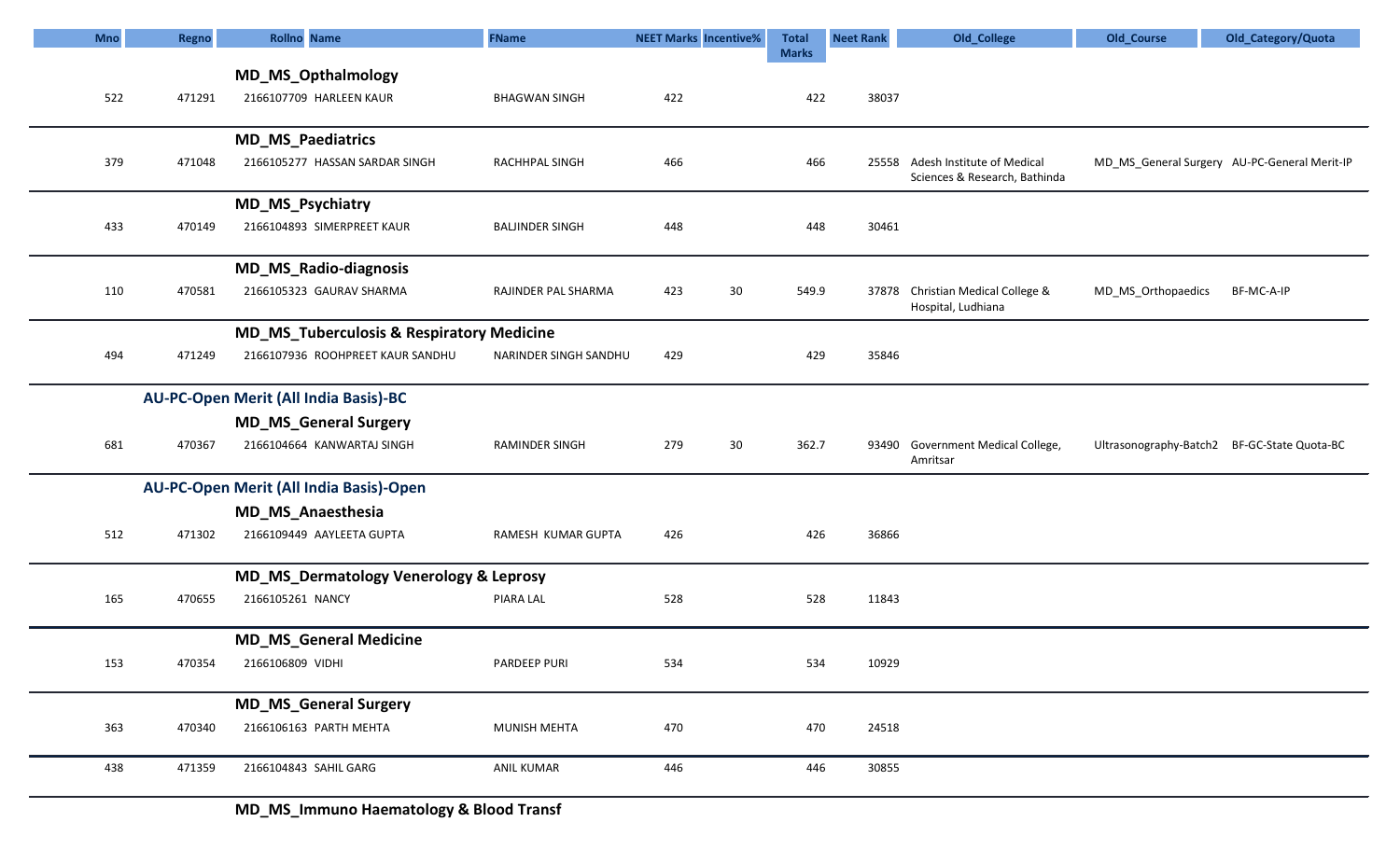| <b>Mno</b> | Regno  | <b>Rollno</b> Name                                   | <b>FName</b>                 | <b>NEET Marks Incentive%</b> | Total               | <b>Neet Rank</b> | Old_College                                                       | Old_Course         | Old_Category/Quota                       |
|------------|--------|------------------------------------------------------|------------------------------|------------------------------|---------------------|------------------|-------------------------------------------------------------------|--------------------|------------------------------------------|
| 748        | 470240 | 2166158559 AMRIT PRAKASH SINGH                       | <b>GOKUL PRASAD SINGH</b>    | 320                          | <b>Marks</b><br>320 | 75155            |                                                                   |                    |                                          |
|            |        | <b>MD_MS_Orthopaedics</b>                            |                              |                              |                     |                  |                                                                   |                    |                                          |
| 369        | 471591 | 2166105974 CHAITANYA GUPTA                           | SUNIL PARVESH GUPTA          | 469                          | 469                 | 24795            |                                                                   |                    |                                          |
|            |        | <b>MD_MS_Paediatrics</b>                             |                              |                              |                     |                  |                                                                   |                    |                                          |
| 249        | 470138 | 2166107403 MONIKA SHARMA                             | SATPAL KAUSHIK               | 504                          | 504                 | 16641            |                                                                   |                    |                                          |
|            |        | <b>MD_MS_Pathology</b>                               |                              |                              |                     |                  |                                                                   |                    |                                          |
| 702        | 471601 | 2166105140 JASVEER KAUR                              | KULDEEP SINGH                | 351                          | 351                 |                  | 62858 Guru Gobind Singh Medical<br>College, Faridkot              | MD MS Biochemistry | BF-GC-State Quota-IP                     |
| 733        | 471666 | 2166105569 ASTHA NARULA                              | YASHWINDER PAL NARULA        | 331                          | 331                 | 70940            |                                                                   |                    |                                          |
|            |        | <b>MD_MS_Psychiatry</b>                              |                              |                              |                     |                  |                                                                   |                    |                                          |
| 279        | 470369 | 2166104715 KRITIKA SHARMA                            | SHAM SUNDER SHARMA           | 495                          | 495                 | 18573            |                                                                   |                    |                                          |
|            |        | <b>MD_MS_Tuberculosis &amp; Respiratory Medicine</b> |                              |                              |                     |                  |                                                                   |                    |                                          |
| 282        | 470772 | 2166105124 RAHUL GOYAL                               | <b>KEWAL KRISHAN</b>         | 494                          | 494                 | 18776            |                                                                   |                    |                                          |
|            |        | AU-PC-Open Merit (All India Basis)-SC                |                              |                              |                     |                  |                                                                   |                    |                                          |
|            |        | MD_MS_Anaesthesia                                    |                              |                              |                     |                  |                                                                   |                    |                                          |
| 726        | 470530 | 2166105693 BARJINDER SINGH MAHAY                     | <b>BHUPINDER SINGH MAHAY</b> | 335                          | 335                 |                  | 69296 Adesh Institute of Medical<br>Sciences & Research, Bathinda | MD_MS_Pathology    | AU-PC-Open Merit (All<br>India Basis)-SC |
|            |        | MD_MS_ENT                                            |                              |                              |                     |                  |                                                                   |                    |                                          |
| 699        | 470742 | 2166106106 HARPREET SINGH                            | <b>KULDIP SINGH</b>          | 353                          | 353                 | 62231            |                                                                   |                    |                                          |
|            |        | <b>MD_MS_General Surgery</b>                         |                              |                              |                     |                  |                                                                   |                    |                                          |
| 700        | 470275 | 2166105978 PRIYANKA                                  | SURINDER KUMAR               | 352                          | 352                 | 62550            |                                                                   |                    |                                          |
|            |        | MD_MS_Obst. & Gynae                                  |                              |                              |                     |                  |                                                                   |                    |                                          |
| 649        | 471615 | 2166104729 SHIRIN                                    | SUBASH CHANDER               | 375                          | 375                 | 54125            |                                                                   |                    |                                          |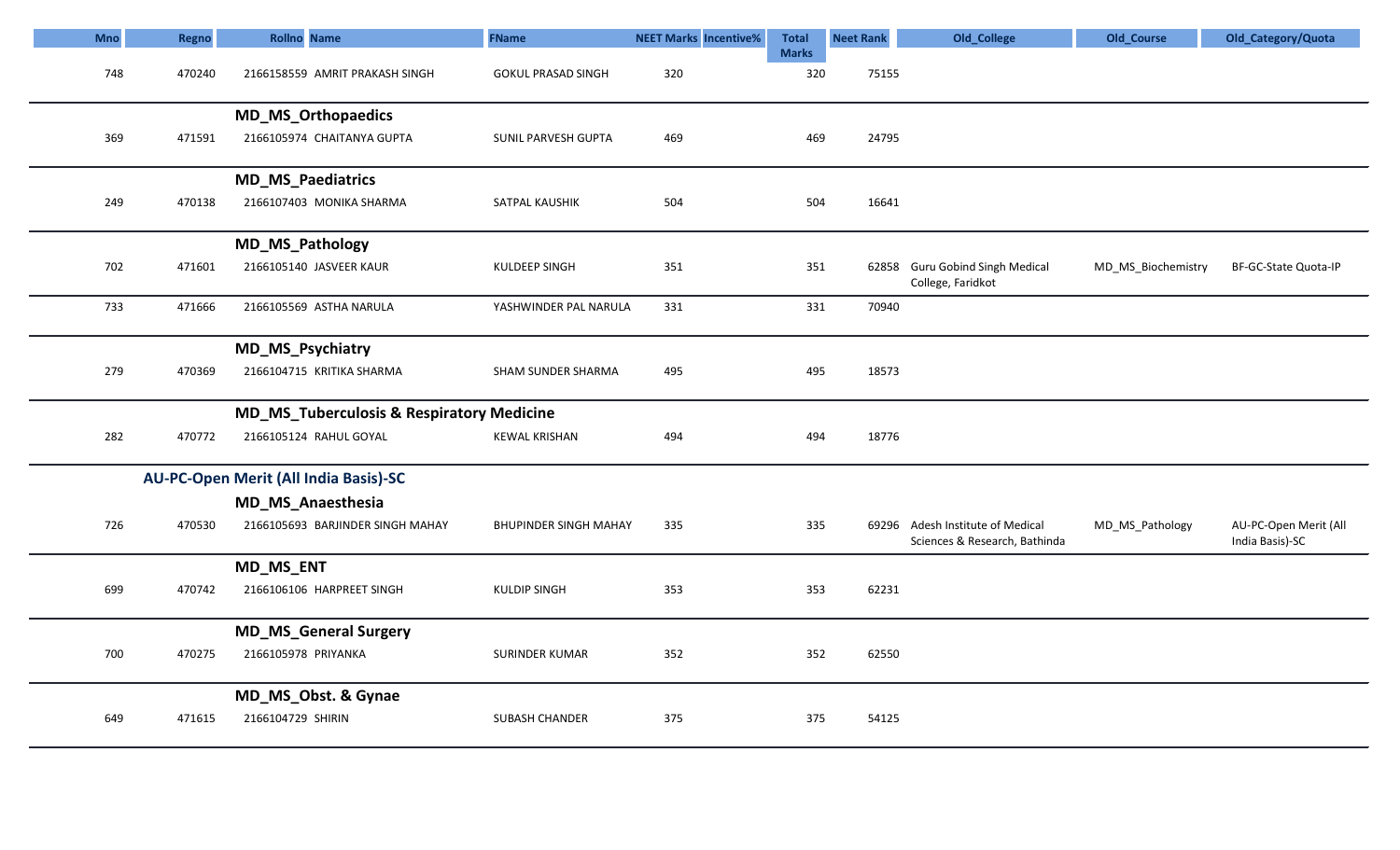| <b>Mno</b>           | Regno             | <b>Rollno</b> Name     |                                               | <b>FName</b>          | <b>NEET Marks Incentive%</b> | <b>Total</b><br><b>Marks</b> | <b>Neet Rank</b> | Old_College                                                          | Old_Course                                 | Old_Category/Quota   |
|----------------------|-------------------|------------------------|-----------------------------------------------|-----------------------|------------------------------|------------------------------|------------------|----------------------------------------------------------------------|--------------------------------------------|----------------------|
| <b>CMC, Ludhiana</b> |                   |                        |                                               |                       |                              |                              |                  |                                                                      |                                            |                      |
|                      |                   | BF-MC-A-ALL_OPEN_MERIT |                                               |                       |                              |                              |                  |                                                                      |                                            |                      |
|                      |                   |                        | <b>MD_MS_Preventive &amp; Social Medicine</b> |                       |                              |                              |                  |                                                                      |                                            |                      |
| 741                  | 471622            |                        | 2166107022 JASMANDEEP KAUR GILL               | SUKHWINDER SINGH GILL | 326                          | 326                          | 72931            |                                                                      |                                            |                      |
|                      | <b>BF-MC-A-IP</b> |                        |                                               |                       |                              |                              |                  |                                                                      |                                            |                      |
|                      |                   |                        | <b>MD_MS_Anaesthesia</b>                      |                       |                              |                              |                  |                                                                      |                                            |                      |
| 330                  | 470692            |                        | 2166104829 MANVEET KAUR                       | <b>AMRIK SINGH</b>    | 481                          | 481                          |                  | 21773 Sri Guru Ram Das Institute of<br>Medical Science, Sri Amritsar | MD_MS_General Surgery BF-MC-Sikh Minority  | Seats-General        |
| 340                  | 470994            |                        | 2166104439 HARMANJIT KAUR                     | <b>JAGJIT SINGH</b>   | 478                          | 478                          | 22567            |                                                                      |                                            |                      |
| 341                  | 470415            |                        | 2166104777 HARLEEN KAUR                       | <b>TAJINDER SINGH</b> | 477                          | 477                          | 22623            |                                                                      |                                            |                      |
| 347                  | 470803            | 2166105335 RIA         |                                               | RAKESH JUNEJA         | 475                          | 475                          | 23390            |                                                                      |                                            |                      |
|                      |                   | MD_MS_ENT              |                                               |                       |                              |                              |                  |                                                                      |                                            |                      |
| 270                  | 470270            |                        | 2166042101 HARSHDEEP GULIANI                  | JASBIR SINGH GULIANI  | 499                          | 499                          | 17673            |                                                                      |                                            |                      |
|                      |                   |                        | <b>MD_MS_General Medicine</b>                 |                       |                              |                              |                  |                                                                      |                                            |                      |
| 41                   | 470989            |                        | 2166107074 GAZAL NANDA                        | <b>ASHOK KUMAR</b>    | 582                          | 582                          |                  | 4338 Christian Medical College &<br>Hospital, Ludhiana               | MD_MS_Paediatrics                          | BF-MC-A-IP           |
| 42                   | 470755            |                        | 2166106121 GURJOT SINGH                       | <b>KULWANT SINGH</b>  | 581                          | 581                          |                  | 4418 Guru Gobind Singh Medical<br>College, Faridkot                  | MD_MS_Orthopaedics                         | BF-GC-State Quota-IP |
| 47                   | 471172            |                        | 2166108315 LOVELY GOYAL                       | <b>MANOJ KUMAR</b>    | 580                          | 580                          | 4601             |                                                                      |                                            |                      |
|                      |                   |                        | <b>MD_MS_General Surgery</b>                  |                       |                              |                              |                  |                                                                      |                                            |                      |
| 200                  | 471075            |                        | 2166043161 SUMIT KATHURIA                     | SATISH KATHURIA       | 518                          | 518                          |                  | 13791 Government Medical College,<br>Amritsar                        | MD_MS_Pathology                            | BF-GC-State Quota-IP |
| 207                  | 470980            | 2166105246 ISHAN       |                                               | PARMOD KUMAR JUNEJA   | 516                          | 516                          | 14200            |                                                                      |                                            |                      |
| 214                  | 470871            |                        | 2166107966 MEGHA CHAUDHARY                    | PAWAN KUMAR           | 514                          | 514                          | 14614            |                                                                      |                                            |                      |
|                      |                   |                        | MD_MS_Obst. & Gynae                           |                       |                              |                              |                  |                                                                      |                                            |                      |
| 98                   | 470123            |                        | 2166106977 AAKANKSHA DHUSSA                   | SATPAUL DHUSSA        | 556                          | 556                          |                  | 7463 Guru Gobind Singh Medical<br>College, Faridkot                  | MD_MS_General Surgery BF-GC-State Quota-IP |                      |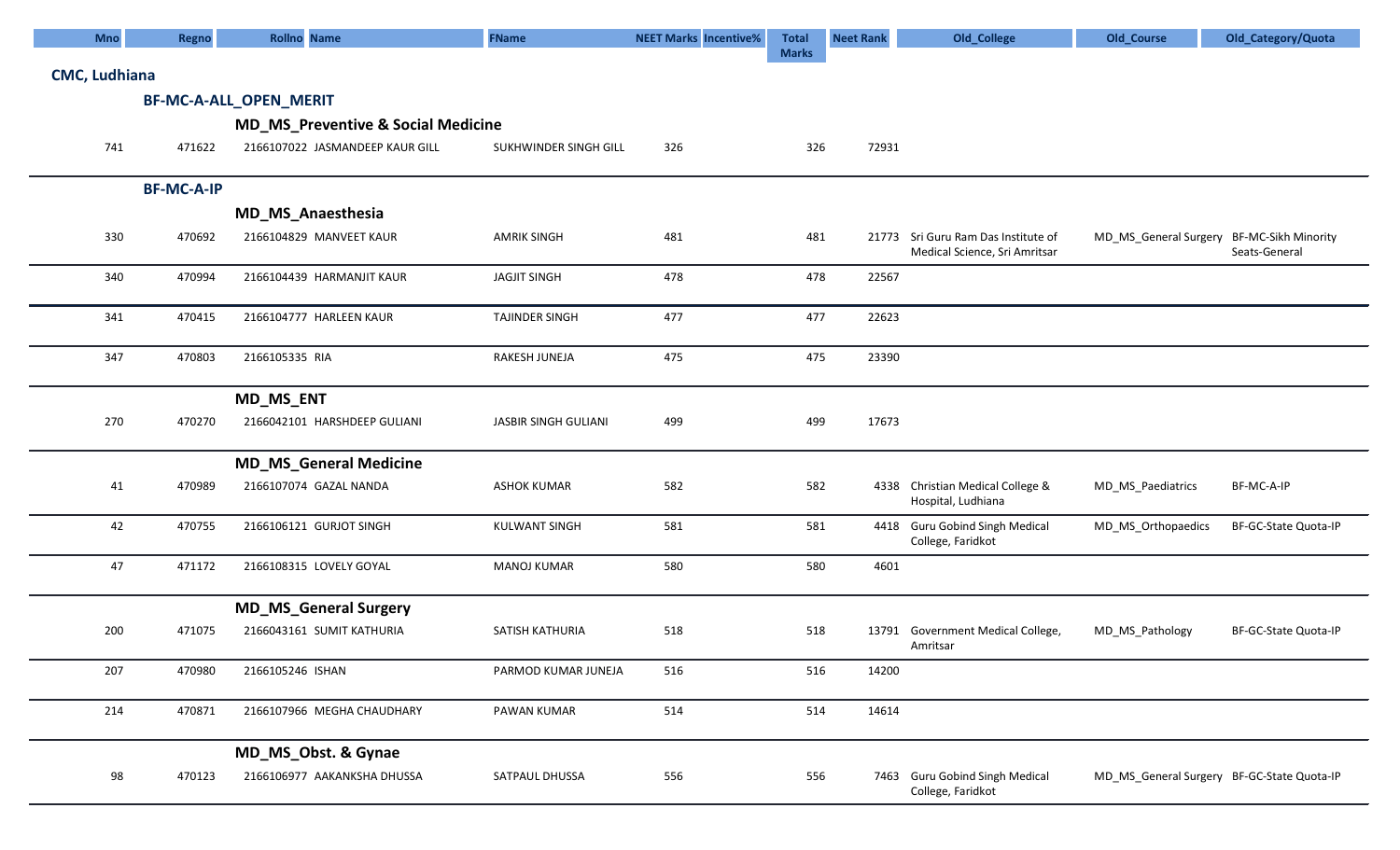| <b>Mno</b> | <b>Regno</b>      | <b>Rollno</b> Name           | <b>FName</b>             | <b>NEET Marks Incentive%</b> |    | <b>Total</b>        | <b>Neet Rank</b> | Old_College                                                          | Old_Course          | Old_Category/Quota                           |
|------------|-------------------|------------------------------|--------------------------|------------------------------|----|---------------------|------------------|----------------------------------------------------------------------|---------------------|----------------------------------------------|
| 100        | 470888            | 2166105895 SAKSHI SHARMA     | SANJEEV KUMAR SHARMA     | 554                          |    | <b>Marks</b><br>554 | 7772             |                                                                      |                     |                                              |
|            |                   | <b>MD_MS_Opthalmology</b>    |                          |                              |    |                     |                  |                                                                      |                     |                                              |
| 223        | 470611            | 2166106655 GURMAN KAUR PANNU | JAGJIT SINGH PANNU       | 510                          |    | 510                 | 15466            |                                                                      |                     |                                              |
|            |                   | <b>MD_MS_Orthopaedics</b>    |                          |                              |    |                     |                  |                                                                      |                     |                                              |
| 166        | 470282            | 2166104712 HAMANSHU BHARDWAJ | SH. VISHWA MITTER        | 527                          |    | 527                 |                  | 12099 Sri Guru Ram Das Institute of<br>Medical Science, Sri Amritsar |                     | MD_MS_General Surgery BF-MC-General Quota-IP |
| 170        | 470489            | 2166105343 BINNY GARG        | <b>RAKESH KUMAR GARG</b> | 526                          |    | 526                 |                  | 12274 Sri Guru Ram Das Institute of<br>Medical Science, Sri Amritsar | MD_MS_Orthopaedics  | BF-MC-General Quota-IP                       |
|            |                   | <b>MD_MS_Paediatrics</b>     |                          |                              |    |                     |                  |                                                                      |                     |                                              |
| 66         | 470445            | 2166104737 SONALI SHARMA     | SUDESH KUMAR SHARMA      | 570                          |    | 570                 |                  | 5695 Government Medical College,<br>Patiala                          | MD_MS_Opthalmology  | BF-GC-State Quota-IP                         |
| 69         | 470626            | 2166106657 JASMEEN KAUR      | <b>JAGMAIL SINGH</b>     | 569                          |    | 569                 |                  | 5799 Dayanand Medical College,<br>Ludhiana                           | MD_MS_Psychiatry    | BF-PC-Government<br>Quota-IP                 |
| 72         | 470570            | 2166107765 POOJA GUPTA       | <b>DILIP KUMAR GUPTA</b> | 566                          |    | 566                 | 6168             |                                                                      |                     |                                              |
| 90         | 470680            | 2166106785 SUROHI NANDA      | <b>NAVEEN NANDA</b>      | 559                          |    | 559                 |                  | 7108 Sri Guru Ram Das Institute of<br>Medical Science, Sri Amritsar  | MD_MS_Obst. & Gynae | BF-MC-General Quota-IP                       |
|            |                   | <b>MD_MS_Pathology</b>       |                          |                              |    |                     |                  |                                                                      |                     |                                              |
| 578        | 470700            | 2166106539 AARZU CHOPRA      | <b>DEEPAK CHOPRA</b>     | 404                          |    | 404                 | 43812            |                                                                      |                     |                                              |
| 596        | 470618            | 2166108348 KASHISH AGGARWAL  | RAKESH AGGARWAL          | 306                          | 30 | 397.8               | 81551            |                                                                      |                     |                                              |
| 602        | 470504            | 2166105501 RIA SINGLA        | SURINDER PAL             | 394                          |    | 394                 | 47203            |                                                                      |                     |                                              |
|            |                   | MD_MS_Radio-diagnosis        |                          |                              |    |                     |                  |                                                                      |                     |                                              |
| 7          | 470222            | 2166107643 ANANT JOT SINGH   | AJIT PAL SINGH           | 611                          |    | 611                 |                  | 1948 Sri Guru Ram Das Institute of<br>Medical Science, Sri Amritsar  |                     | MD MS Radio-diagnosis BF-MC-General Quota-IP |
|            | <b>BF-MC-A-SC</b> |                              |                          |                              |    |                     |                  |                                                                      |                     |                                              |
|            |                   | <b>MD_MS_Anaesthesia</b>     |                          |                              |    |                     |                  |                                                                      |                     |                                              |
| 579        | 470610            | 2166106274 DEEPAK SALHAN     | RAJINDER PARSHAD         | 404                          |    | 404                 | 43831            |                                                                      |                     |                                              |
|            |                   | <b>MD_MS_General Surgery</b> |                          |                              |    |                     |                  |                                                                      |                     |                                              |
| 554        | 470046            | 2166106080 GURPREET SINGH    | <b>KARNAIL SINGH</b>     | 414                          |    | 414                 |                  | 40595 Sri Guru Ram Das Institute of<br>Medical Science, Sri Amritsar | MD_MS_Anaesthesia   | BF-MC-General Quota-SC                       |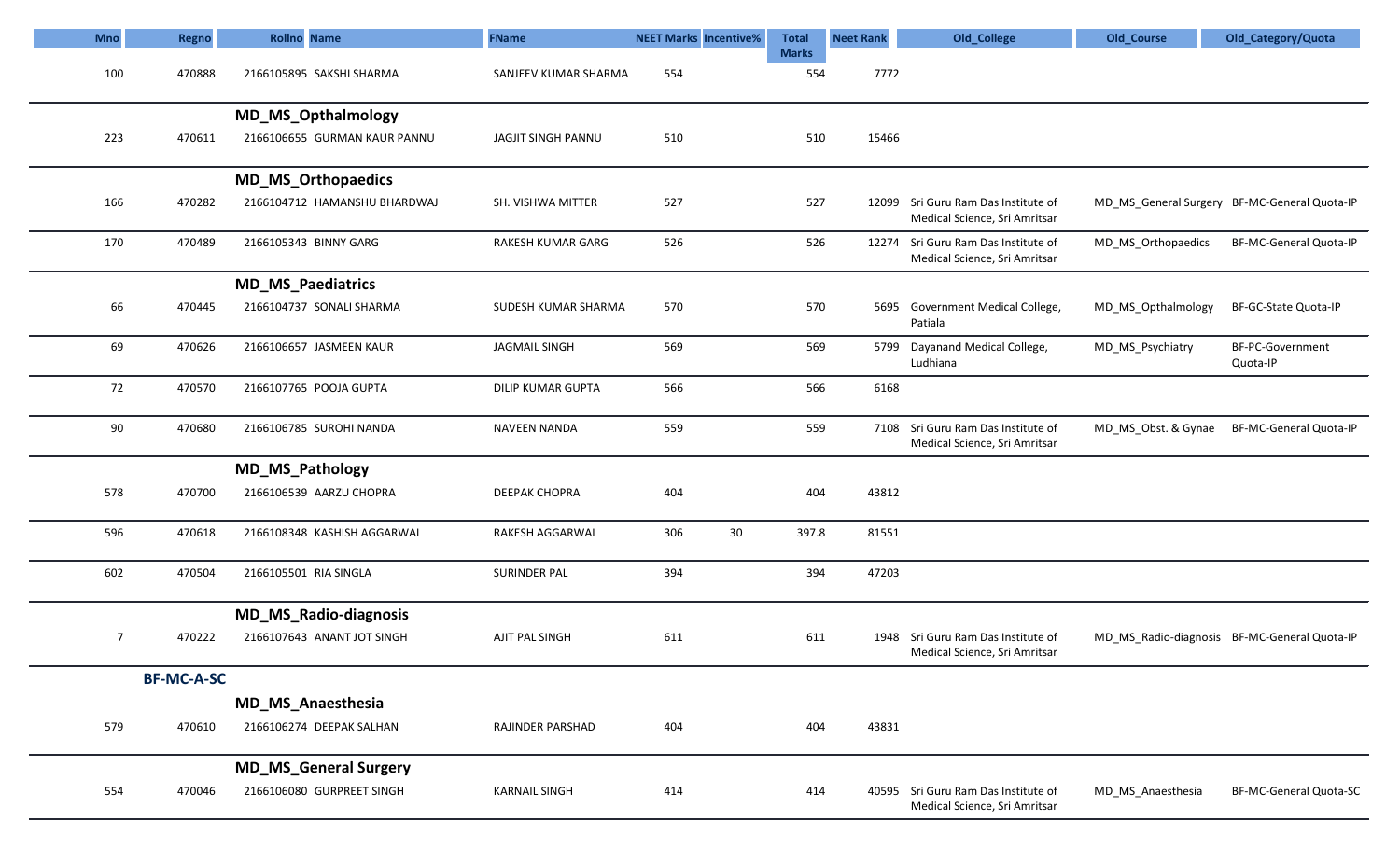| <b>Mno</b> | Regno                   | <b>Rollno</b> Name                            | <b>FName</b>             | <b>NEET Marks Incentive%</b> | <b>Total</b> | <b>Neet Rank</b> | Old_College                                             | Old_Course          | Old_Category/Quota           |
|------------|-------------------------|-----------------------------------------------|--------------------------|------------------------------|--------------|------------------|---------------------------------------------------------|---------------------|------------------------------|
|            |                         |                                               |                          |                              | <b>Marks</b> |                  |                                                         |                     |                              |
|            |                         | <b>MD_MS_Preventive &amp; Social Medicine</b> |                          |                              |              |                  |                                                         |                     |                              |
| 797        | 471412                  | 2166162611 SUKHJINDER KAUR                    | SARWAN SINGH             | 272                          | 272          |                  | 96350 Dayanand Medical College,<br>Ludhiana             | MD_MS_Biochemistry  | BF-PC-Management<br>Quota-SC |
|            | <b>BF-MC-B-Minority</b> |                                               |                          |                              |              |                  |                                                         |                     |                              |
|            |                         | <b>MD_MS_Anaesthesia</b>                      |                          |                              |              |                  |                                                         |                     |                              |
| 618        | 471626                  | 2166031945 SAMUEL SARAANSH SAMSON             | RAMESH SAMSON            | 387                          | 387          | 49609            |                                                         |                     |                              |
| 631        | 470748                  | 2166106889 NIVEDITA ROHINI CALTON             | RAJNEESH KUMAR CALTON    | 382                          | 382          |                  | 51330 Christian Medical College &<br>Hospital, Ludhiana | MD_MS_Pathology     | BF-MC-B-Minority             |
|            |                         | <b>MD_MS_General Surgery</b>                  |                          |                              |              |                  |                                                         |                     |                              |
| 68         | 471664                  | 2166151418 UPLABDHI DAN                       | <b>DEEPAK DAN</b>        | 570                          | 570          | 5748             |                                                         |                     |                              |
| 409        | 471655                  | 2166060824 BLESSO V CHERIAN                   | REJI CHERIAN             | 455                          | 455          | 28449            |                                                         |                     |                              |
|            |                         |                                               |                          |                              |              |                  |                                                         |                     |                              |
| 568        | 470846                  | 2166069496 JIVIN SIMON SHAJI                  | SHAJI SIMON              | 409                          | 409          |                  | 42402 Christian Medical College &<br>Hospital, Ludhiana | MD MS Obst. & Gynae | BF-MC-B-Minority             |
|            |                         | MD_MS_Obst. & Gynae                           |                          |                              |              |                  |                                                         |                     |                              |
| 251        | 471656                  | 2166060613 ALMA RACHEL KOSHY                  | <b>BIJU GEORGE KOSHY</b> | 504                          | 504          | 16720            |                                                         |                     |                              |
| 420        | 471652                  | 2166095804 SAKTE REENA ANAND                  | SAKTE ANAND BABU         | 452                          | 452          | 29339            |                                                         |                     |                              |
| 477        | 470093                  | 2166061475 MERIN ALEYAMMA REJI                | REJI CHANDY MATHEWS      | 433                          | 433          |                  | 34619 Christian Medical College &<br>Hospital, Ludhiana | MD_MS_Paediatrics   | BF-MC-B-Minority             |
|            |                         | <b>MD_MS_Opthalmology</b>                     |                          |                              |              |                  |                                                         |                     |                              |
| 635        | 471229                  | 2166062445 JOBIN CLEETUS                      | <b>CLEETUS K.P</b>       | 381                          | 381          | 51606            |                                                         |                     |                              |
|            |                         | <b>MD_MS_Orthopaedics</b>                     |                          |                              |              |                  |                                                         |                     |                              |
| 301        | 471646                  | 2166067422 NIKHIL C JOHN                      | JOHN C K                 | 488                          | 488          | 20139            |                                                         |                     |                              |
|            |                         | <b>MD_MS_Paediatrics</b>                      |                          |                              |              |                  |                                                         |                     |                              |
| 378        | 471688                  | 2166011799 AMOS DASARI                        | DASARI SUNDARADAS        | 466                          | 466          | 25502            |                                                         |                     |                              |
| 485        | 470435                  | 2166154200 SARAH SHARMA                       | SILAS DAYAL SHARMA       | 432                          | 432          | 35148            |                                                         |                     |                              |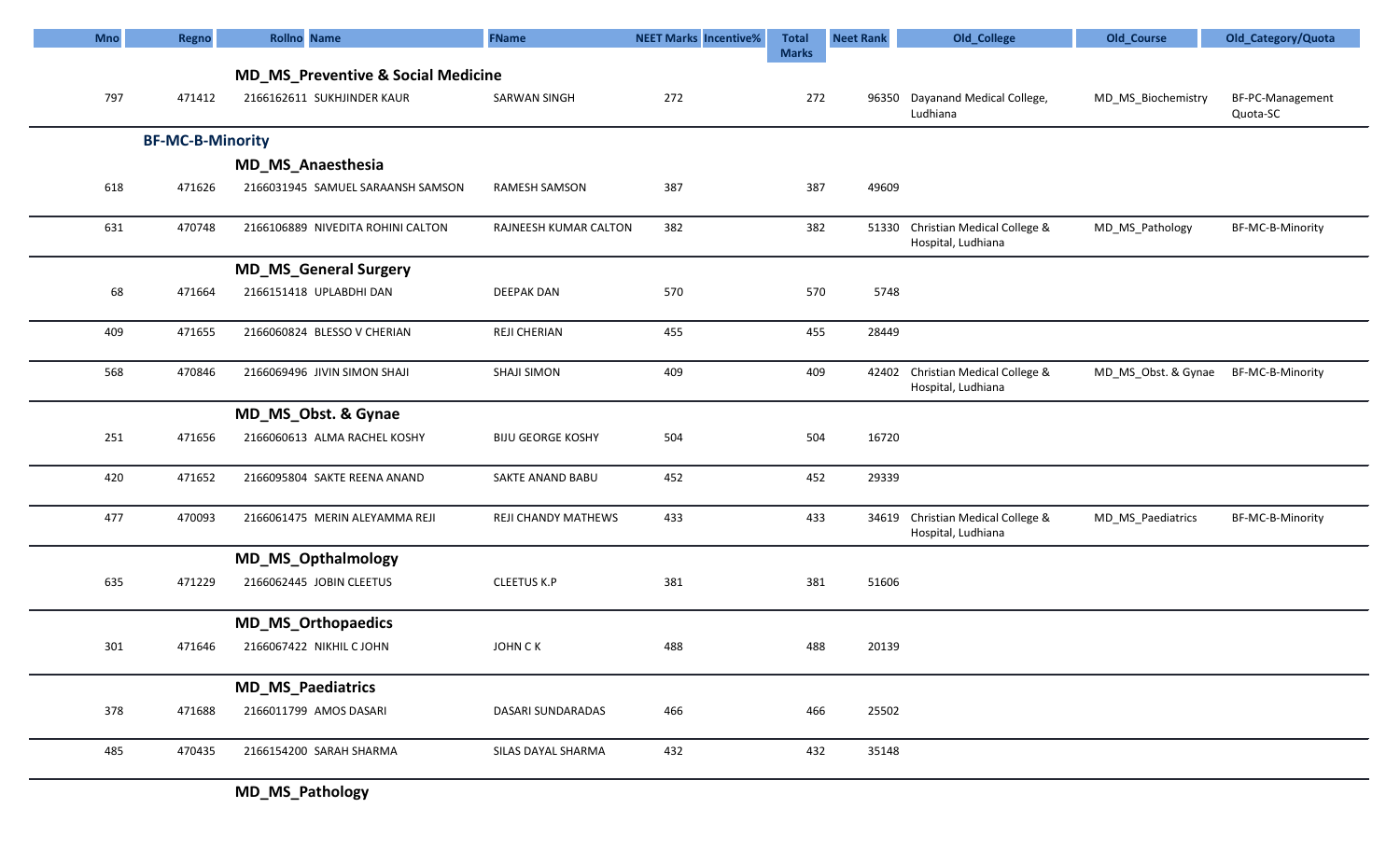| <b>Mno</b> | Regno  | <b>Rollno Name</b> |                                                         | <b>FName</b>       | <b>NEET Marks Incentive%</b> | Total               | <b>Neet Rank</b> | Old_College                                             | Old_Course          | Old_Category/Quota |
|------------|--------|--------------------|---------------------------------------------------------|--------------------|------------------------------|---------------------|------------------|---------------------------------------------------------|---------------------|--------------------|
| 761        | 470087 |                    | 2166062683 MINTU ANN JOY                                | JOY PAUL           | 315                          | <b>Marks</b><br>315 | 77567            |                                                         |                     |                    |
| 431        | 470301 |                    | <b>MD_MS_Radiotherapy</b><br>2166103168 MADHURIMA BARIK | DILLIP SINGH BARIK | 449                          | 449                 |                  | 30235 Christian Medical College &<br>Hospital, Ludhiana | MD MS Obst. & Gynae | BF-MC-B-Minority   |
| 648        | 471662 |                    | 2166067426 ELIZABETH JOSE                               | JOSE P KUNNATH     | 375                          | 375                 | 54092            |                                                         |                     |                    |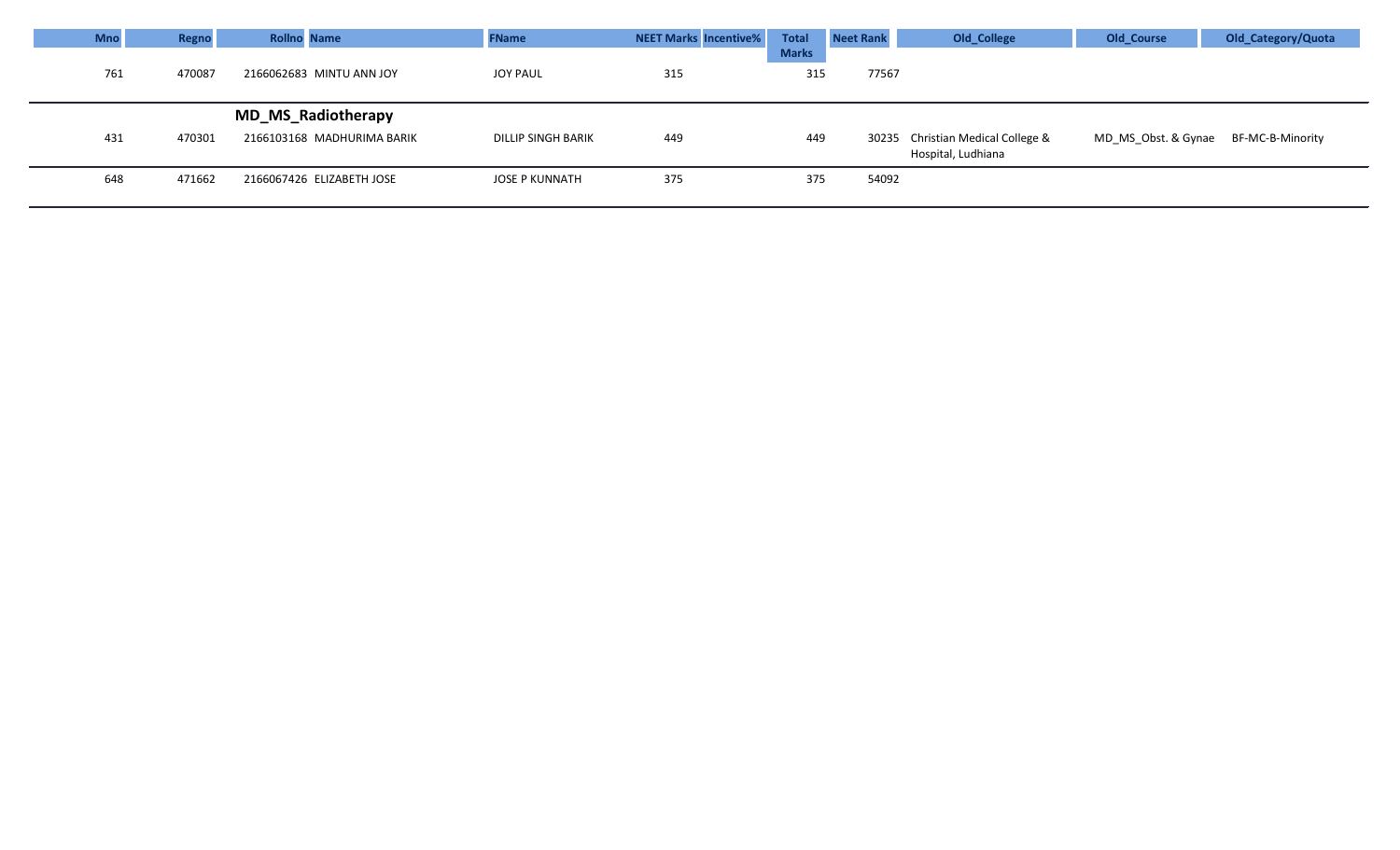| <b>Mno</b>    | Regno  | <b>Rollno</b> Name                      | <b>FName</b>                | <b>NEET Marks Incentive%</b> | <b>Total</b> | <b>Neet Rank</b> | Old_College                                                         | Old_Course                                   | Old_Category/Quota           |
|---------------|--------|-----------------------------------------|-----------------------------|------------------------------|--------------|------------------|---------------------------------------------------------------------|----------------------------------------------|------------------------------|
|               |        |                                         |                             |                              | <b>Marks</b> |                  |                                                                     |                                              |                              |
| DMC, Ludhiana |        |                                         |                             |                              |              |                  |                                                                     |                                              |                              |
|               |        | <b>BF-PC-Government Quota-BC</b>        |                             |                              |              |                  |                                                                     |                                              |                              |
|               |        | <b>MD_MS_Anaesthesia</b>                |                             |                              |              |                  |                                                                     |                                              |                              |
| 417           | 470249 | 2166106075 SANJAMJOT SINGH SURI         | <b>KAMALJIT SINGH SURI</b>  | 453                          | 453          | 29061            |                                                                     |                                              |                              |
|               |        | <b>BF-PC-Government Quota-IP</b>        |                             |                              |              |                  |                                                                     |                                              |                              |
|               |        | <b>MD_MS_Anaesthesia</b>                |                             |                              |              |                  |                                                                     |                                              |                              |
| 297           | 470927 | 2166107362 SHUBHAM LONGIA               | RAMPAL LONGIA               | 489                          | 489          | 19983            |                                                                     |                                              |                              |
| 312           | 470832 | 2166104661 BHAWYA CHUGH                 | RAMESH CHUGH                | 486                          | 486          | 20651            |                                                                     |                                              |                              |
| 316           | 470544 | 2166105547 DIVYA WADHWA                 | <b>VIJAY WADHWA</b>         | 485                          | 485          | 20909            |                                                                     |                                              |                              |
|               |        | MD_MS_ENT                               |                             |                              |              |                  |                                                                     |                                              |                              |
| 262           | 471183 | 2166105770 LOVLEEN SANDHU               | <b>GURDEV SINGH SANDHU</b>  | 501                          | 501          | 17263            |                                                                     |                                              |                              |
|               |        | <b>MD_MS_General Medicine</b>           |                             |                              |              |                  |                                                                     |                                              |                              |
| 21            | 470709 | 2166105248 KHIATI GOYAL                 | PARVEEN GOYAL               | 596                          | 596          |                  | 3084 Dayanand Medical College,<br>Ludhiana                          | MD_MS_Obst. & Gynae                          | BF-PC-Government<br>Quota-IP |
|               |        | <b>MD_MS_General Surgery</b>            |                             |                              |              |                  |                                                                     |                                              |                              |
| 133           | 470276 | 2166106870 ANMOL KHOSLA                 | RAJESH KHOSLA               | 540                          | 540          |                  | 9878 Sri Guru Ram Das Institute of<br>Medical Science, Sri Amritsar | MD_MS_General Surgery BF-MC-General Quota-IP |                              |
| 177           | 470401 | 2166105785 RAVNEET SINGH RANDHAWA       | <b>GURPAL SINGH RANDHAW</b> | 525                          | 525          | 12550            |                                                                     |                                              |                              |
|               |        | MD_MS_Immuno Haematology & Blood Transf |                             |                              |              |                  |                                                                     |                                              |                              |
| 639           | 471104 | 2166104382 SHALINDERJEET KAUR           | <b>GULZAR SINGH</b>         | 379                          | 379          | 52584            |                                                                     |                                              |                              |
| 720           | 470037 | 2166106647 TANVIR SINGH SODHI           | JAGDEEP SINGH SODHI         | 338                          | 338          | 68012            |                                                                     |                                              |                              |
|               |        | <b>MD_MS_Microbiology</b>               |                             |                              |              |                  |                                                                     |                                              |                              |
| 685           | 470643 | 2166105773 AMARPREET KAUR               | <b>GURDIP SINGH</b>         | 361                          | 361          | 59121            |                                                                     |                                              |                              |
|               |        | MD_MS_Obst. & Gynae                     |                             |                              |              |                  |                                                                     |                                              |                              |
| 78            | 470522 | 2166106382 JANVI SINGLA                 | AJAY KUMAR SINGLA           | 565                          | 565          |                  | 6361 Christian Medical College &<br>Hospital, Ludhiana              | MD_MS_Obst. & Gynae BF-MC-A-IP               |                              |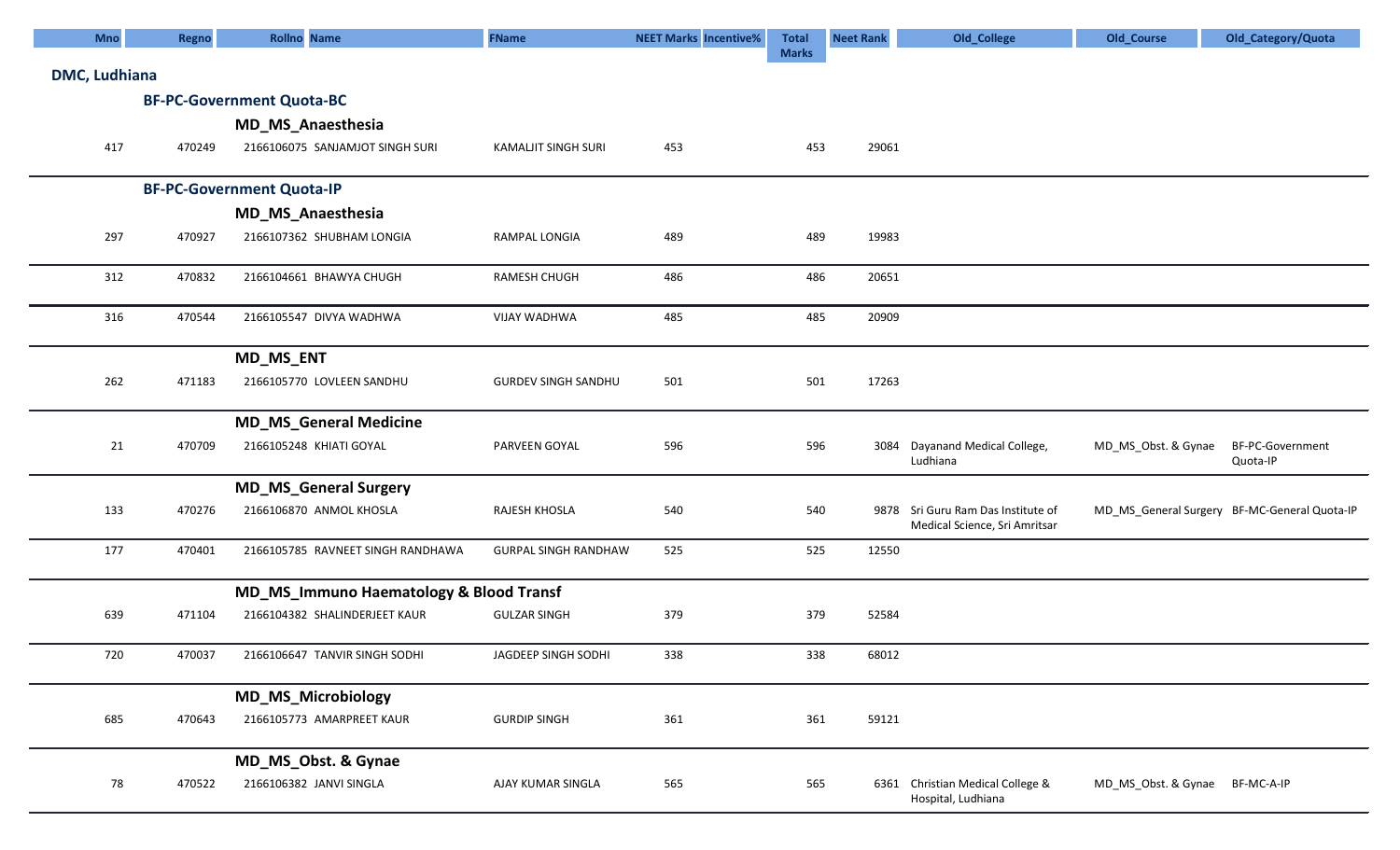| <b>Mno</b> | <b>Regno</b> | <b>Rollno Name</b>               | <b>FName</b>            | <b>NEET Marks Incentive%</b> |    | <b>Total</b> | <b>Neet Rank</b> | Old_College                       | Old_Course                             | Old_Category/Quota   |
|------------|--------------|----------------------------------|-------------------------|------------------------------|----|--------------|------------------|-----------------------------------|----------------------------------------|----------------------|
|            |              |                                  |                         |                              |    | <b>Marks</b> |                  |                                   |                                        |                      |
|            |              | <b>MD_MS_Opthalmology</b>        |                         |                              |    |              |                  |                                   |                                        |                      |
| 208        | 470933       | 2166108316 YESHA GUPTA           | <b>MANOJ KUMAR GARG</b> | 516                          |    | 516          | 14204            |                                   |                                        |                      |
|            |              |                                  |                         |                              |    |              |                  |                                   |                                        |                      |
|            |              | <b>MD_MS_Pathology</b>           |                         |                              |    |              |                  |                                   |                                        |                      |
| 534        | 470315       | 2166105515 PURNIMA               | <b>SUSHIL KUMAR</b>     | 420                          |    | 420          |                  | 38906 Guru Gobind Singh Medical   | MD_MS_Microbiology                     | BF-GC-State Quota-IP |
|            |              |                                  |                         |                              |    |              |                  | College, Faridkot                 |                                        |                      |
| 555        | 471479       | 2166104468 PRIYANKA SETH         | <b>JYOTI SETH</b>       | 414                          |    | 414          | 40611            |                                   |                                        |                      |
|            |              |                                  |                         |                              |    |              |                  |                                   |                                        |                      |
|            |              | <b>MD_MS_Psychiatry</b>          |                         |                              |    |              |                  |                                   |                                        |                      |
| 103        | 470726       | 2166106852 SANDEEP KAUR DHILLON  | RAJ BAHADUR SINGHDHIL   | 552                          |    | 552          |                  | 8002 Dayanand Medical College,    | MD_MS_Opthalmology                     | BF-PC-Government     |
|            |              |                                  |                         |                              |    |              |                  | Ludhiana                          |                                        | Quota-IP             |
|            |              | <b>BF-PC-Government Quota-SC</b> |                         |                              |    |              |                  |                                   |                                        |                      |
|            |              | <b>MD_MS_Anaesthesia</b>         |                         |                              |    |              |                  |                                   |                                        |                      |
| 543        | 471198       | 2166106287 JASKARAN SINGH        | <b>SAJJAN SINGH</b>     | 347                          | 20 | 416.4        |                  | 64495 Christian Medical College & | MD_MS_Anaesthesia                      | BF-MC-A-SC           |
|            |              |                                  |                         |                              |    |              |                  | Hospital, Ludhiana                |                                        |                      |
| 583        | 470061       | 2166105672 SARVESH KUMAR         | <b>BALKISH RAJ</b>      | 402                          |    | 402          | 44464            |                                   |                                        |                      |
|            |              |                                  |                         |                              |    |              |                  |                                   |                                        |                      |
|            |              | <b>MD_MS_General Surgery</b>     |                         |                              |    |              |                  |                                   |                                        |                      |
| 553        | 470410       | 2166105960 UPKAR                 | SUDESH KUMAR            | 414                          |    | 414          | 40573            |                                   |                                        |                      |
|            |              |                                  |                         |                              |    |              |                  |                                   |                                        |                      |
|            |              | <b>MD_MS_Microbiology</b>        |                         |                              |    |              |                  |                                   |                                        |                      |
| 789        | 471060       | 2166046182 SABRI                 | HEMRAJ                  | 289                          |    | 289          | 88923            |                                   |                                        |                      |
|            |              |                                  |                         |                              |    |              |                  |                                   |                                        |                      |
|            |              | <b>MD_MS_Orthopaedics</b>        |                         |                              |    |              |                  |                                   |                                        |                      |
| 456        | 470074       | 2166105045 VIKRAMJEET SINGH      | <b>INDER SINGH</b>      | 441                          |    | 441          |                  | 32394 Dayanand Medical College,   | MD_MS_General Surgery BF-PC-Government |                      |
|            |              |                                  |                         |                              |    |              |                  | Ludhiana                          |                                        | Quota-SC             |
|            |              | <b>MD_MS_Paediatrics</b>         |                         |                              |    |              |                  |                                   |                                        |                      |
| 429        | 470512       | 2166106171 VERONICA BANAL        | NARESH KUMAR BANAL      | 449                          |    | 449          |                  | 30196 Dayanand Medical College,   | MD_MS_Obst. & Gynae BF-PC-Management   |                      |
|            |              |                                  |                         |                              |    |              |                  | Ludhiana                          |                                        | Quota-SC             |
|            |              | <b>MD_MS_Pathology</b>           |                         |                              |    |              |                  |                                   |                                        |                      |
| 613        | 470793       | 2166106740 SUPREET KAUR          | <b>MANGAL SINGH</b>     | 389                          |    | 389          | 48977            |                                   |                                        |                      |
|            |              |                                  |                         |                              |    |              |                  |                                   |                                        |                      |
|            |              | <b>MD_MS_Radio-diagnosis</b>     |                         |                              |    |              |                  |                                   |                                        |                      |
| 168        | 470281       | 2166107018 LOVEPREET SINGH       | SUKHMINDER SINGH        | 526                          |    | 526          |                  | 12183 Government Medical College, | MD_MS_Dermatology                      |                      |
|            |              |                                  |                         |                              |    |              |                  | Amritsar                          | Venerology & Leprosy                   | BF-GC-State Quota-SC |
|            |              |                                  |                         |                              |    |              |                  |                                   |                                        |                      |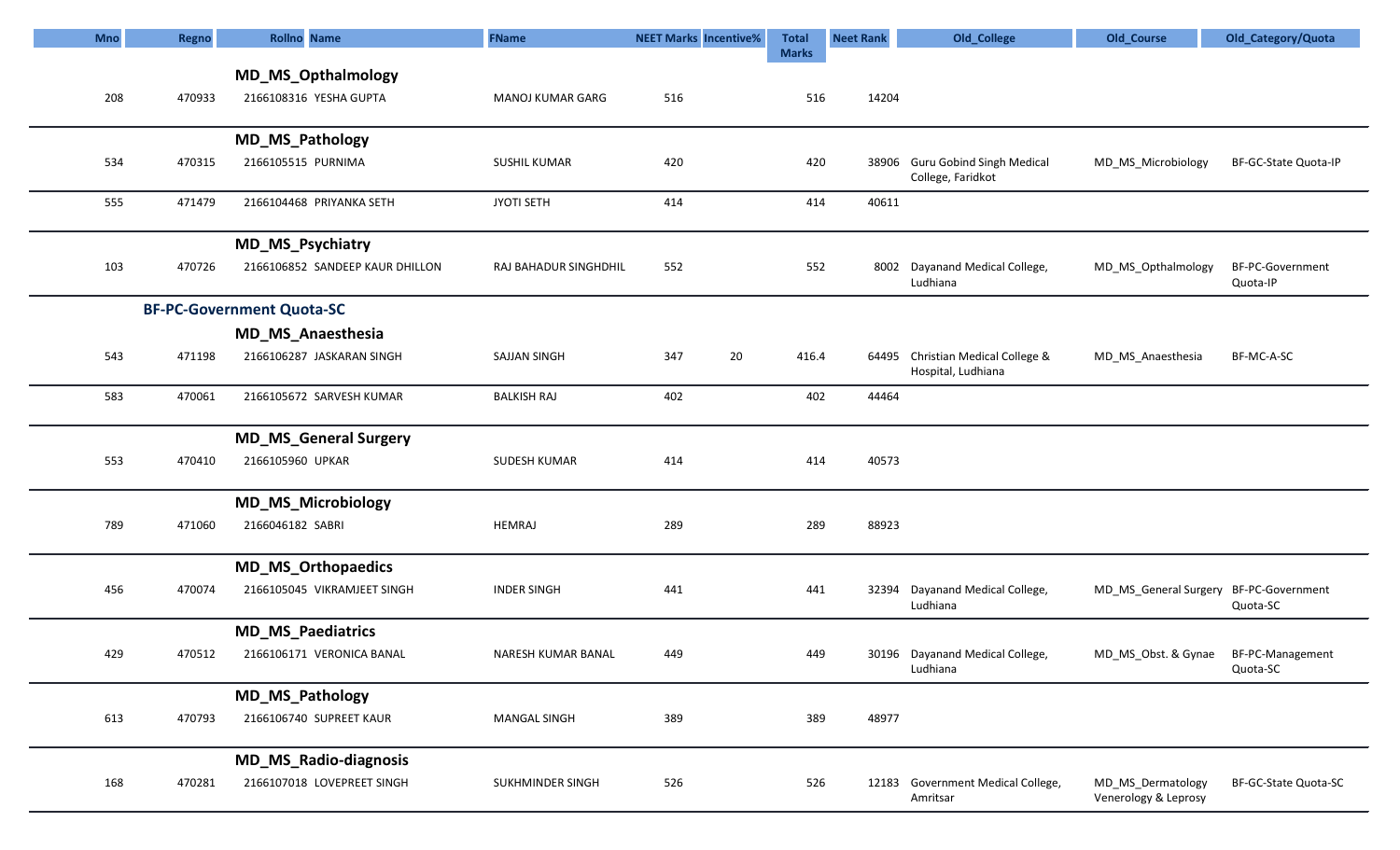| <b>Mno</b> | Regno  | <b>Rollno</b> Name                 | <b>FName</b>               | <b>NEET Marks Incentive%</b> | <b>Total</b> | <b>Neet Rank</b> | Old_College                                | Old_Course                             | Old_Category/Quota   |
|------------|--------|------------------------------------|----------------------------|------------------------------|--------------|------------------|--------------------------------------------|----------------------------------------|----------------------|
|            |        | <b>BF-PC-Management Quota-BC</b>   |                            |                              | <b>Marks</b> |                  |                                            |                                        |                      |
|            |        |                                    |                            |                              |              |                  |                                            |                                        |                      |
|            |        | MD_MS_Anaesthesia                  |                            |                              | 458          | 27688            |                                            |                                        |                      |
| 403        | 470036 | 2166105869 TANUSHA SAINI           | RASHPAL SINGH              | 458                          |              |                  |                                            |                                        |                      |
|            |        | <b>MD_MS_General Medicine</b>      |                            |                              |              |                  |                                            |                                        |                      |
| 120        | 470100 | 2166107183 BIKRAM PAL SINGH LONGIA | JARNAIL SINGH LONGIA       | 546                          | 546          |                  | 9005 Dayanand Medical College,             | MD_MS_General Surgery BF-PC-Management |                      |
|            |        |                                    |                            |                              |              |                  | Ludhiana                                   |                                        | Quota-BC             |
|            |        | <b>MD_MS_General Surgery</b>       |                            |                              |              |                  |                                            |                                        |                      |
| 299        | 471609 | 2166105152 SUCHITA                 | <b>MADAN MOHAN</b>         | 489                          | 489          | 20048            |                                            |                                        |                      |
|            |        | <b>BF-PC-Management Quota-Open</b> |                            |                              |              |                  |                                            |                                        |                      |
|            |        | MD_MS_Anaesthesia                  |                            |                              |              |                  |                                            |                                        |                      |
| 268        | 470730 | 2166104794 GUNJAN                  | <b>VIJAY KUMAR</b>         | 500                          | 500          | 17565            |                                            |                                        |                      |
|            |        |                                    |                            |                              |              |                  |                                            |                                        |                      |
| 273        | 470413 | 2166106044 SAMEERA KOHLI           | <b>VIPAN CHANDER KOHLI</b> | 498                          | 498          | 17996            |                                            |                                        |                      |
|            |        |                                    |                            |                              |              |                  |                                            |                                        |                      |
| 274        | 470566 | 2166104694 PURNIMA BHANOT          | SANJEEV BHANOT             | 497                          | 497          | 18096            |                                            |                                        |                      |
| 291        | 471208 | 2166105397 GARIMA SOOD             | SANDEEP SOOD               | 491                          | 491          | 19489            |                                            |                                        |                      |
|            |        |                                    |                            |                              |              |                  |                                            |                                        |                      |
| 292        | 470309 | 2166105338 PARTH ARORA             | <b>RAKESH KUMAR</b>        | 491                          | 491          | 19509            |                                            |                                        |                      |
|            |        | <b>MD_MS_ENT</b>                   |                            |                              |              |                  |                                            |                                        |                      |
| 255        | 470235 | 2166104281 MRIDUL BANSAL           | ARUN KUMAR BANSAL          | 502                          | 502          | 17020            |                                            |                                        |                      |
|            |        |                                    |                            |                              |              |                  |                                            |                                        |                      |
|            |        | <b>MD_MS_General Medicine</b>      |                            |                              |              |                  |                                            |                                        |                      |
| 20         | 470193 | 2166106380 ABHINAV GUPTA           | <b>AJAY GUPTA</b>          | 596                          | 596          |                  | 3079 Guru Gobind Singh Medical             | MD_MS_General                          | BF-GC-State Quota-IP |
|            |        |                                    |                            |                              |              |                  | College, Faridkot                          | Medicine                               |                      |
|            |        | <b>MD_MS_General Surgery</b>       |                            |                              |              |                  |                                            |                                        |                      |
| 87         | 470823 | 2166106257 ROHAN SHARMA            | RAJEEV SHARMA              | 559                          | 559          |                  | 7064 Dayanand Medical College,<br>Ludhiana | MD_MS_General Surgery BF-PC-Government | Quota-IP             |
| 109        | 471456 | 2166044544 DUSHYANT KUMAR YADAV    | ROHTAS K YADAV             | 550                          | 550          | 8398             |                                            |                                        |                      |
|            |        |                                    |                            |                              |              |                  |                                            |                                        |                      |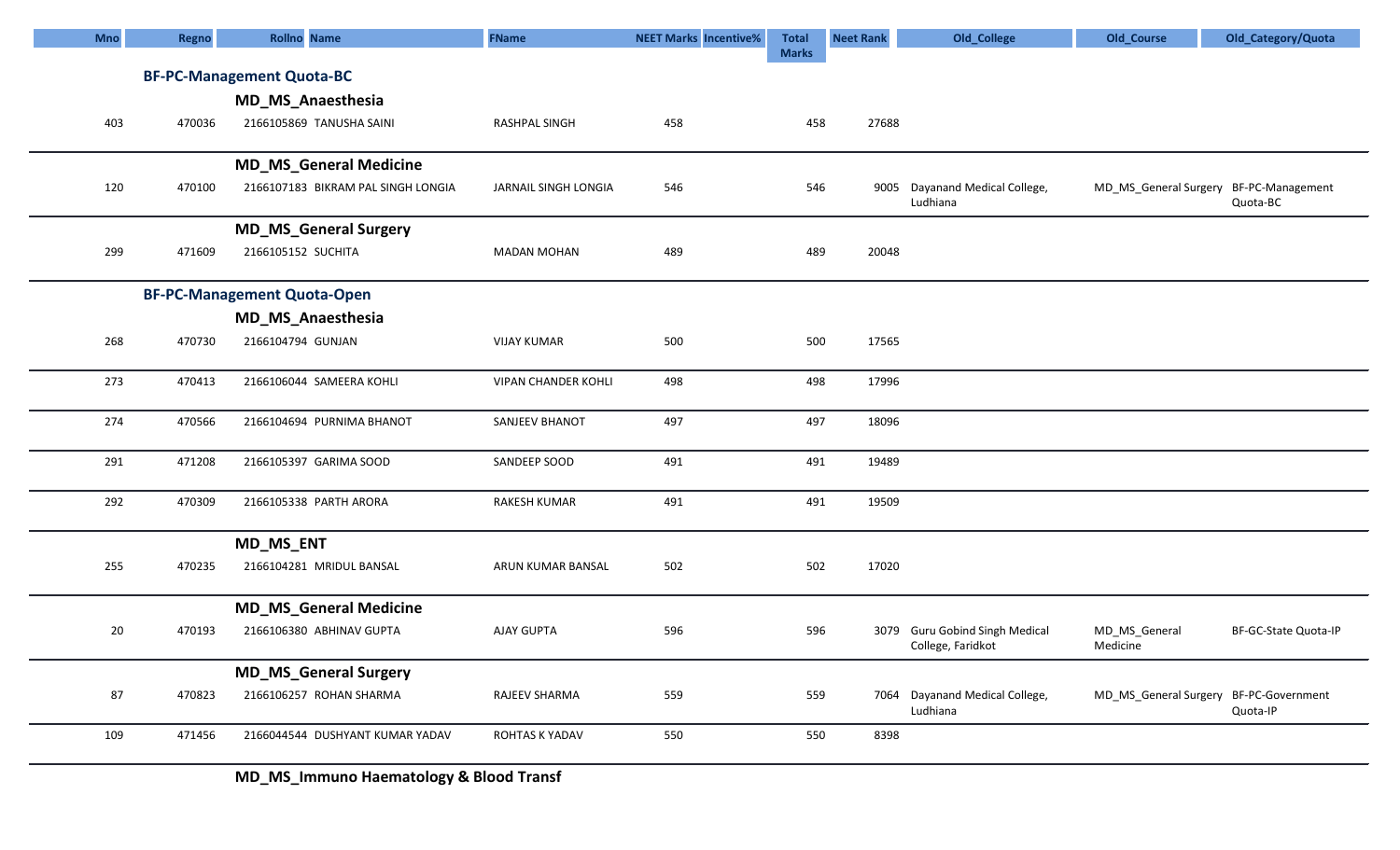| <b>Mno</b> | Regno  | <b>Rollno</b> Name                                | <b>FName</b>           | <b>NEET Marks Incentive%</b> | <b>Total</b>        | <b>Neet Rank</b> | Old_College                                                          | Old_Course                            | Old_Category/Quota                   |
|------------|--------|---------------------------------------------------|------------------------|------------------------------|---------------------|------------------|----------------------------------------------------------------------|---------------------------------------|--------------------------------------|
| 531        | 471671 | 2166107896 BHUSHAN SHARMA                         | M K SHARMA             | 420                          | <b>Marks</b><br>420 | 38558            |                                                                      |                                       |                                      |
|            |        | MD_MS_Obst. & Gynae                               |                        |                              |                     |                  |                                                                      |                                       |                                      |
| 49         | 471042 | 2166106927 AASTHA GARG                            | <b>RAVINDER GARG</b>   | 577                          | 577                 | 4919             |                                                                      |                                       |                                      |
|            |        | <b>MD_MS_Orthopaedics</b>                         |                        |                              |                     |                  |                                                                      |                                       |                                      |
| 149        | 471300 | 2166032030 TANMAY ARORA                           | <b>RAVI KANT ARORA</b> | 535                          | 535                 | 10721            |                                                                      |                                       |                                      |
|            |        | <b>MD_MS_Paediatrics</b>                          |                        |                              |                     |                  |                                                                      |                                       |                                      |
| 31         | 470099 | 2166107388 ASMITA AGGARWAL                        | SANJEEV K AGGARWAL     | 589                          | 589                 |                  | 3723 Government Medical College,<br>Patiala                          | MD_MS_Opthalmology                    | BF-GC-State Quota-IP                 |
| 62         | 470508 | 2166106088 MAYANK KHULLAR                         | KHEMDEEP KHULLAR       | 572                          | 572                 |                  | 5454 Government Medical College,<br>Amritsar                         | MD_MS_Opthalmology                    | BF-GC-State Quota-IP                 |
|            |        | <b>MD_MS_Pathology</b>                            |                        |                              |                     |                  |                                                                      |                                       |                                      |
| 416        | 470253 | 2166107007 PRAGYA SHARMA                          | SUDHIR SHARMA          | 453                          | 453                 | 29033            |                                                                      |                                       |                                      |
|            |        | <b>MD_MS_Preventive &amp; Social Medicine</b>     |                        |                              |                     |                  |                                                                      |                                       |                                      |
| 645        | 471029 | 2166106914 SARLEEN KAUR ARORA                     | RAMINDER SINGH ARORA   | 376                          | 376                 |                  | 53606 Sri Guru Ram Das Institute of<br>Medical Science, Sri Amritsar | MD_MS_Preventive &<br>Social Medicine | BF-MC-Sikh Minority<br>Seats-General |
|            |        | <b>MD_MS_Radio-diagnosis</b>                      |                        |                              |                     |                  |                                                                      |                                       |                                      |
| 5          | 470077 | 2166046219 KANAV GUPTA                            | JITENDER GUPTA         | 615                          | 615                 | 1682             |                                                                      |                                       |                                      |
|            |        | Ultrasonography-Batch1                            |                        |                              |                     |                  |                                                                      |                                       |                                      |
| 775        | 471522 | 2166044620 RUCHI JAIN                             | SATYA PRAKASH JAIN     | 303                          | 303                 | 82712            |                                                                      |                                       |                                      |
|            |        | <b>BF-PC-Management Quota-SC</b>                  |                        |                              |                     |                  |                                                                      |                                       |                                      |
|            |        | <b>MD_MS_Anaesthesia</b>                          |                        |                              |                     |                  |                                                                      |                                       |                                      |
| 518        | 470651 | 2166106706 AMANDEEP PARMAR                        | KEWAL SINGH PARMAR     | 423                          | 423                 | 37775            |                                                                      |                                       |                                      |
|            |        | <b>MD_MS_Dermatology Venerology &amp; Leprosy</b> |                        |                              |                     |                  |                                                                      |                                       |                                      |
| 352        | 470589 | 2166105800 STEPHEN                                | HARMESH LAL            | 474                          | 474                 | 23515            |                                                                      |                                       |                                      |
|            |        | <b>MD_MS_General Medicine</b>                     |                        |                              |                     |                  |                                                                      |                                       |                                      |
| 342        | 470409 | 2166106622 GURPREET SINGH                         | <b>HARJIT SINGH</b>    | 477                          | 477                 | 22657            |                                                                      |                                       |                                      |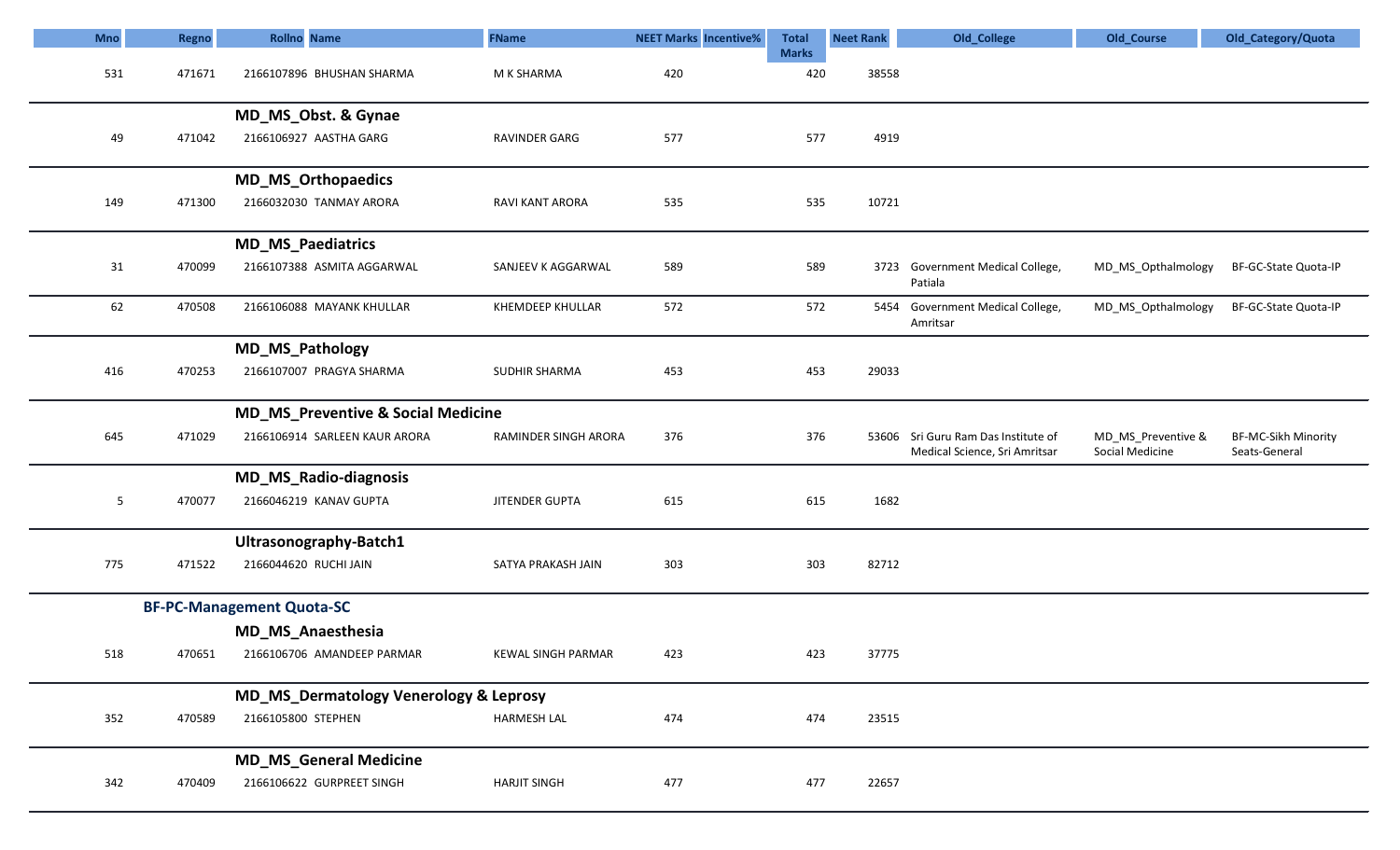| <b>Mno</b> | Regno  | <b>Rollno Name</b>              | <b>FName</b>                                           | <b>NEET Marks Incentive%</b> | <b>Total</b> | <b>Neet Rank</b> | Old_College       | Old_Course                                        | Old_Category/Quota |
|------------|--------|---------------------------------|--------------------------------------------------------|------------------------------|--------------|------------------|-------------------|---------------------------------------------------|--------------------|
|            |        |                                 |                                                        |                              |              |                  |                   |                                                   |                    |
|            |        | <b>MD_MS_General Surgery</b>    |                                                        |                              |              |                  |                   |                                                   |                    |
| 549        | 470377 | 2166107825 ARSHDEEP SINGH REKHI | <b>HARNAM SINGH REKHI</b>                              | 415                          |              |                  |                   |                                                   |                    |
|            |        |                                 |                                                        |                              |              |                  |                   |                                                   |                    |
|            |        | MD_MS_Obst. & Gynae             |                                                        |                              |              |                  |                   |                                                   |                    |
| 466        | 470461 | 2166106585 BALJINDER KAUR       | <b>GURMAIL SINGH</b>                                   | 437                          |              |                  |                   |                                                   |                    |
|            |        |                                 |                                                        |                              |              |                  |                   |                                                   |                    |
|            |        |                                 |                                                        |                              |              |                  |                   |                                                   |                    |
|            |        |                                 |                                                        |                              |              |                  |                   |                                                   | BF-PC-Government   |
|            |        |                                 |                                                        |                              |              |                  | Ludhiana          |                                                   | Quota-SC           |
|            | 364    | 470114                          | <b>MD_MS_Paediatrics</b><br>2166105603 LOVEPREET SINGH | <b>AMRIK SINGH</b>           | 470          | <b>Marks</b>     | 415<br>437<br>470 | 40515<br>33505<br>24563 Dayanand Medical College, | MD MS Paediatrics  |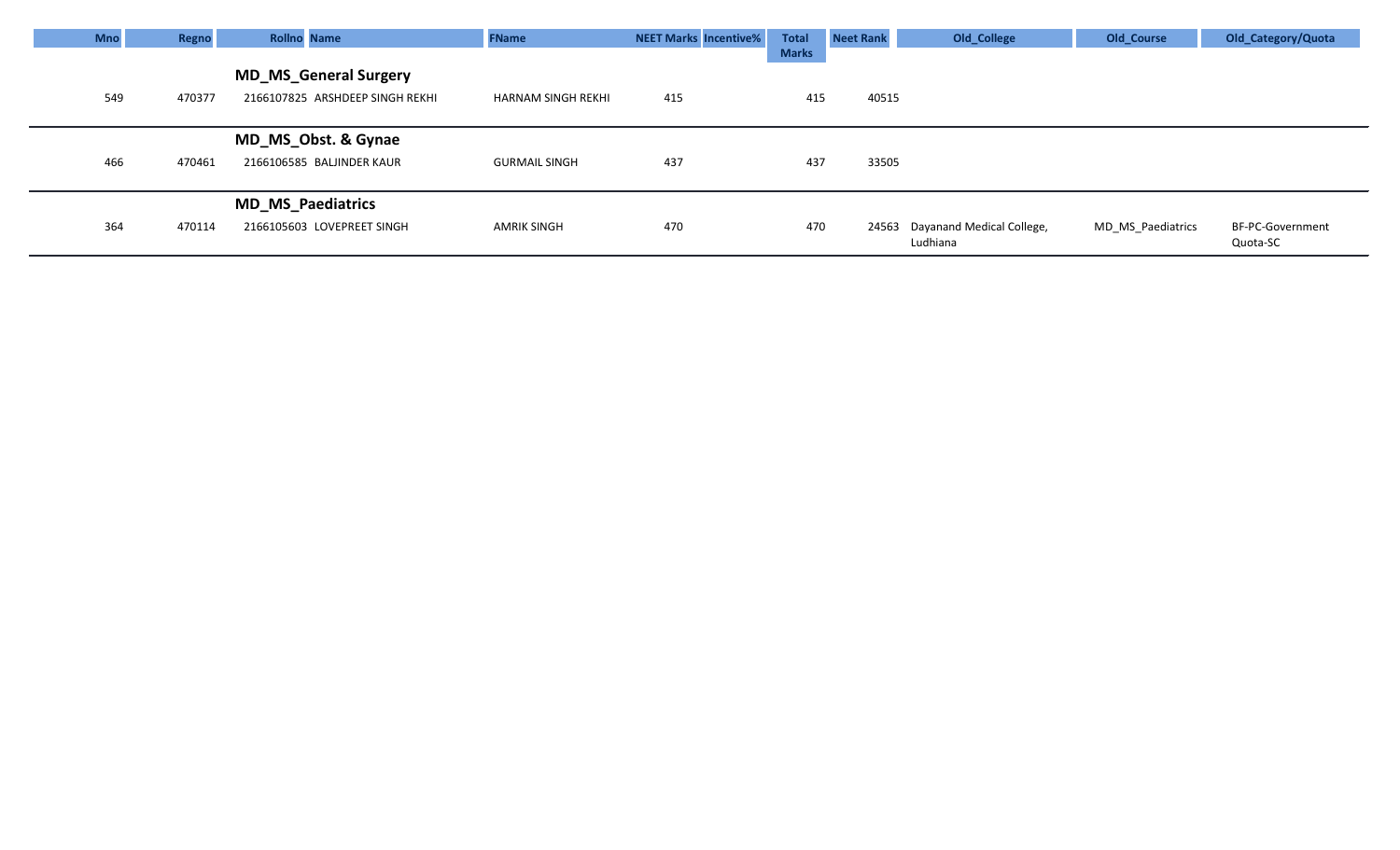| <b>Mno</b>           | Regno                        | <b>Rollno Name</b>                             | <b>FName</b>         | <b>NEET Marks Incentive%</b> |        | <b>Total</b> | <b>Neet Rank</b> | Old_College                     | Old_Course        | Old_Category/Quota |
|----------------------|------------------------------|------------------------------------------------|----------------------|------------------------------|--------|--------------|------------------|---------------------------------|-------------------|--------------------|
| <b>GGS, Faridkot</b> |                              |                                                |                      |                              |        | <b>Marks</b> |                  |                                 |                   |                    |
|                      | <b>BF-GC-State Quota-BC</b>  |                                                |                      |                              |        |              |                  |                                 |                   |                    |
|                      |                              |                                                |                      |                              |        |              |                  |                                 |                   |                    |
| 375                  | 471360                       | <b>MD_MS_ENT</b><br>2166104498 AMANPREET SINGH | <b>KULDIP SINGH</b>  | 359                          | 30     | 466.7        |                  | 59987 Dayanand Medical College, | MD_MS_Anaesthesia | BF-PC-Management   |
|                      |                              |                                                |                      |                              |        |              |                  | Ludhiana                        |                   | Quota-BC           |
|                      |                              | <b>MD_MS_General Medicine</b>                  |                      |                              |        |              |                  |                                 |                   |                    |
| 83                   | 471118                       | 2166105195 SWARNJEET SINGH                     | NACHATTAR SINGH      | 561                          |        | 561          | 6787             |                                 |                   |                    |
|                      |                              | MD_MS_Obst. & Gynae                            |                      |                              |        |              |                  |                                 |                   |                    |
| 118                  | 470905                       | 2166107472 JASPREET KAUR                       | YOGESHWAR SINGH      | 547                          |        | 547          | 8850             |                                 |                   |                    |
|                      | <b>BF-GC-State Quota-EWS</b> |                                                |                      |                              |        |              |                  |                                 |                   |                    |
|                      |                              | MD_MS_Anaesthesia                              |                      |                              |        |              |                  |                                 |                   |                    |
| 395                  | 470671                       | 2166107930 YUDHISHTER ARORA                    | <b>NARESH ARORA</b>  | 462                          |        | 462          | 26572            |                                 |                   |                    |
|                      |                              | MD_MS_Obst. & Gynae                            |                      |                              |        |              |                  |                                 |                   |                    |
| 148                  | 470623                       | 2166105127 ANAMIKA SHARMA                      | KIRTI MUKH SHARMA    | 535                          |        | 535          | 10705            |                                 |                   |                    |
|                      |                              | <b>MD_MS_Paediatrics</b>                       |                      |                              |        |              |                  |                                 |                   |                    |
| 137                  | 470111                       | 2166107763 HIMANSHI SINGLA                     | DHARMINDER KUMAR     | 540                          |        | 540          | 9981             |                                 |                   |                    |
|                      | <b>BF-GC-State Quota-IP</b>  |                                                |                      |                              |        |              |                  |                                 |                   |                    |
|                      |                              | MD_MS_Anaesthesia                              |                      |                              |        |              |                  |                                 |                   |                    |
| 227                  | 471001                       | 2166107565 AASHIMA MAHAJAN                     | PARDEEP KUMAR        | 508                          |        | 508          | 15664            |                                 |                   |                    |
| 234                  | 470819                       | 2166105236 ANKITA                              | PARDEEP KUMAR GROVER | 390                          | 30     | 507          | 48681            |                                 |                   |                    |
| 256                  |                              |                                                |                      |                              |        | 502          |                  |                                 |                   |                    |
|                      | 470070                       | 2166104623 ANIKA JAIN                          | RAJESH JAIN          | 502                          |        |              | 17057            |                                 |                   |                    |
| 260                  | 470881                       | 2166106042 NRIP KUMAR                          | VINOD KUMAR JINDAL   | 501                          |        | 501          | 17191            |                                 |                   |                    |
| 265                  | 471506                       | 2166104561 SUMEET ARORA                        | NARINDER MOHAN ARORA | 385                          | $30\,$ | 500.5        | 50369            |                                 |                   |                    |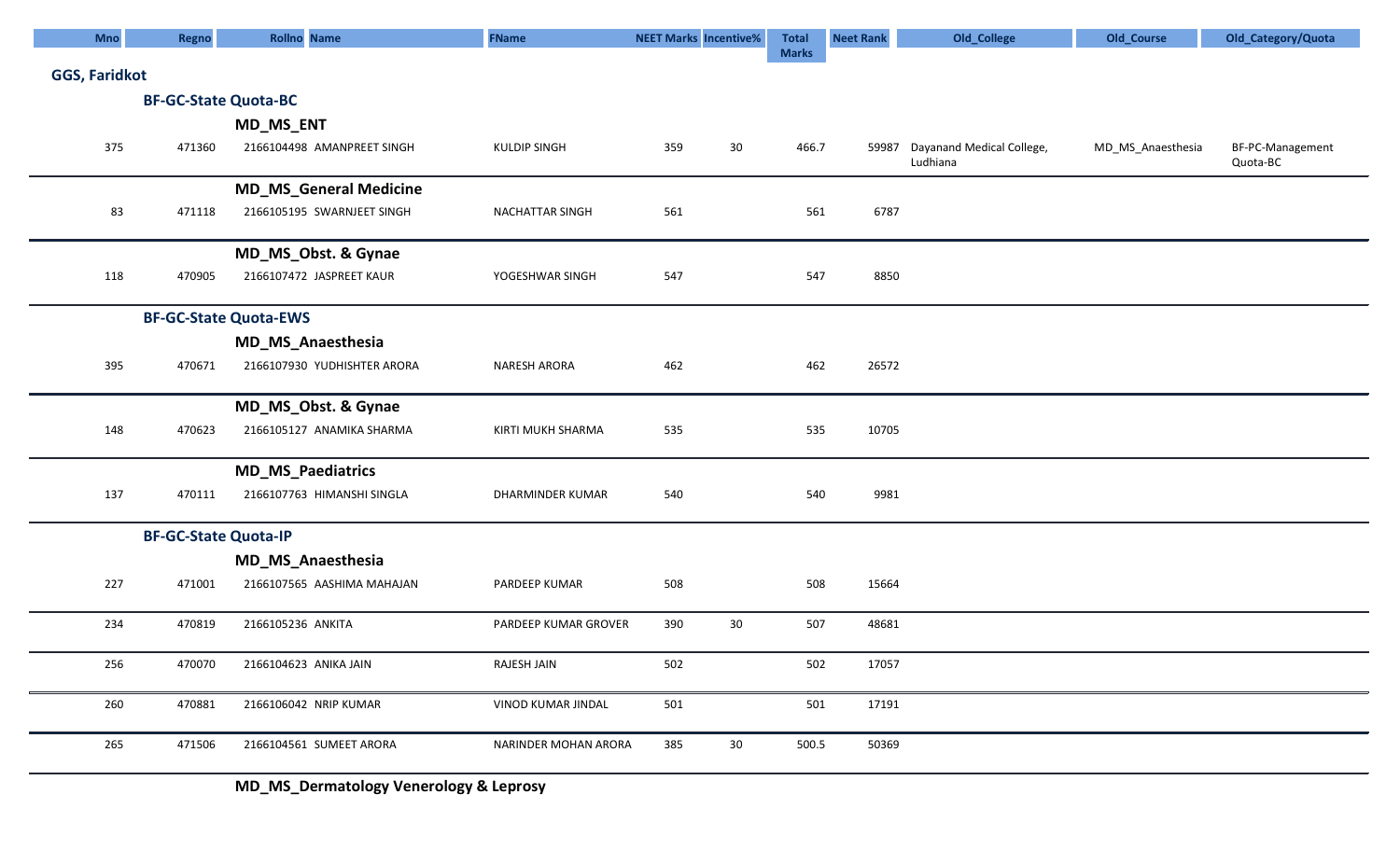| <b>Mno</b> | Regno  | <b>Rollno</b> Name            | <b>FName</b>             | <b>NEET Marks Incentive%</b> | <b>Total</b>        | <b>Neet Rank</b> | Old_College                                                         | Old_Course                       | Old_Category/Quota     |
|------------|--------|-------------------------------|--------------------------|------------------------------|---------------------|------------------|---------------------------------------------------------------------|----------------------------------|------------------------|
| 13         | 470575 | 2166044816 AVNEET KAUR        | <b>BALRAJ SINGH BRAR</b> | 601                          | <b>Marks</b><br>601 | 2622             |                                                                     |                                  |                        |
|            |        | <b>MD_MS_ENT</b>              |                          |                              |                     |                  |                                                                     |                                  |                        |
| 219        | 470183 | 2166107782 ANMOL SIDHU        | <b>GURDEEP SINGH</b>     | 511                          | 511                 | 15016            |                                                                     |                                  |                        |
|            |        | <b>MD_MS_General Medicine</b> |                          |                              |                     |                  |                                                                     |                                  |                        |
| 23         | 470342 | 2166105463 AYUSH GARG         | SUBHASH GARG             | 595                          | 595                 |                  | 3189 Christian Medical College &<br>Hospital, Ludhiana              | MD_MS_General<br>Medicine        | BF-MC-A-IP             |
| 33         | 470305 | 2166108078 LOVISH BATHEJA     | SANDEEP BATHEJA          | 586                          | 586                 |                  | 3890 Sri Guru Ram Das Institute of<br>Medical Science, Sri Amritsar | MD_MS_General<br>Medicine        | BF-MC-General Quota-IP |
| 39         | 470750 | 2166107193 SHRUTI JAIN        | <b>KAPIL JAIN</b>        | 583                          | 583                 |                  | 4240 Government Medical College,<br>Patiala                         | MD_MS_Obst. & Gynae              | BF-GC-State Quota-IP   |
|            |        | <b>MD_MS_General Surgery</b>  |                          |                              |                     |                  |                                                                     |                                  |                        |
| 105        | 470721 | 2166107096 AKANKSHA GUPTA     | <b>BALINDER KUMAR</b>    | 551                          | 551                 | 8172             |                                                                     |                                  |                        |
| 130        | 470246 | 2166104354 SMILE SHARDA       | D D SHARDA               | 541                          | 541                 |                  | 9756 Christian Medical College &<br>Hospital, Ludhiana              | MD_MS_General Surgery BF-MC-A-IP |                        |
| 182        | 470838 | 2166108207 SHUBHAM GARG       | TARSEM KUMAR             | 524                          | 524                 | 12663            |                                                                     |                                  |                        |
| 191        | 470992 | 2166105628 PULKIT NAGPAL      | ASHOK KUMAR NAGPAL       | 521                          | 521                 | 13270            |                                                                     |                                  |                        |
|            |        | <b>MD_MS_Microbiology</b>     |                          |                              |                     |                  |                                                                     |                                  |                        |
| 740        | 470422 | 2166105418 HARPREET KAUR      | SARBJIT SINGH            | 327                          | 327                 |                  | 72612 Guru Gobind Singh Medical<br>College, Faridkot                | MD_MS_Physiology                 | BF-GC-State Quota-IP   |
|            |        | MD_MS_Obst. & Gynae           |                          |                              |                     |                  |                                                                     |                                  |                        |
| 82         | 470951 | 2166108278 RAVINDER RAVI      | <b>BALRAJ SHARMA</b>     | 561                          | 561                 | 6774             |                                                                     |                                  |                        |
|            |        | <b>MD_MS_Opthalmology</b>     |                          |                              |                     |                  |                                                                     |                                  |                        |
| 126        | 470884 | 2166107866 HARLEEN KAUR       | JOGINDERPAL              | 543                          | 543                 |                  | 9482 Guru Gobind Singh Medical<br>College, Faridkot                 | MD_MS_Anaesthesia                | BF-GC-State Quota-IP   |
| 184        | 470912 | 2166107326 KATYAINI GOYAL     | RAJEEV GOYAL             | 524                          | 524                 | 12749            |                                                                     |                                  |                        |
| 187        | 470932 | 2166106258 RIDHIMA SHARMA     | RAJEEV SHARMA            | 522                          | 522                 | 13041            |                                                                     |                                  |                        |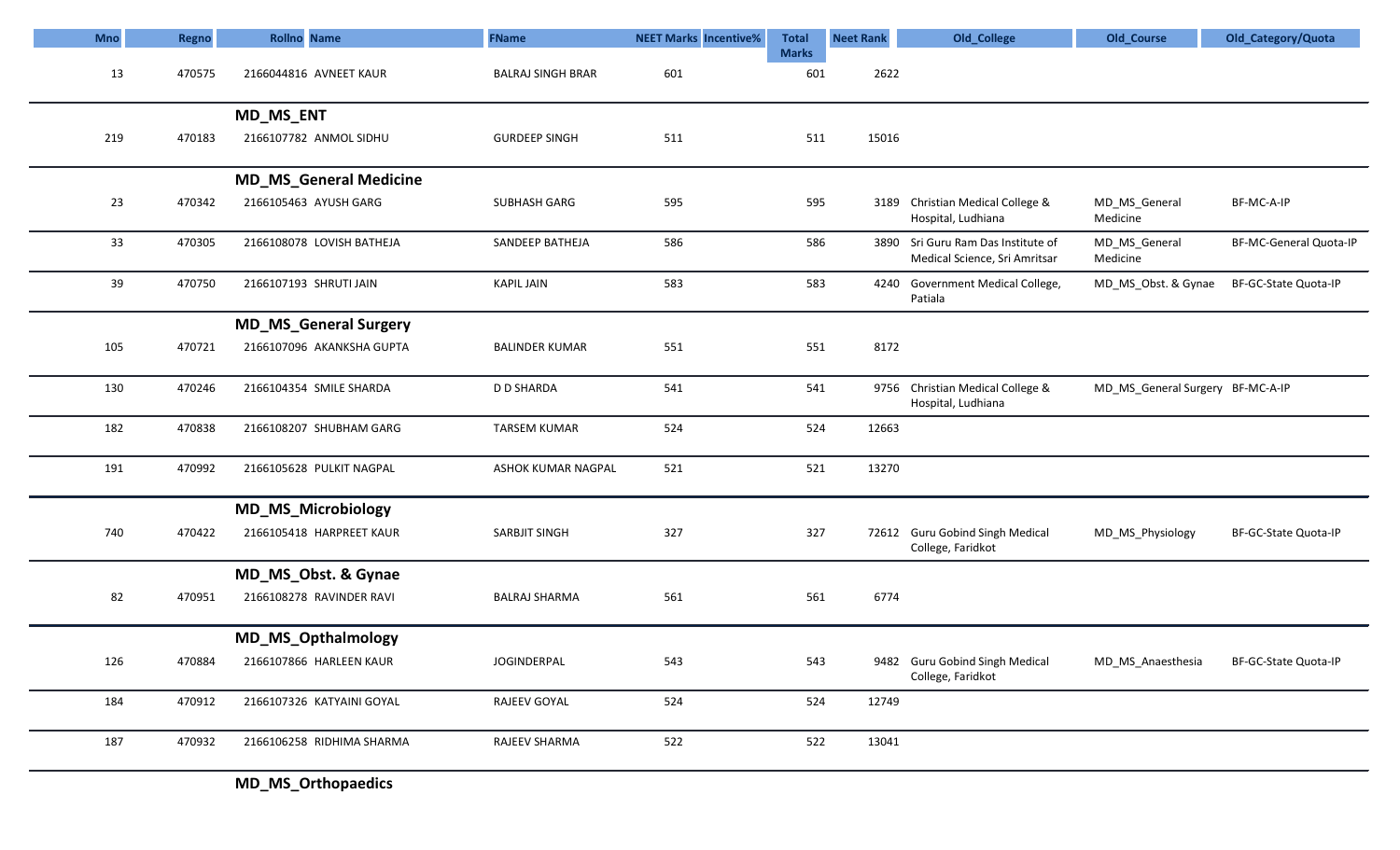| <b>Mno</b> | Regno                       | <b>Rollno</b> Name                            | <b>FName</b>             | <b>NEET Marks Incentive%</b> |    | <b>Total</b>        | <b>Neet Rank</b> | Old_College                                            | Old_Course                                 | Old_Category/Quota           |
|------------|-----------------------------|-----------------------------------------------|--------------------------|------------------------------|----|---------------------|------------------|--------------------------------------------------------|--------------------------------------------|------------------------------|
| 58         | 470485                      | 2166107785 SUPREET SINGHMANCHANDA             | <b>GURINDER SINGH</b>    | 573                          |    | <b>Marks</b><br>573 | 5360             | Government Medical College,<br>Amritsar                | MD MS Orthopaedics                         | BF-GC-State Quota-IP         |
| 94         | 470770                      | 2166105538 ANIL KUMAR GARG                    | <b>VIJAY KUMAR GARG</b>  | 558                          |    | 558                 |                  | 7248 Government Medical College,<br>Amritsar           | MD_MS_Orthopaedics                         | BF-GC-State Quota-IP         |
|            |                             | <b>MD_MS_Paediatrics</b>                      |                          |                              |    |                     |                  |                                                        |                                            |                              |
| 43         | 470349                      | 2166105426 SAUGAAT JAIN                       | SATISH JAIN              | 581                          |    | 581                 |                  | 4436 Christian Medical College &<br>Hospital, Ludhiana | MD_MS_Paediatrics                          | BF-MC-A-IP                   |
|            |                             | <b>MD_MS_Preventive &amp; Social Medicine</b> |                          |                              |    |                     |                  |                                                        |                                            |                              |
| 366        | 470895                      | 2166105352 BABITA RANI                        | <b>RAM PARKASH</b>       | 361                          | 30 | 469.3               | 59189            |                                                        |                                            |                              |
|            | <b>BF-GC-State Quota-SC</b> |                                               |                          |                              |    |                     |                  |                                                        |                                            |                              |
|            |                             | <b>MD_MS_Anaesthesia</b>                      |                          |                              |    |                     |                  |                                                        |                                            |                              |
| 490        | 470247                      | 2166105626 SANJEEV BAINS                      | <b>ASHOK KUMAR BAINS</b> | 331                          | 30 | 430.3               | 70731            |                                                        |                                            |                              |
|            |                             | MD_MS_ENT                                     |                          |                              |    |                     |                  |                                                        |                                            |                              |
| 479        | 470319                      | 2166106213 NAVDEEP PRIYA                      | PARMA NAND               | 433                          |    | 433                 | 34797            | Government Medical College,<br>Amritsar                | PG DIPLOMA DA                              | BF-GC-State Quota-SC         |
|            |                             | <b>MD_MS_General Medicine</b>                 |                          |                              |    |                     |                  |                                                        |                                            |                              |
| 237        | 470683                      | 2166104902 MANDEEP SINGH                      | <b>BALWINDER SINGH</b>   | 506                          |    | 506                 |                  | 16065 Guru Gobind Singh Medical<br>College, Faridkot   | MD_MS_Orthopaedics                         | BF-GC-State Quota-SC         |
|            |                             | <b>MD_MS_General Surgery</b>                  |                          |                              |    |                     |                  |                                                        |                                            |                              |
| 402        | 470938                      | 2166104587 ANKUSH KUMAR                       | PARMOD KUMAR             | 458                          |    | 458                 | 27564            | Government Medical College,<br>Amritsar                | MD_MS_General Surgery BF-GC-State Quota-SC |                              |
|            |                             | <b>MD_MS_Microbiology</b>                     |                          |                              |    |                     |                  |                                                        |                                            |                              |
| 785        | 471630                      | 2166106552 KIRANDEEP KAUR                     | <b>DILBAG SINGH</b>      | 292                          |    | 292                 | 87672            |                                                        |                                            |                              |
|            |                             | <b>MD_MS_Opthalmology</b>                     |                          |                              |    |                     |                  |                                                        |                                            |                              |
| 442        | 470237                      | 2166105718 NEERU                              | DARSHAN RAM              | 343                          | 30 | 445.9               |                  | 66051 Government Medical College,<br>Patiala           | PG_DIPLOMA_DA                              | BF-GC-State Quota-SC         |
|            |                             | <b>MD_MS_Orthopaedics</b>                     |                          |                              |    |                     |                  |                                                        |                                            |                              |
| 401        | 470373                      | 2166105989 ANMOL                              | <b>SURJIT SINGH</b>      | 459                          |    | 459                 |                  | 27491 Dayanand Medical College,<br>Ludhiana            | MD_MS_Orthopaedics                         | BF-PC-Government<br>Quota-SC |
|            |                             | <b>MD_MS_Paediatrics</b>                      |                          |                              |    |                     |                  |                                                        |                                            |                              |
| 358        | 470695                      | 2166105864 ANCHAL                             | RAMESH KUMAR             | 472                          |    | 472                 |                  | 23972 Government Medical College,<br>Patiala           | MD_MS_Obst. & Gynae BF-GC-State Quota-SC   |                              |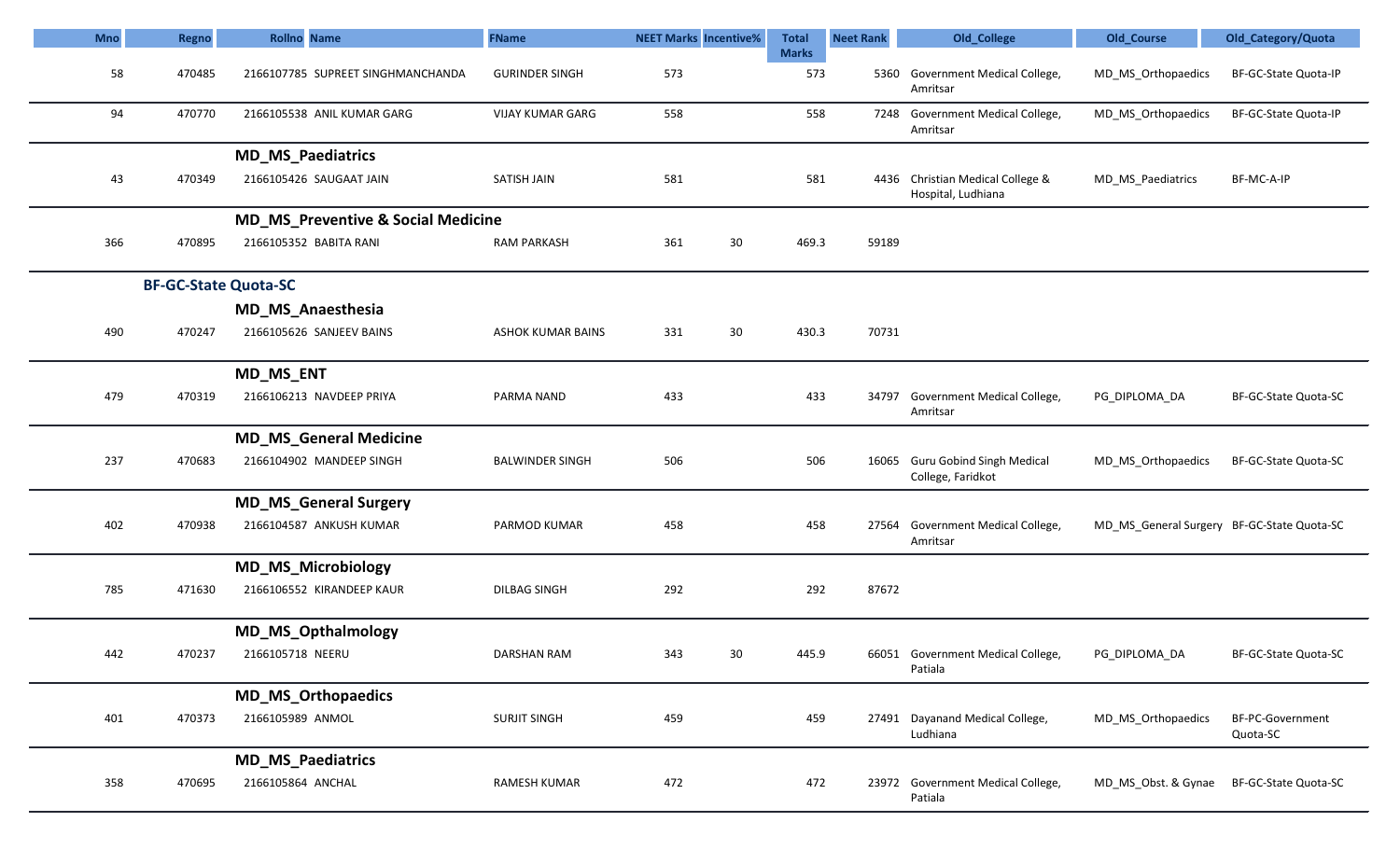| <b>Mno</b> | Regno  | <b>Rollno Name</b>                            | <b>FName</b>      | <b>NEET Marks Incentive%</b> |    | Total        | <b>Neet Rank</b> | Old_College | Old_Course | Old_Category/Quota |
|------------|--------|-----------------------------------------------|-------------------|------------------------------|----|--------------|------------------|-------------|------------|--------------------|
|            |        |                                               |                   |                              |    | <b>Marks</b> |                  |             |            |                    |
|            |        | <b>MD_MS_Preventive &amp; Social Medicine</b> |                   |                              |    |              |                  |             |            |                    |
| 718        | 470771 | 2166106160 BHARTI                             | MULAKH RAJ        | 339                          |    | 339          | 67554            |             |            |                    |
|            |        |                                               |                   |                              |    |              |                  |             |            |                    |
|            |        | <b>MD_MS_Psychiatry</b>                       |                   |                              |    |              |                  |             |            |                    |
| 334        | 470706 | 2166105979 OM BADHAN ALIAS OMPARKAS           | SURINDER KUMAR    | 369                          | 30 | 479.7        | 56045            |             |            |                    |
|            |        |                                               |                   |                              |    |              |                  |             |            |                    |
|            |        | <b>MD_MS_Radiotherapy</b>                     |                   |                              |    |              |                  |             |            |                    |
| 550        | 471645 | 2166105858 HANISHA RATTAN                     | <b>RAM RATTAN</b> | 319                          | 30 | 414.7        | 75756            |             |            |                    |
|            |        |                                               |                   |                              |    |              |                  |             |            |                    |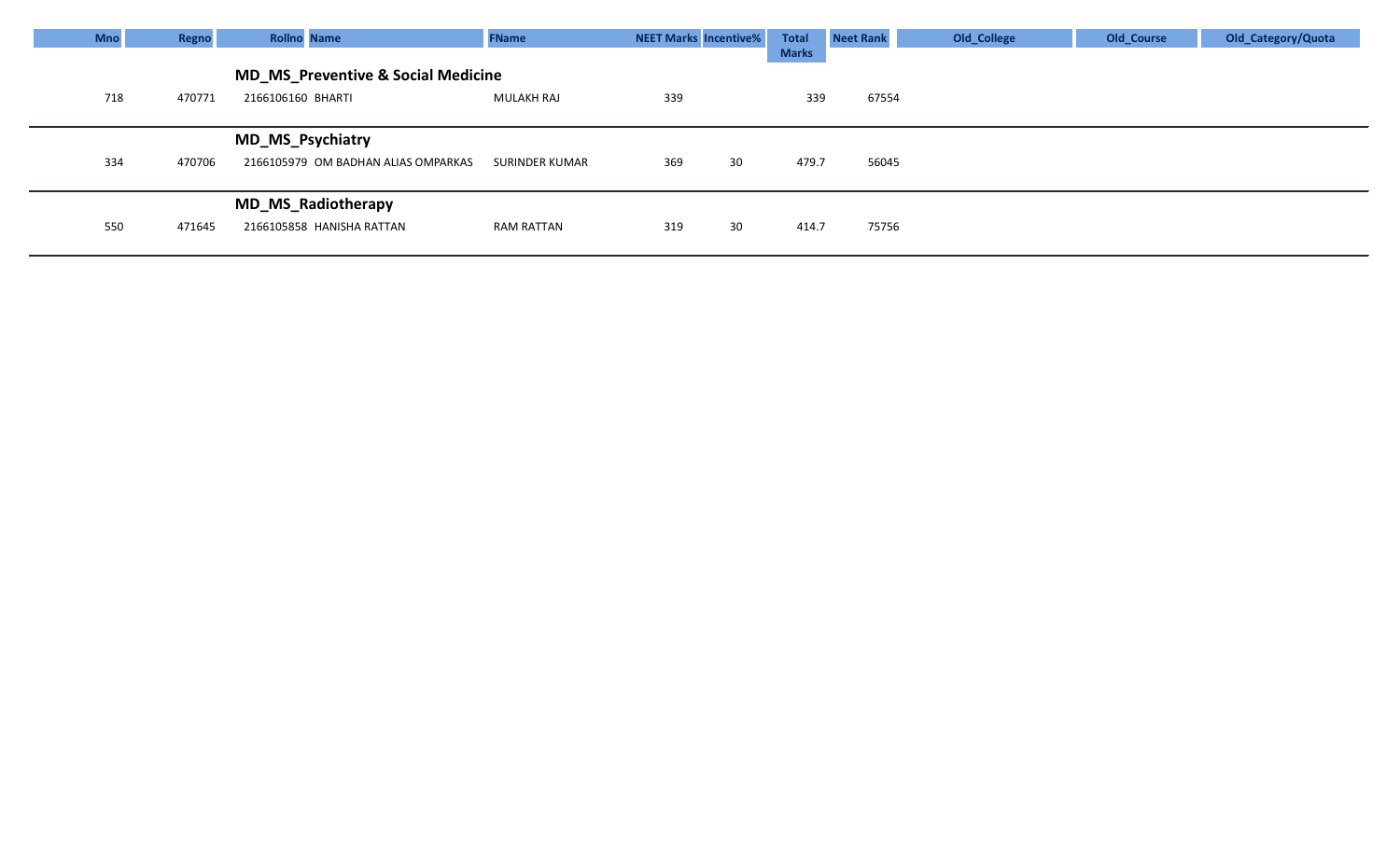| <b>Mno</b>           | <b>Regno</b>                 | <b>Rollno Name</b>               | <b>FName</b>          | <b>NEET Marks Incentive%</b> | <b>Total</b> | <b>Neet Rank</b> | Old_College                                             | Old_Course         | Old_Category/Quota           |
|----------------------|------------------------------|----------------------------------|-----------------------|------------------------------|--------------|------------------|---------------------------------------------------------|--------------------|------------------------------|
|                      |                              |                                  |                       |                              | <b>Marks</b> |                  |                                                         |                    |                              |
| <b>GMC, Amritsar</b> |                              |                                  |                       |                              |              |                  |                                                         |                    |                              |
|                      |                              | BF-GC-State Quota-ALL_OPEN_MERIT |                       |                              |              |                  |                                                         |                    |                              |
|                      |                              | Ultrasonography-Batch2           |                       |                              |              |                  |                                                         |                    |                              |
| 563                  | 471500                       | 2166107220 CHETAN MITTAL         | LAJPAT RAI GUPTA      | 412                          | 412          | 41218            |                                                         |                    |                              |
|                      | <b>BF-GC-State Quota-BC</b>  |                                  |                       |                              |              |                  |                                                         |                    |                              |
|                      |                              | MD_MS_Anaesthesia                |                       |                              |              |                  |                                                         |                    |                              |
| 305                  | 470086                       | 2166104609 AARZOO KAMBOJ         | RADHA KRISHAN         | 488                          | 488          | 20249            |                                                         |                    |                              |
|                      |                              | <b>MD_MS_General Medicine</b>    |                       |                              |              |                  |                                                         |                    |                              |
| 70                   | 470913                       | 2166106391 NAVROOP SINGH         | <b>AMARJIT SINGH</b>  | 568                          | 568          |                  | 5860 Government Medical College,<br>Amritsar            | MD MS Orthopaedics | BF-GC-State Quota-IP         |
|                      |                              | Ultrasonography-Batch2           |                       |                              |              |                  |                                                         |                    |                              |
| 796                  | 470010                       | 2166105920 HARLEEN KAUR          | SATNAM SINGH          | 277                          | 277          | 94313            |                                                         |                    |                              |
|                      | <b>BF-GC-State Quota-EWS</b> |                                  |                       |                              |              |                  |                                                         |                    |                              |
|                      |                              | <b>MD_MS_Orthopaedics</b>        |                       |                              |              |                  |                                                         |                    |                              |
| 171                  | 470493                       | 2166104568 ISHAN SACHDEVA        | NAWAL SACHDEVA        | 526                          | 526          | 12298            |                                                         |                    |                              |
|                      |                              | <b>MD_MS_Pathology</b>           |                       |                              |              |                  |                                                         |                    |                              |
| 527                  | 470859                       | 2166047920 ISHA MAHAJAN          | SALEEL MAHAJAN        | 421                          | 421          | 38361            |                                                         |                    |                              |
|                      | <b>BF-GC-State Quota-IP</b>  |                                  |                       |                              |              |                  |                                                         |                    |                              |
|                      |                              | MD_MS_Anaesthesia                |                       |                              |              |                  |                                                         |                    |                              |
| 202                  | 470458                       | 2166107806 KOMALPREET KAUR       | <b>HAKAM SINGH</b>    | 517                          | 517          | 13917            |                                                         |                    |                              |
| 220                  | 471011                       | 2166105158 ALISHA GUPTA          | <b>MANAK LAL GARG</b> | 510                          | 510          |                  | 15300 Dayanand Medical College,<br>Ludhiana             | MD_MS_Pathology    | BF-PC-Government<br>Quota-IP |
|                      |                              | <b>MD_MS_ENT</b>                 |                       |                              |              |                  |                                                         |                    |                              |
| 159                  | 470553                       | 2166106814 SIMERPREET KAUR SARAN | PARMINDER SINGH SARAN | 531                          | 531          |                  | 11426 Christian Medical College &<br>Hospital, Ludhiana | MD_MS_Anaesthesia  | BF-MC-A-IP                   |
| 210                  | 470229                       | 2166105637 SHEFALI SHARMA        | ASHWANI KUMAR         | 515                          | 515          | 14377            |                                                         |                    |                              |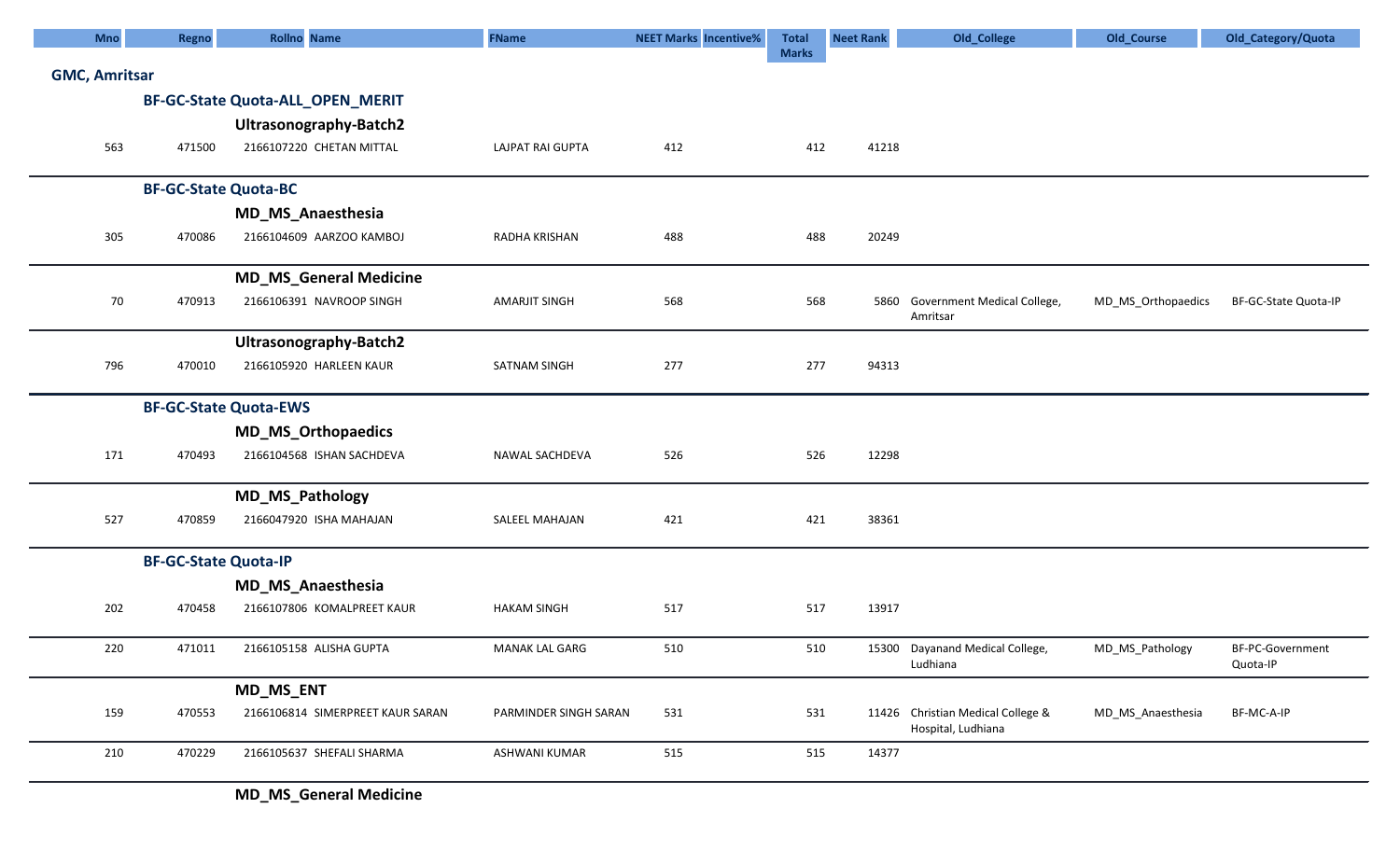| <b>Mno</b> | <b>Regno</b> | <b>Rollno</b> Name           | <b>FName</b>               | <b>NEET Marks Incentive%</b> |        | <b>Total</b>        | <b>Neet Rank</b> | Old_College                                                          | Old_Course                                 | Old_Category/Quota                           |
|------------|--------------|------------------------------|----------------------------|------------------------------|--------|---------------------|------------------|----------------------------------------------------------------------|--------------------------------------------|----------------------------------------------|
| 19         | 470929       | 2166105798 NAVJOT SINGH      | <b>HARJOT SINGH</b>        | 596                          |        | <b>Marks</b><br>596 |                  | 3012 Guru Gobind Singh Medical<br>College, Faridkot                  | MD_MS_General<br>Medicine                  | BF-GC-State Quota-IP                         |
| 28         | 470391       | 2166106752 ARSHIA DHINGRA    | MANOJ KUMAR DHINGRA        | 591                          |        | 591                 |                  | 3531 Government Medical College,<br>Patiala                          | MD_MS_Paediatrics                          | BF-GC-State Quota-IP                         |
| 29         | 471008       | 2166105359 HARSH GUPTA       | <b>RAMESH KUMAR</b>        | 590                          |        | 590                 |                  | 3626 Sri Guru Ram Das Institute of<br>Medical Science, Sri Amritsar  | MD_MS_General<br>Medicine                  | BF-MC-General Quota-IP                       |
| 30         | 470594       | 2166108365 RAMANDEEP VERMA   | SATISH KUMAR VERMA         | 589                          |        | 589                 | 3683             |                                                                      |                                            |                                              |
|            |              | <b>MD_MS_General Surgery</b> |                            |                              |        |                     |                  |                                                                      |                                            |                                              |
| 164        | 470740       | 2166042196 KARTIK AGGARWAL   | RAJEEV AGGARWAL            | 529                          |        | 529                 |                  | 11801 Sri Guru Ram Das Institute of<br>Medical Science, Sri Amritsar |                                            | MD_MS_General Surgery BF-MC-General Quota-IP |
| 174        | 471614       | 2166106190 ANMOL SHARMA      | <b>ONKAR SHARMA</b>        | 525                          |        | 525                 | 12465            |                                                                      |                                            |                                              |
| 188        | 470177       | 2166024678 SHUBHAM PANDEY    | <b>TRILOK CHAND PANDEY</b> | 521                          |        | 521                 | 13183            |                                                                      |                                            |                                              |
| 198        | 470917       | 2166117201 AKSHIT SHARMA     | <b>AMIT SHARMA</b>         | 519                          |        | 519                 | 13673            |                                                                      |                                            |                                              |
|            |              | <b>MD_MS_Microbiology</b>    |                            |                              |        |                     |                  |                                                                      |                                            |                                              |
| 756        | 470501       | 2166104778 AVLEEN KAUR       | TALWINDER SINGH            | 318                          |        | 318                 | 76476            |                                                                      |                                            |                                              |
| 769        | 470455       | 2166106633 PRABHLEEN KAUR    | <b>HARVINDER SINGH</b>     | 310                          |        | 310                 | 79988            |                                                                      |                                            |                                              |
| 777        | 470843       | 2166105273 SHEFALI GARG      | PURSHOTAM LAL GARG         | 302                          |        | 302                 | 83170            |                                                                      |                                            |                                              |
|            |              | MD_MS_Obst. & Gynae          |                            |                              |        |                     |                  |                                                                      |                                            |                                              |
| 89         | 470753       | 2166107972 REECHA SINGLA     | PREM CHAND                 | 559                          |        | 559                 |                  | 7101 Government Medical College,<br>Amritsar                         | MD_MS_General Surgery BF-GC-State Quota-IP |                                              |
| 95         | 470622       | 2166106086 ALISHA GUPTA      | KEWAL KRISHAN GUPTA        | 557                          |        | 557                 | 7303             |                                                                      |                                            |                                              |
|            |              | <b>MD MS Opthalmology</b>    |                            |                              |        |                     |                  |                                                                      |                                            |                                              |
| 71         | 470108       | 2166107878 ARSH VERMA        | KIRAN KUMAR VERMA          | 566                          |        | 566                 |                  | 6149 Guru Gobind Singh Medical<br>College, Faridkot                  | MD MS Opthalmology                         | BF-GC-State Quota-IP                         |
| 114        | 470188       | 2166107258 SHREYA JAGGI      | MUKESH KUMAR JAGGI         | 548                          |        | 548                 | 8716             |                                                                      |                                            |                                              |
| 116        | 470173       | 2166105220 NIRNHAI SINGH     | NIRBHAI SINGH              | 421                          | $30\,$ | 547.3               | 38437            | <b>Guru Gobind Singh Medical</b><br>College, Faridkot                | MD_MS_Anaesthesia                          | BF-GC-State Quota-IP                         |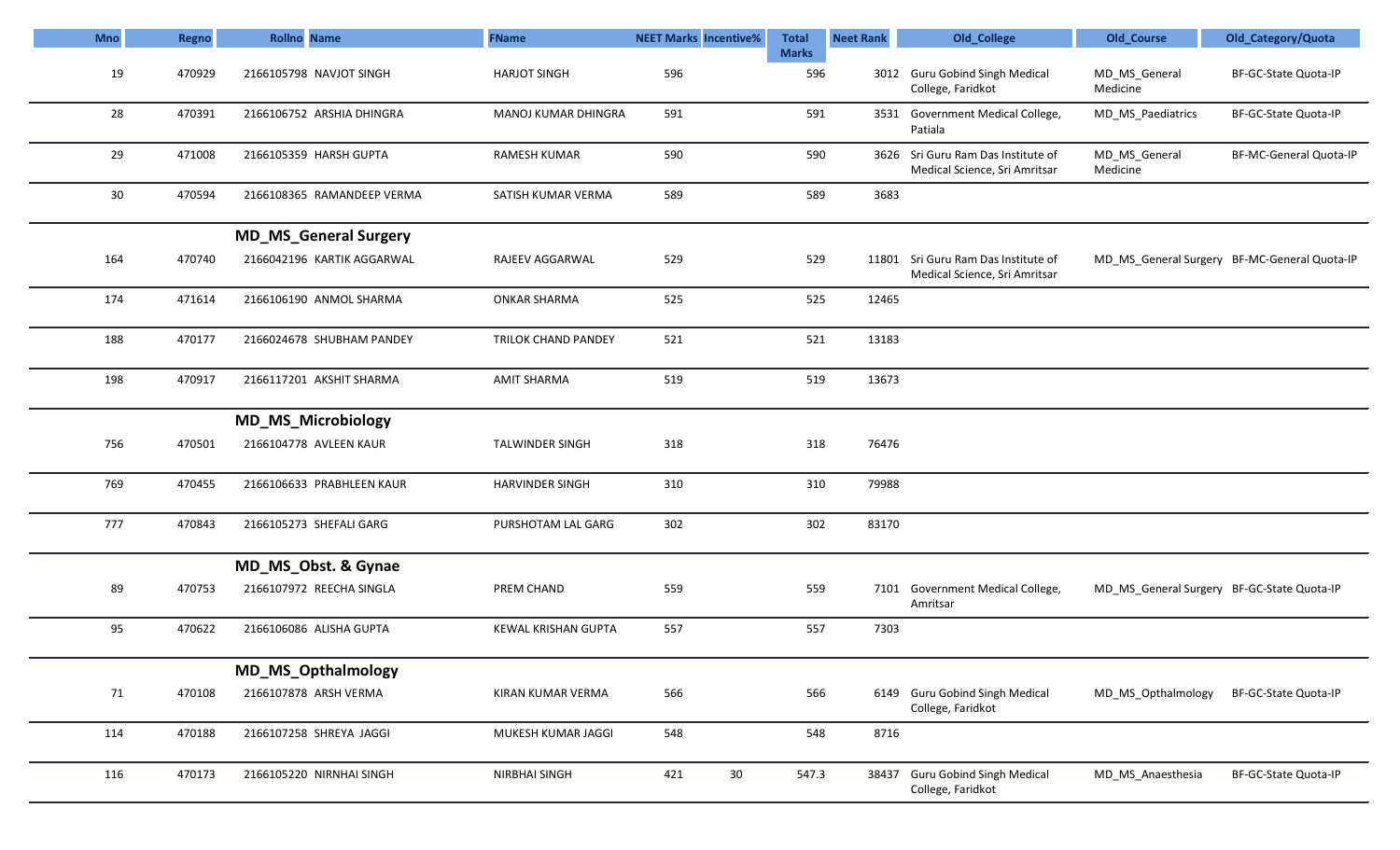| <b>Mno</b> | Regno  | <b>Rollno Name</b>                            | <b>FName</b>                 | <b>NEET Marks Incentive%</b> |    | <b>Total</b> | <b>Neet Rank</b> | Old_College                                                         | Old_Course                                 | Old_Category/Quota                   |
|------------|--------|-----------------------------------------------|------------------------------|------------------------------|----|--------------|------------------|---------------------------------------------------------------------|--------------------------------------------|--------------------------------------|
|            |        |                                               |                              |                              |    | <b>Marks</b> |                  |                                                                     |                                            |                                      |
|            |        | <b>MD_MS_Orthopaedics</b>                     |                              |                              |    |              |                  |                                                                     |                                            |                                      |
| 102        | 470432 | 2166104687 PANKAJ GILL                        | <b>SAGAR GILL</b>            | 425                          | 30 | 552.5        |                  | 36973 Government Medical College,<br>Patiala                        | MD_MS_Orthopaedics                         | BF-GC-State Quota-BC                 |
| 134        | 470857 | 2166105943 ROOPAM PREET SINGH SETHI           | SHIVNINDER PREET SINGH       | 540                          |    | 540          |                  | 9909 Sri Guru Ram Das Institute of<br>Medical Science, Sri Amritsar | MD_MS_Dermatology<br>Venerology & Leprosy  | BF-MC-Sikh Minority<br>Seats-General |
| 138        | 470329 | 2166106755 AMAN GOYAL                         | <b>MITHAN LAL</b>            | 538                          |    | 538          | 10221            |                                                                     |                                            |                                      |
| 157        | 470344 | 2166105404 JANAM BANSAL                       | SANJEEV BANSAL               | 532                          |    | 532          |                  | 11150 Government Medical College,<br>Amritsar                       | MD_MS_Orthopaedics                         | BF-GC-State Quota-EWS                |
|            |        | <b>MD_MS_Paediatrics</b>                      |                              |                              |    |              |                  |                                                                     |                                            |                                      |
| 38         | 470135 | 2166106012 TANIA                              | TILAK RAJ DHARNI             | 583                          |    | 583          |                  | 4233 Government Medical College,<br>Amritsar                        | MD_MS_General Surgery BF-GC-State Quota-IP |                                      |
|            |        | <b>MD_MS_Pathology</b>                        |                              |                              |    |              |                  |                                                                     |                                            |                                      |
| 445        | 470816 | 2166106629 PARAMPAL SINGH                     | <b>HARPAL SINGH</b>          | 443                          |    | 443          | 31772            |                                                                     |                                            |                                      |
| 465        | 470574 | 2166107632 AAKANKSHA MAHAJAN                  | <b>VIVEK MAHAJAN</b>         | 438                          |    | 438          |                  | 33165 Government Medical College,<br>Amritsar                       | MD MS Pharmacology                         | BF-GC-State Quota-IP                 |
| 486        | 470922 | 2166106456 HARLEEN KAUR                       | <b>BALDEV SINGH</b>          | 360                          | 20 | 432          | 59762            |                                                                     |                                            |                                      |
|            |        | <b>MD_MS_Pharmacology</b>                     |                              |                              |    |              |                  |                                                                     |                                            |                                      |
| 731        | 470600 | 2166104352 RAVNEET KAUR                       | CHETAN PARKASH SINGH         | 332                          |    | 332          | 70550            |                                                                     |                                            |                                      |
|            |        | <b>MD_MS_Preventive &amp; Social Medicine</b> |                              |                              |    |              |                  |                                                                     |                                            |                                      |
| 574        | 470052 | 2166108283 RAMANDEEP KAUR                     | <b>CHARANJIT SINGH</b>       | 407                          |    | 407          | 42742            |                                                                     |                                            |                                      |
| 619        | 470833 | 2166105561 SUKRITI                            | <b>VIRINDER KUMAR SHARMA</b> | 387                          |    | 387          | 49715            |                                                                     |                                            |                                      |
| 695        | 470814 | 2166107010 SUPREET KAUR                       | SUKHDEV SINGH                | 355                          |    | 355          |                  | 61492 Christian Medical College &<br>Hospital, Ludhiana             | MD_MS_Preventive &<br>Social Medicine      | BF-MC-A-SC                           |
|            |        | <b>MD_MS_Psychiatry</b>                       |                              |                              |    |              |                  |                                                                     |                                            |                                      |
| 99         | 470436 | 2166105214 AKRAMBIR SINGH BRAR                | NARINDERPAL SINGH BRAR       | 555                          |    | 555          |                  | 7720 Guru Gobind Singh Medical<br>College, Faridkot                 | MD MS General Surgery BF-GC-State Quota-IP |                                      |
|            |        | <b>MD MS Radio-diagnosis</b>                  |                              |                              |    |              |                  |                                                                     |                                            |                                      |
| 3          | 470280 | 2166045872 MUSKAN SINGLA                      | RAJ KUMAR SINGLA             | 616                          |    | 616          |                  | 1625 Christian Medical College &<br>Hospital, Ludhiana              | MD_MS_Radio-diagnosis BF-MC-A-IP           |                                      |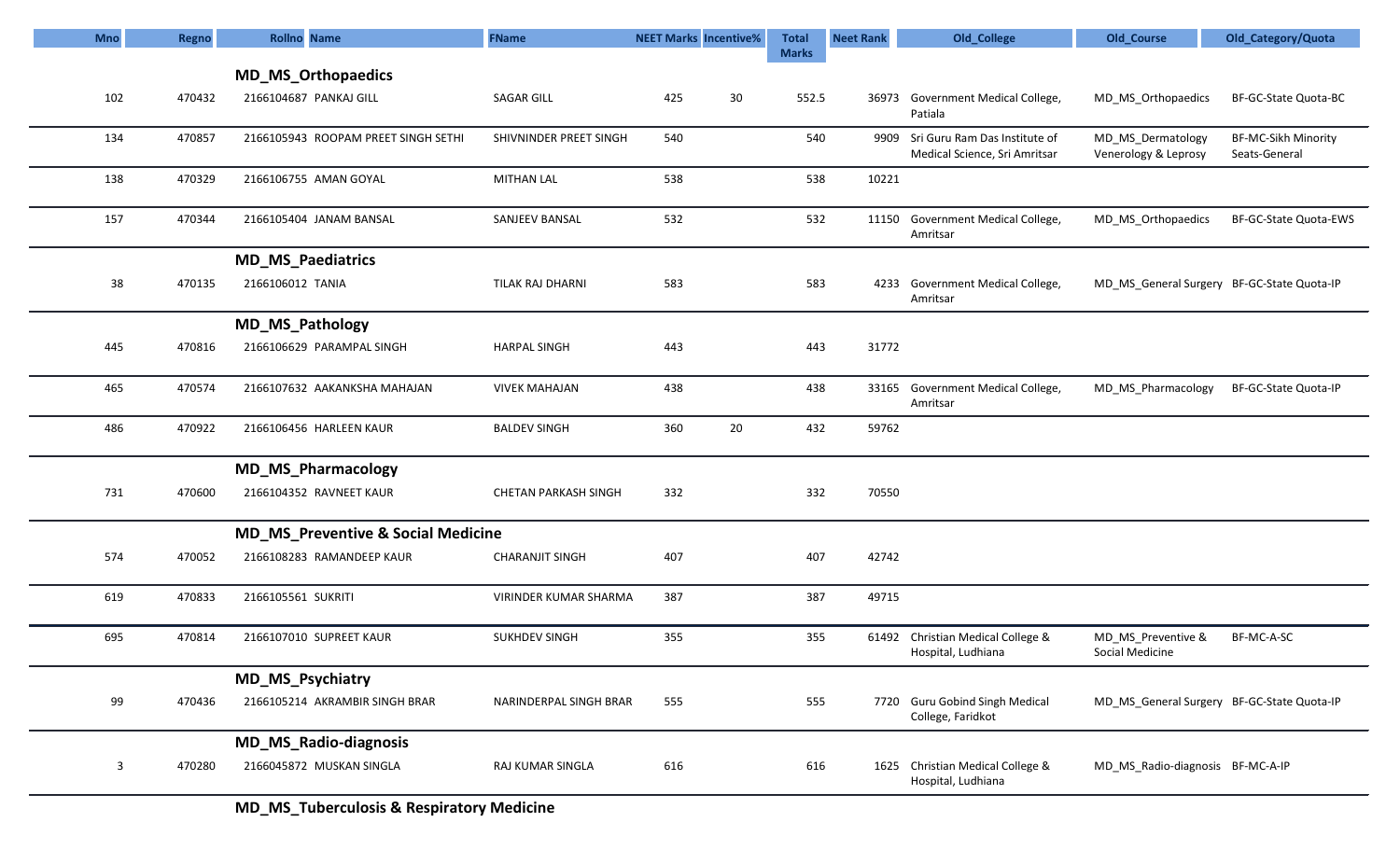| PG_DIPLOMA_DA      | BF-GC-State Quota-IP                          |
|--------------------|-----------------------------------------------|
|                    |                                               |
|                    |                                               |
|                    | Ultrasonography-Batch2 BF-MC-General Quota-SC |
|                    |                                               |
|                    |                                               |
|                    |                                               |
|                    |                                               |
|                    |                                               |
|                    |                                               |
|                    |                                               |
| MD_MS_Opthalmology | BF-GC-State Quota-SC                          |
|                    |                                               |
| MD MS Paediatrics  | BF-GC-State Quota-SC                          |
|                    |                                               |
| MD_MS_Anaesthesia  | BF-PC-Management<br>Quota-SC                  |
|                    |                                               |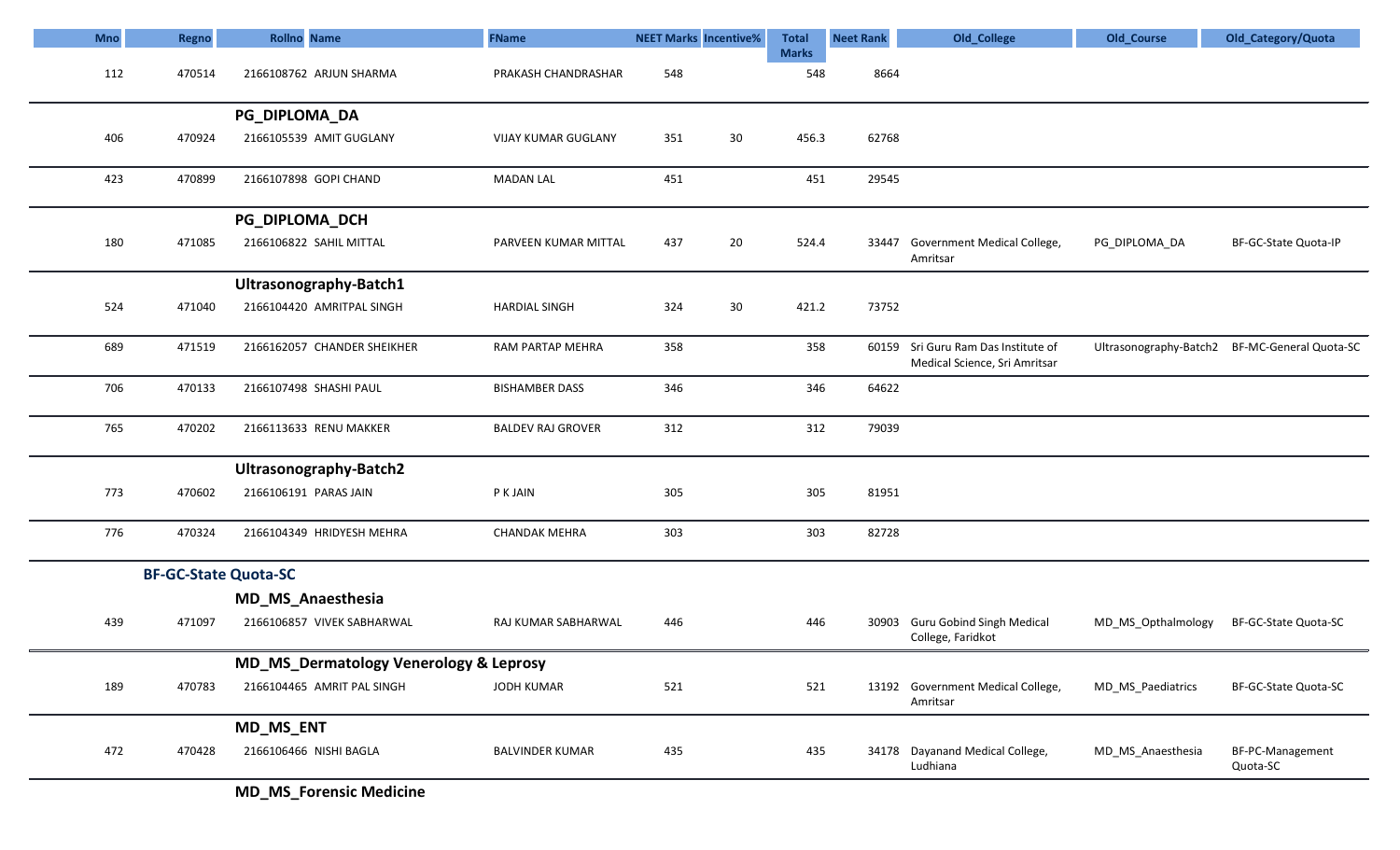| <b>Mno</b> | <b>Regno</b> | <b>Rollno</b> Name                                   | <b>FName</b>          | <b>NEET Marks Incentive%</b> |    | <b>Total</b>          | <b>Neet Rank</b> | Old_College                                           | Old_Course                                 | Old_Category/Quota           |
|------------|--------------|------------------------------------------------------|-----------------------|------------------------------|----|-----------------------|------------------|-------------------------------------------------------|--------------------------------------------|------------------------------|
| 652        | 470127       | 2166107570 MANDEEP RAI                               | PREM NATH             | 287                          | 30 | <b>Marks</b><br>373.1 | 89829            |                                                       |                                            |                              |
|            |              | <b>MD_MS_General Medicine</b>                        |                       |                              |    |                       |                  |                                                       |                                            |                              |
| 216        | 470175       | 2166105947 RAMAN KANT                                | <b>SOHAN LAL</b>      | 394                          | 30 | 512.2                 | 47237            | <b>Guru Gobind Singh Medical</b><br>College, Faridkot | MD_MS_General<br>Medicine                  | BF-GC-State Quota-SC         |
|            |              | <b>MD_MS_General Surgery</b>                         |                       |                              |    |                       |                  |                                                       |                                            |                              |
| 453        | 470713       | 2166104611 SAHIL SARANGAL                            | <b>RAJ KUMAR</b>      | 442                          |    | 442                   |                  | 32137 Dayanand Medical College,<br>Ludhiana           | MD_MS_General Surgery                      | BF-PC-Management<br>Quota-SC |
| 519        | 470686       | 2166107560 SATNAM SINGH                              | <b>NATHA RAM</b>      | 423                          |    | 423                   |                  | 37794 Dayanand Medical College,<br>Ludhiana           | MD_MS_Anaesthesia                          | BF-PC-Government<br>Quota-SC |
|            |              | <b>MD_MS_Microbiology</b>                            |                       |                              |    |                       |                  |                                                       |                                            |                              |
| 780        | 471165       | 2166105811 NIHARIKA                                  | JAGDISH LAL RAMLE     | 299                          |    | 299                   | 84751            |                                                       |                                            |                              |
|            |              | <b>MD_MS_Orthopaedics</b>                            |                       |                              |    |                       |                  |                                                       |                                            |                              |
| 356        | 470791       | 2166105727 AARUSH PAUL                               | <b>DES RAJ PAUL</b>   | 473                          |    | 473                   |                  | 23778 Government Medical College,<br>Amritsar         | MD MS General Surgery BF-GC-State Quota-SC |                              |
|            |              | <b>MD_MS_Paediatrics</b>                             |                       |                              |    |                       |                  |                                                       |                                            |                              |
| 247        | 470048       | 2166105653 MOHIT CHANDER                             | <b>BALBIR CHANDER</b> | 388                          | 30 | 504.4                 |                  | 49518 Government Medical College,<br>Patiala          | MD_MS_Psychiatry                           | BF-GC-State Quota-SC         |
|            |              | <b>MD_MS_Radio-diagnosis</b>                         |                       |                              |    |                       |                  |                                                       |                                            |                              |
| 145        | 470017       | 2166104803 HARSHIT KUMAR                             | <b>VINOD SINGH</b>    | 536                          |    | 536                   | 10597            | Dayanand Medical College,<br>Ludhiana                 | MD_MS_Radio-diagnosis BF-PC-Government     | Quota-SC                     |
|            |              | <b>MD_MS_Tuberculosis &amp; Respiratory Medicine</b> |                       |                              |    |                       |                  |                                                       |                                            |                              |
| 425        | 470096       | 2166106057 KISHAN RAI                                | JASWINDER SINGH RAI   | 450                          |    | 450                   |                  | 29779 Government Medical College,<br>Amritsar         | MD_MS_ENT                                  | BF-GC-State Quota-SC         |
|            |              | PG_DIPLOMA_DA                                        |                       |                              |    |                       |                  |                                                       |                                            |                              |
| 586        | 471421       | 2166106017 INDERJIT SONIA                            | <b>UPKAR SINGH</b>    | 309                          | 30 | 401.7                 | 80221            |                                                       |                                            |                              |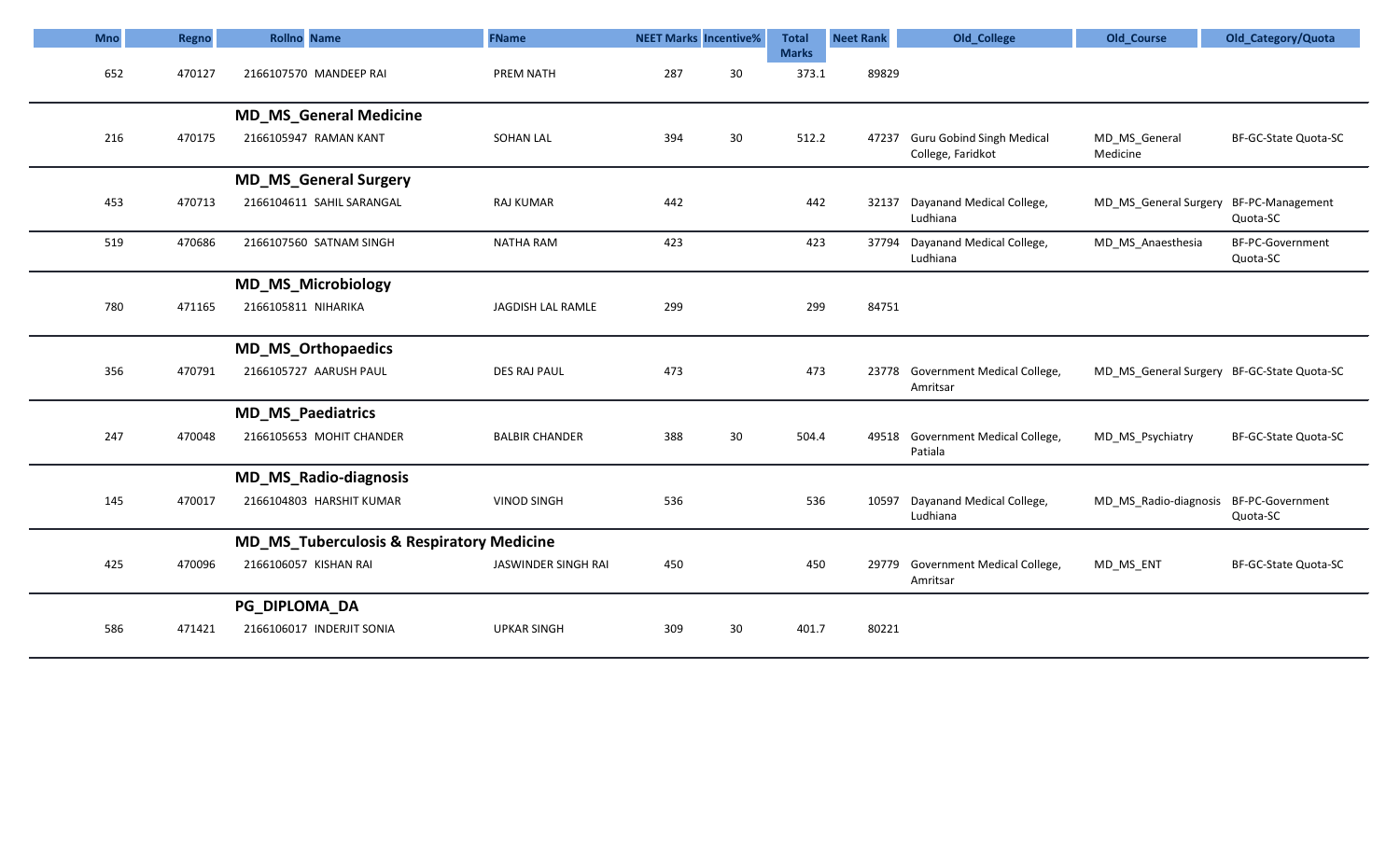| <b>Mno</b>          | Regno                        | <b>Rollno</b> Name                        | <b>FName</b>          | <b>NEET Marks Incentive%</b> | <b>Total</b> | <b>Neet Rank</b> | Old_College                                 | Old_Course                | Old_Category/Quota           |
|---------------------|------------------------------|-------------------------------------------|-----------------------|------------------------------|--------------|------------------|---------------------------------------------|---------------------------|------------------------------|
|                     |                              |                                           |                       |                              | <b>Marks</b> |                  |                                             |                           |                              |
| <b>GMC, Patiala</b> |                              |                                           |                       |                              |              |                  |                                             |                           |                              |
|                     |                              | BF-GC-State Quota-ALL_OPEN_MERIT          |                       |                              |              |                  |                                             |                           |                              |
|                     |                              | <b>MD_MS_Pharmacology</b>                 |                       |                              |              |                  |                                             |                           |                              |
| 742                 | 471620                       | 2166042255 TUSHAR BHADADA                 | SANJAY BHADADA        | 325                          | 325          | 73599            |                                             |                           |                              |
|                     |                              | Ultrasonography-Batch1                    |                       |                              |              |                  |                                             |                           |                              |
|                     |                              |                                           |                       |                              |              |                  |                                             |                           |                              |
| 470                 | 470545                       | 2166042338 RAVI BANSAL                    | SUBHASH BANSAL        | 435                          | 435          | 34064            |                                             |                           |                              |
|                     |                              | Ultrasonography-Batch2                    |                       |                              |              |                  |                                             |                           |                              |
| 539                 | 471640                       | 2166028028 SARITA KUMARI                  | INDRADEO PRASAD SINHA | 418                          | 418          | 39436            |                                             |                           |                              |
|                     |                              |                                           |                       |                              |              |                  |                                             |                           |                              |
| 573                 | 471148                       | 2166109100 PAWAN KUMAR BANSAL             | <b>GOPAL BANSAL</b>   | 407                          | 407          | 42728            |                                             |                           |                              |
| 688                 | 471431                       | 2166089504 MOHAN BHANOTH                  | NARSAIAH              | 360                          | 360          | 59261            |                                             |                           |                              |
|                     |                              |                                           |                       |                              |              |                  |                                             |                           |                              |
| 746                 | 471641                       | 2166058305 NONITA PARASHAR                | YOGENDRA KUMARPARAS   | 322                          | 322          | 74686            |                                             |                           |                              |
|                     |                              |                                           |                       |                              |              |                  |                                             |                           |                              |
|                     | <b>BF-GC-State Quota-BC</b>  |                                           |                       |                              |              |                  |                                             |                           |                              |
|                     |                              | MD_MS_Anaesthesia                         |                       |                              |              |                  |                                             |                           |                              |
| 383                 | 470608                       | 2166106066 VISHALDEEP SINGH               | JATINDERPAL SINGH     | 464                          | 464          |                  | 25995 Dayanand Medical College,<br>Ludhiana | MD_MS_Anaesthesia         | BF-PC-Government<br>Quota-BC |
|                     |                              | <b>MD_MS_General Medicine</b>             |                       |                              |              |                  |                                             |                           |                              |
| 60                  | 470794                       | 2166106155 ARASHDEEP KAUR                 | <b>MOHINDER SINGH</b> | 572                          | 572          |                  | 5389 Dayanand Medical College,<br>Ludhiana  | MD_MS_General<br>Medicine | BF-PC-Management<br>Quota-BC |
|                     |                              | <b>MD_MS_Orthopaedics</b>                 |                       |                              |              |                  |                                             |                           |                              |
| 277                 | 470776                       | 2166107631 SAHIL VERMA                    | <b>VIPAN KUMAR</b>    | 496                          | 496          |                  | 18425 Government Medical College,           | MD_MS_Anaesthesia         | BF-GC-State Quota-BC         |
|                     |                              |                                           |                       |                              |              |                  | Amritsar                                    |                           |                              |
|                     |                              | MD_MS_Tuberculosis & Respiratory Medicine |                       |                              |              |                  |                                             |                           |                              |
| 195                 | 471046                       | 2166104627 SURBHI                         | RAJESH KUMAR          | 519                          | 519          | 13548            |                                             |                           |                              |
|                     | <b>BF-GC-State Quota-EWS</b> |                                           |                       |                              |              |                  |                                             |                           |                              |
|                     |                              | MD_MS_Anaesthesia                         |                       |                              |              |                  |                                             |                           |                              |
| 281                 | 470957                       | 2166108186 REIYA GOYAL                    | SURINDER KUMAR        | 495                          | 495          | 18702            |                                             |                           |                              |
|                     |                              |                                           |                       |                              |              |                  |                                             |                           |                              |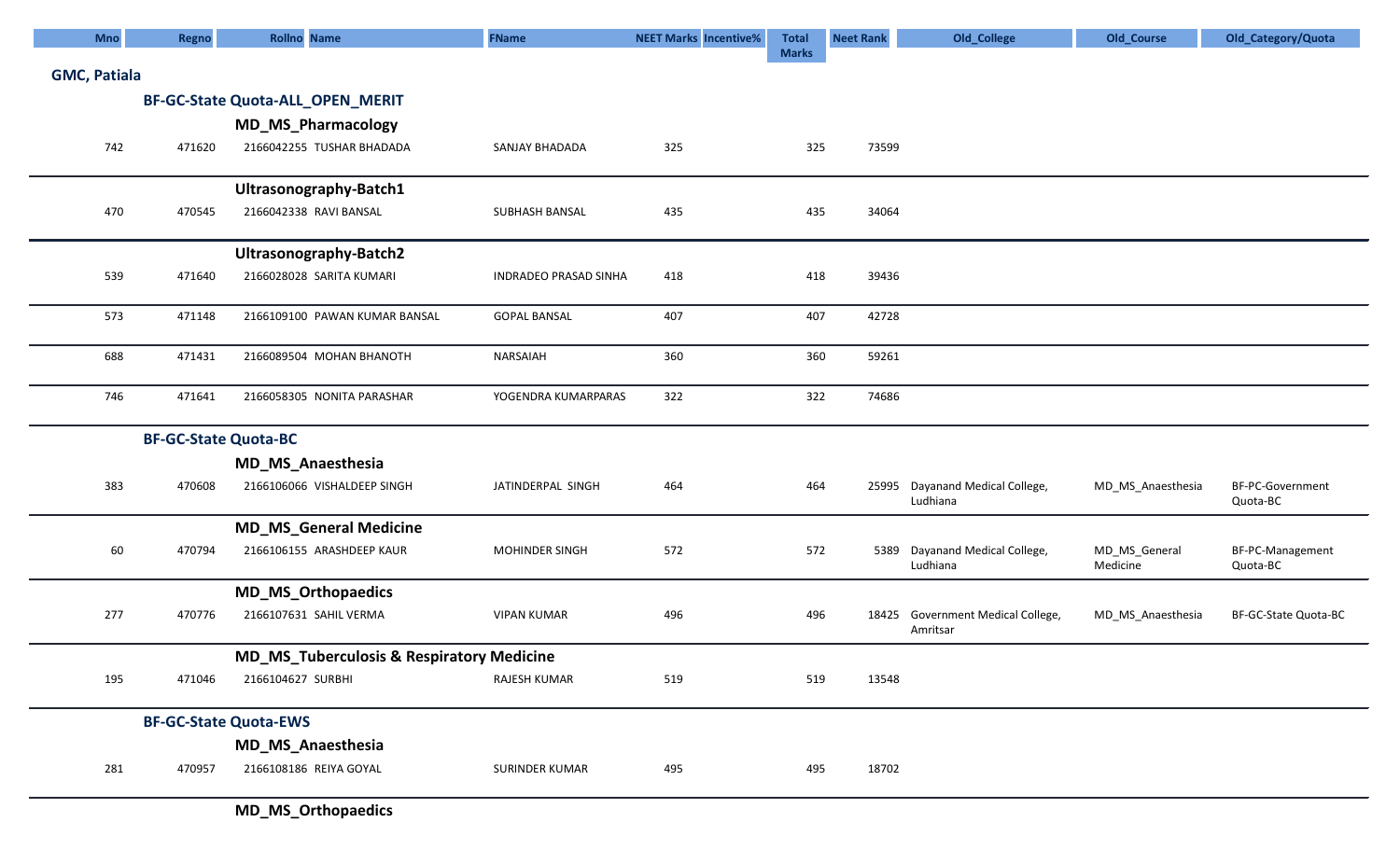| <b>Mno</b> | Regno                       | <b>Rollno Name</b>                                | <b>FName</b>          | <b>NEET Marks Incentive%</b> |    | <b>Total</b>        | <b>Neet Rank</b> | Old_College                                                          | Old_Course                                | Old_Category/Quota   |
|------------|-----------------------------|---------------------------------------------------|-----------------------|------------------------------|----|---------------------|------------------|----------------------------------------------------------------------|-------------------------------------------|----------------------|
| 209        | 471420                      | 2166106975 RITESH ARORA                           | SATPAL                | 515                          |    | <b>Marks</b><br>515 | 14275            |                                                                      |                                           |                      |
|            |                             |                                                   |                       |                              |    |                     |                  |                                                                      |                                           |                      |
|            | <b>BF-GC-State Quota-IP</b> |                                                   |                       |                              |    |                     |                  |                                                                      |                                           |                      |
|            |                             | <b>MD_MS_Anaesthesia</b>                          |                       |                              |    |                     |                  |                                                                      |                                           |                      |
| 158        | 470152                      | 2166107839 PRANSHU RANI                           | <b>JAGDISH KUMAR</b>  | 531                          |    | 531                 | 11388            |                                                                      |                                           |                      |
|            |                             | <b>MD_MS_Dermatology Venerology &amp; Leprosy</b> |                       |                              |    |                     |                  |                                                                      |                                           |                      |
| 11         | 470350                      | 2166104876 HARPREET KAUR                          | <b>ATMA SINGH</b>     | 467                          | 30 | 607.1               |                  | 25278 Government Medical College,<br>Patiala                         | MD MS Obst. & Gynae                       | BF-GC-State Quota-IP |
|            |                             | <b>MD_MS_ENT</b>                                  |                       |                              |    |                     |                  |                                                                      |                                           |                      |
| 178        | 470266                      | 2166153100 ESHEET KAUR BHATIA                     | NAVDEEP SINGH BHATIA  | 525                          |    | 525                 |                  | 12577 Sri Guru Ram Das Institute of<br>Medical Science, Sri Amritsar | MD_MS_General Surgery BF-MC-Sikh Minority | Seats-General        |
| 194        | 471020                      | 2166105002 RUPINDERJEET KAUR                      | <b>GURMAIL SINGH</b>  | 400                          | 30 | 520                 |                  | 45324 Government Medical College,<br>Patiala                         | MD_MS_Pathology                           | BF-GC-State Quota-IP |
|            |                             | <b>MD_MS_Forensic Medicine</b>                    |                       |                              |    |                     |                  |                                                                      |                                           |                      |
| 566        | 470120                      | 2166106686 CHAMANDEEP KAUR                        | <b>JOGINDER SINGH</b> | 410                          |    | 410                 | 42116            |                                                                      |                                           |                      |
|            |                             | <b>MD_MS_General Medicine</b>                     |                       |                              |    |                     |                  |                                                                      |                                           |                      |
| 12         | 470645                      | 2166108287 PARTEEK GARG                           | DHARAMPAL GARG        | 604                          |    | 604                 |                  | 2464 Government Medical College,<br>Amritsar                         | MD_MS_General<br>Medicine                 | BF-GC-State Quota-IP |
| 17         | 470894                      | 2166107731 ABHINAV SACHDEVA                       | <b>CHANDER MOHAN</b>  | 598                          |    | 598                 |                  | 2870 Government Medical College,<br>Amritsar                         | MD_MS_General<br>Medicine                 | BF-GC-State Quota-IP |
| 22         | 470834                      | 2166107887 KRITIKA GUPTA                          | KULDEEP CHAND GARG    | 595                          |    | 595                 |                  | 3153 Christian Medical College &<br>Hospital, Ludhiana               | MD_MS_General<br>Medicine                 | BF-MC-A-IP           |
| 25         | 470279                      | 2166105570 MANUHAAR                               | YOGESH KUMAR          | 594                          |    | 594                 |                  | 3267 Christian Medical College &<br>Hospital, Ludhiana               | MD_MS_General<br>Medicine                 | BF-MC-A-IP           |
|            |                             | <b>MD_MS_General Surgery</b>                      |                       |                              |    |                     |                  |                                                                      |                                           |                      |
| 101        | 470317                      | 2166106968 VISHAVDEEP SINGH                       | SARWAN SINGH          | 426                          | 30 | 553.8               | 36888            |                                                                      |                                           |                      |
| 107        | 470757                      | 2166105118 SUKHANMEET KAUR                        | KAMALJEET SINGH       | 551                          |    | 551                 |                  | 8261 Dayanand Medical College,<br>Ludhiana                           | MD_MS_General Surgery BF-PC-Government    | Quota-IP             |
| 142        | 470126                      | 2166104953 JASVEER KAUR SIDHU                     | DARSHAN SINGH SIDHU   | 413                          | 30 | 536.9               | 40927            |                                                                      |                                           |                      |
| 167        | 470546                      | 2166105374 ARJUN JINDAL                           | RAVINDER KUMAR JINDAL | 527                          |    | 527                 | 12122            |                                                                      |                                           |                      |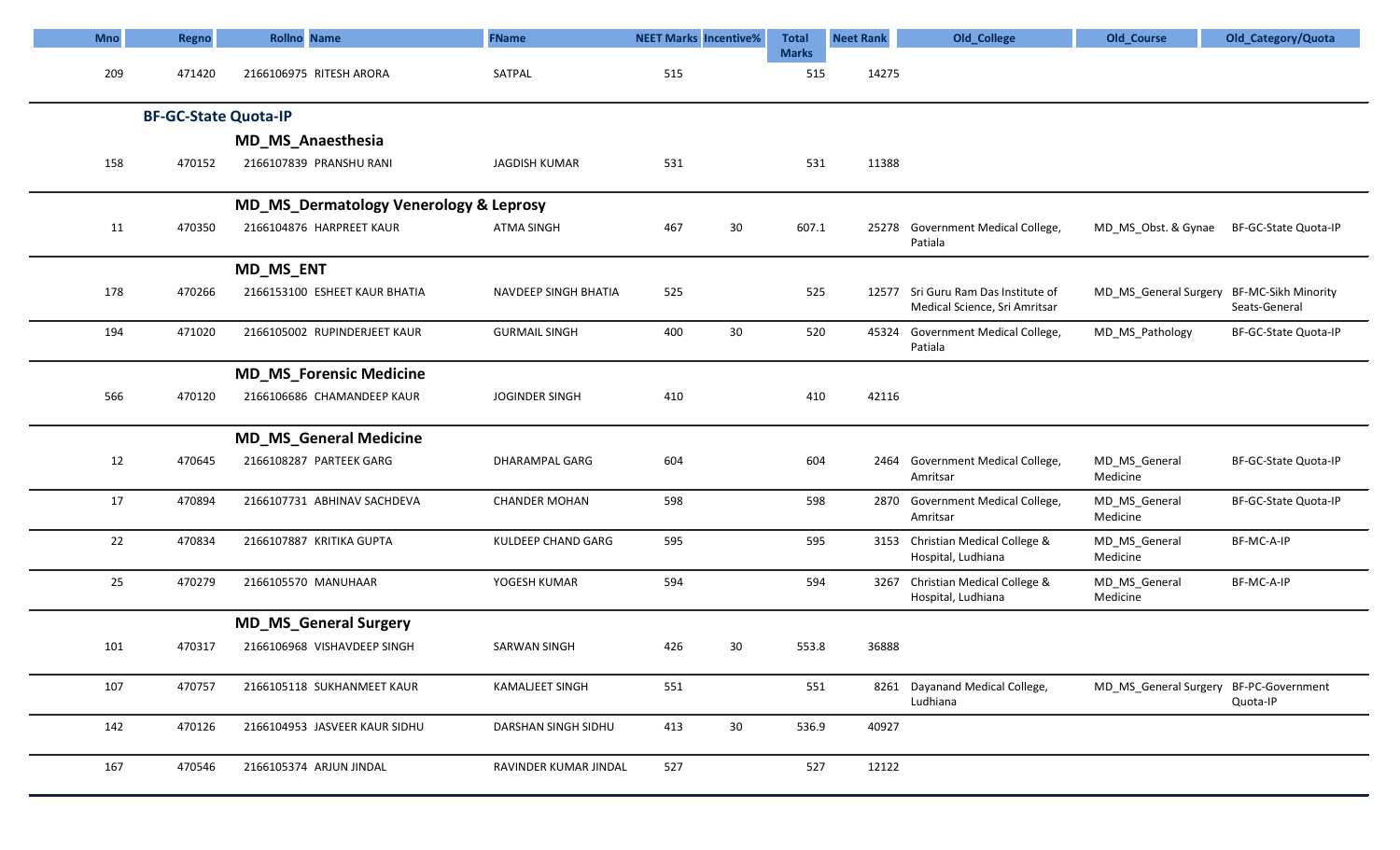| <b>Mno</b> | Regno  | <b>Rollno</b> Name           | <b>FName</b>             | <b>NEET Marks Incentive%</b> |    | <b>Total</b>        | <b>Neet Rank</b> | Old_College                                            | Old_Course                                 | Old_Category/Quota           |
|------------|--------|------------------------------|--------------------------|------------------------------|----|---------------------|------------------|--------------------------------------------------------|--------------------------------------------|------------------------------|
| 173        | 470360 | 2166106410 RAJAT GUPTA       | ANIL KUMAR GUPTA         | 525                          |    | <b>Marks</b><br>525 | 12426            |                                                        |                                            |                              |
|            |        | <b>MD_MS_Microbiology</b>    |                          |                              |    |                     |                  |                                                        |                                            |                              |
| 750        | 470540 | 2166107970 RUCHIKA           | PRADEEP KUMAR            | 320                          |    | 320                 | 75455            |                                                        |                                            |                              |
|            |        | MD_MS_Obst. & Gynae          |                          |                              |    |                     |                  |                                                        |                                            |                              |
| 67         | 470599 | 2166028474 M SOWMYA SIRI     | M MALLIKHARJUNA RAO      | 570                          |    | 570                 |                  | 5696 Christian Medical College &<br>Hospital, Ludhiana | MD_MS_Obst. & Gynae                        | BF-MC-A-IP                   |
| 75         | 470423 | 2166104852 PUNEET KAUR       | ARMINDER SINGH           | 565                          |    | 565                 |                  | 6293 Government Medical College,<br>Patiala            | MD_MS_Anaesthesia                          | BF-GC-State Quota-IP         |
| 91         | 470702 | 2166046302 RAVINDER KAUR     | <b>NAZAR SINGH</b>       | 559                          |    | 559                 |                  | 7159 Government Medical College,<br>Patiala            | MD_MS_General Surgery BF-GC-State Quota-IP |                              |
| 92         | 470698 | 2166107334 SHYNA MEHTA       | RAJESH MEHTA             | 559                          |    | 559                 |                  | 7164 Guru Gobind Singh Medical<br>College, Faridkot    | MD MS Paediatrics                          | BF-GC-State Quota-EWS        |
|            |        | MD_MS_Opthalmology           |                          |                              |    |                     |                  |                                                        |                                            |                              |
| 125        | 470492 | 2166108276 VISHU             | <b>BALDEV RAJ BANSAL</b> | 543                          |    | 543                 |                  | 9456 Christian Medical College &<br>Hospital, Ludhiana | MD_MS_ENT                                  | BF-MC-A-IP                   |
| 135        | 471152 | 2166107882 ASMITA BAJAJ      | <b>KRISHAN KUMAR</b>     | 540                          |    | 540                 |                  | 9970 Dayanand Medical College,<br>Ludhiana             | MD_MS_Anaesthesia                          | BF-PC-Government<br>Quota-IP |
|            |        | <b>MD_MS_Orthopaedics</b>    |                          |                              |    |                     |                  |                                                        |                                            |                              |
| 111        | 471107 | 2166107028 JATIN BHALLA      | <b>SUNDER SINGH</b>      | 422                          | 30 | 548.6               | 38090            | Christian Medical College &<br>Hospital, Ludhiana      | MD_MS_General Surgery BF-MC-A-IP           |                              |
| 162        | 470018 | 2166108324 GAGANDEEP SINGH   | <b>NAND BIHARI</b>       | 530                          |    | 530                 | 11596            |                                                        |                                            |                              |
|            |        | <b>MD_MS_Paediatrics</b>     |                          |                              |    |                     |                  |                                                        |                                            |                              |
| 44         | 470499 | 2166107478 AANSHUL RAI GUPTA | AJAY KUMAR GUPTA         | 580                          |    | 580                 |                  | 4593 Christian Medical College &<br>Hospital, Ludhiana | MD_MS_Paediatrics                          | BF-MC-A-IP                   |
| 51         | 470345 | 2166106540 RICHA GUPTA       | <b>DEEPAK GUPTA</b>      | 576                          |    | 576                 | 4977             |                                                        |                                            |                              |
|            |        | <b>MD_MS_Pathology</b>       |                          |                              |    |                     |                  |                                                        |                                            |                              |
| 362        | 471033 | 2166107829 RAVNEET KAUR      | <b>HARSIMRAN SINGH</b>   | 362                          | 30 | 470.6               | 58546            |                                                        |                                            |                              |
| 422        | 471429 | 2166105326 SUBEEN INDER KAUR | RAJINDER SINGH           | 347                          | 30 | 451.1               | 64604            |                                                        |                                            |                              |
| 443        | 471206 | 2166104840 PREKSHA           | <b>ANIL KAMRA</b>        | 444                          |    | 444                 | 31533            |                                                        |                                            |                              |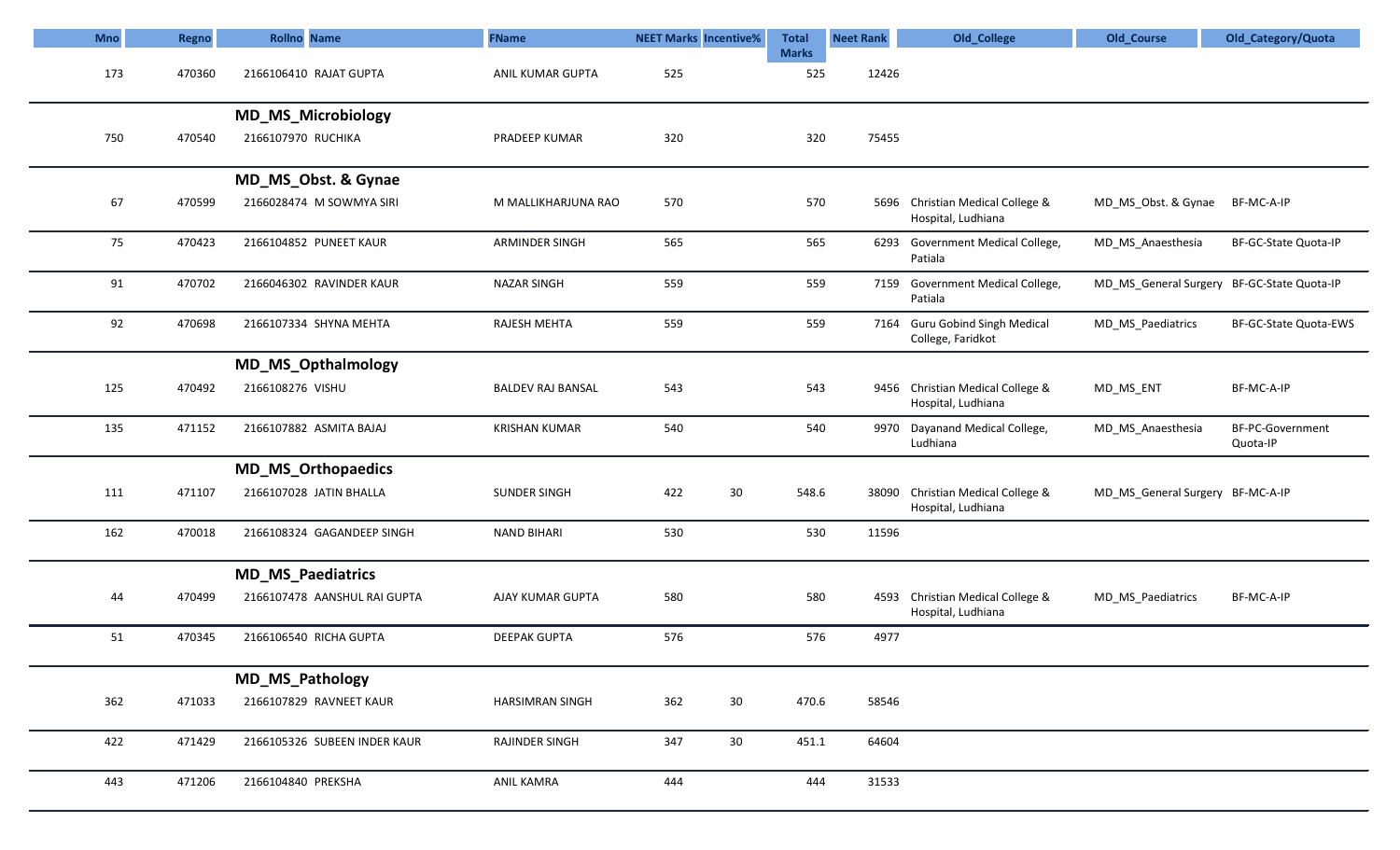| <b>Mno</b>     | Regno                       | <b>Rollno</b> Name                                   | <b>FName</b>          | <b>NEET Marks Incentive%</b> |     | <b>Total</b>        | <b>Neet Rank</b> | Old_College                                   | Old_Course                                | Old_Category/Quota           |
|----------------|-----------------------------|------------------------------------------------------|-----------------------|------------------------------|-----|---------------------|------------------|-----------------------------------------------|-------------------------------------------|------------------------------|
| 461            | 470390                      | 2166105977 GARIMA                                    | <b>SURINDER KUMAR</b> | 440                          |     | <b>Marks</b><br>440 | 32798            |                                               |                                           |                              |
|                |                             | <b>MD_MS_Radio-diagnosis</b>                         |                       |                              |     |                     |                  |                                               |                                           |                              |
| 1              | 470555                      | 2166105167 KHUSHNEET KAUR SANDHU                     | MANJIT SINGH SANDHU   | 623                          |     | 623                 | 1285             |                                               |                                           |                              |
| $\overline{2}$ | 470509                      | 2166107881 RITIKA KHURANA                            | KRISHAN GOPAL KHURANA | 616                          |     | 616                 |                  | 1624 Government Medical College,<br>Patiala   | MD_MS_General<br>Medicine                 | BF-GC-State Quota-IP         |
|                |                             | <b>MD_MS_Tuberculosis &amp; Respiratory Medicine</b> |                       |                              |     |                     |                  |                                               |                                           |                              |
| 79             | 470949                      | 2166107653 MANPREET KAUR                             | <b>AMARJIT SINGH</b>  | 432                          | 30  | 561.6               |                  | 35169 Government Medical College,<br>Amritsar | MD_MS_Anaesthesia                         | BF-GC-State Quota-IP         |
|                |                             | PG_DIPLOMA_DA                                        |                       |                              |     |                     |                  |                                               |                                           |                              |
| 370            | 470403                      | 2166108279 RAMANDEEP KAUR                            | <b>BHAGWANT SINGH</b> | 468                          |     | 468                 | 24961            |                                               |                                           |                              |
| 392            | 471159                      | 2166108153 MAHIP KAUR                                | <b>SUDIP SINGH</b>    | 356                          | 30  | 462.8               | 60911            |                                               |                                           |                              |
|                |                             | Ultrasonography-Batch1                               |                       |                              |     |                     |                  |                                               |                                           |                              |
| 670            | 470039                      | 2166105484 TINISH MITTAL                             | <b>SUNIL MITTAL</b>   | 366                          |     | 366                 | 57339            |                                               |                                           |                              |
| 687            | 471670                      | 2166106711 SURINDER KUMAR                            | <b>KRISHAN LAL</b>    | 360                          |     | 360                 | 59239            |                                               |                                           |                              |
| 715            | 470475                      | 2166105400 MEENAL GOYAL                              | SANJAY GOYAL          | 341                          |     | 341                 | 66793            |                                               |                                           |                              |
|                | <b>BF-GC-State Quota-SC</b> |                                                      |                       |                              |     |                     |                  |                                               |                                           |                              |
|                |                             | <b>MD_MS_Dermatology Venerology &amp; Leprosy</b>    |                       |                              |     |                     |                  |                                               |                                           |                              |
| 201            | 471212                      | 2166107913 SIMRAN                                    | <b>MANOHAR LAL</b>    | 518                          |     | 518                 |                  | 13843 Dayanand Medical College,<br>Ludhiana   | MD_MS_Dermatology<br>Venerology & Leprosy | BF-PC-Management<br>Quota-SC |
|                |                             | <b>MD_MS_ENT</b>                                     |                       |                              |     |                     |                  |                                               |                                           |                              |
| 447            | 471404                      | 2166107396 SANDEEP KAUR                              | SARWAN SINGH RANA     | 369                          | -20 | 442.8               |                  | 56328 Government Medical College,<br>Patiala  | MD_MS_Pathology                           | BF-GC-State Quota-SC         |
|                |                             | <b>MD_MS_Forensic Medicine</b>                       |                       |                              |     |                     |                  |                                               |                                           |                              |
| 786            | 471295                      | 2166107707 GAGANDEEP                                 | <b>BANT RAM</b>       | 291                          |     | 291                 | 87870            |                                               |                                           |                              |
|                |                             | <b>MD_MS_General Medicine</b>                        |                       |                              |     |                     |                  |                                               |                                           |                              |
| 243            | 470656                      | 2166104823 MANJOT SINGH BHAURA                       | AMARJEET SINGH BHAURA | 505                          |     | 505                 |                  | 16296 Dayanand Medical College,<br>Ludhiana   | MD_MS_General<br>Medicine                 | BF-PC-Management<br>Quota-SC |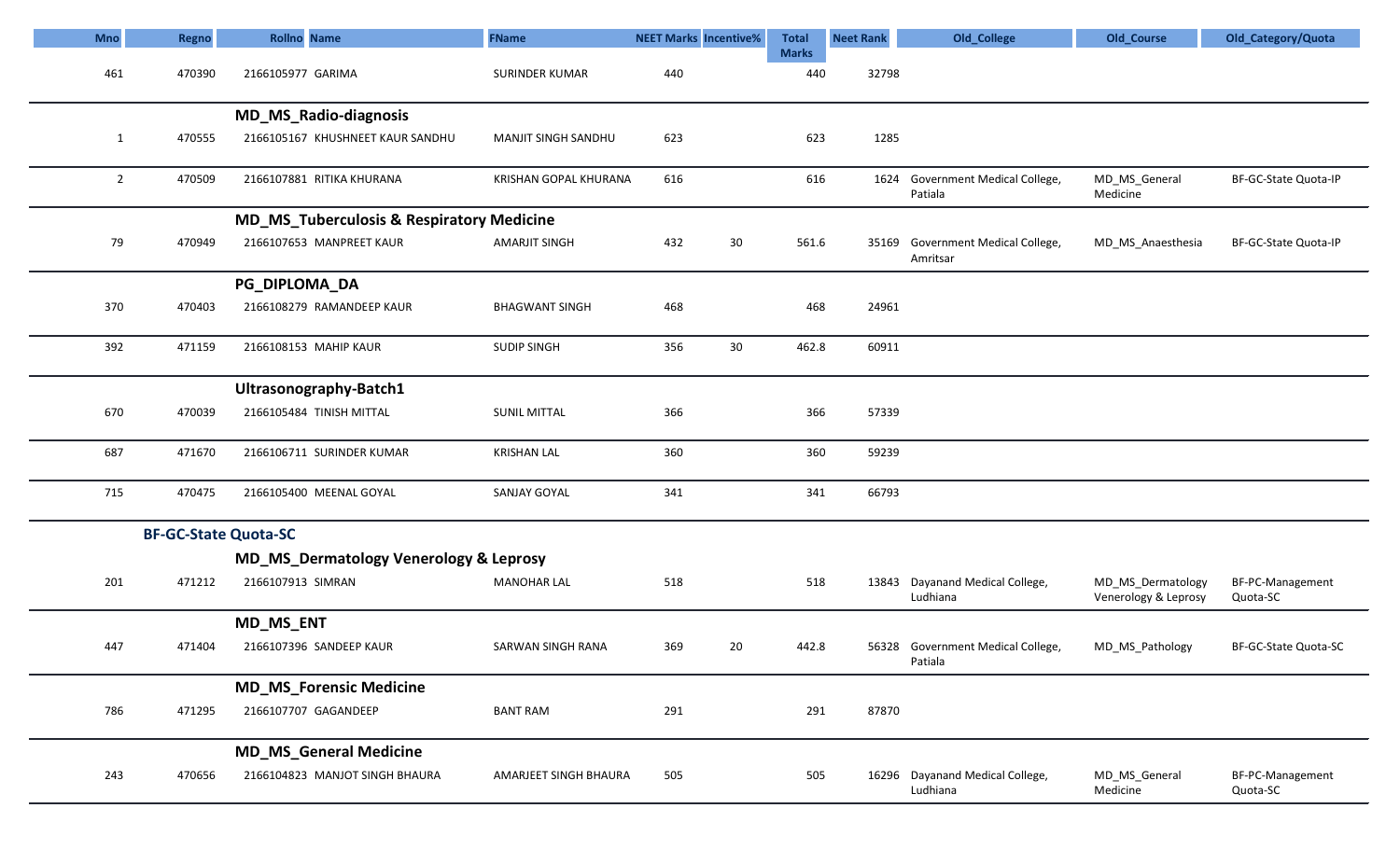| <b>Mno</b> | Regno  | <b>Rollno</b> Name            | <b>FName</b>        | <b>NEET Marks Incentive%</b> |    | <b>Total</b> | <b>Neet Rank</b> | Old_College                                             | Old_Course                       | Old_Category/Quota |
|------------|--------|-------------------------------|---------------------|------------------------------|----|--------------|------------------|---------------------------------------------------------|----------------------------------|--------------------|
|            |        |                               |                     |                              |    | <b>Marks</b> |                  |                                                         |                                  |                    |
|            |        | <b>MD_MS_General Surgery</b>  |                     |                              |    |              |                  |                                                         |                                  |                    |
| 464        | 471112 | 2166107937 NAVJOT SINGH       | <b>NASIB SINGH</b>  | 439                          |    | 439          |                  | 33020 Christian Medical College &<br>Hospital, Ludhiana | MD_MS_General Surgery BF-MC-A-SC |                    |
| 484        | 470157 | 2166024710 RAMANDEEP          | YASH PAL            | 432                          |    | 432          | 35033            |                                                         |                                  |                    |
|            |        | MD_MS_Obst. & Gynae           |                     |                              |    |              |                  |                                                         |                                  |                    |
| 463        | 471083 | 2166107759 RAVINDER KAUR      | DEV RAJ             | 439                          |    | 439          | 32987            |                                                         |                                  |                    |
|            |        | <b>MD_MS_Orthopaedics</b>     |                     |                              |    |              |                  |                                                         |                                  |                    |
| 371        | 470047 | 2166106801 SUKHJINDER SINGH   | PARAMJIT SINGH      | 360                          | 30 | 468          | 59267            |                                                         |                                  |                    |
|            |        | <b>MD_MS_Paediatrics</b>      |                     |                              |    |              |                  |                                                         |                                  |                    |
| 250        | 470517 | 2166105831 MOHIT BASRA        | <b>JASVIR SINGH</b> | 504                          |    | 504          | 16719            |                                                         |                                  |                    |
|            |        | <b>MD_MS_Pathology</b>        |                     |                              |    |              |                  |                                                         |                                  |                    |
| 520        | 470038 | 2166106536 SHUBPREET KAUR     | DAVINDER SINGH      | 325                          | 30 | 422.5        | 73336            |                                                         |                                  |                    |
|            |        | MD_MS_Psychiatry              |                     |                              |    |              |                  |                                                         |                                  |                    |
| 308        | 470669 | 2166106091 RAHUL              | KISHORE KUMAR       | 374                          | 30 | 486.2        | 54268            |                                                         |                                  |                    |
|            |        | PG_DIPLOMA_DA                 |                     |                              |    |              |                  |                                                         |                                  |                    |
| 551        | 470014 | 2166106810 KANWAL PREET SINGH | PARDUMAN SINGH      | 319                          | 30 | 414.7        | 75895            |                                                         |                                  |                    |
|            |        | Ultrasonography-Batch1        |                     |                              |    |              |                  |                                                         |                                  |                    |
| 792        | 470090 | 2166160044 ARVIND KUMAR       | RATTI LAL           | 286                          |    | 286          | 89996            |                                                         |                                  |                    |
|            |        | Ultrasonography-Batch2        |                     |                              |    |              |                  |                                                         |                                  |                    |
| 803        | 471128 | 2166107905 SHIVANI BHARTI     | <b>MANGHA RAM</b>   | 266                          |    | 266          | 99331            |                                                         |                                  |                    |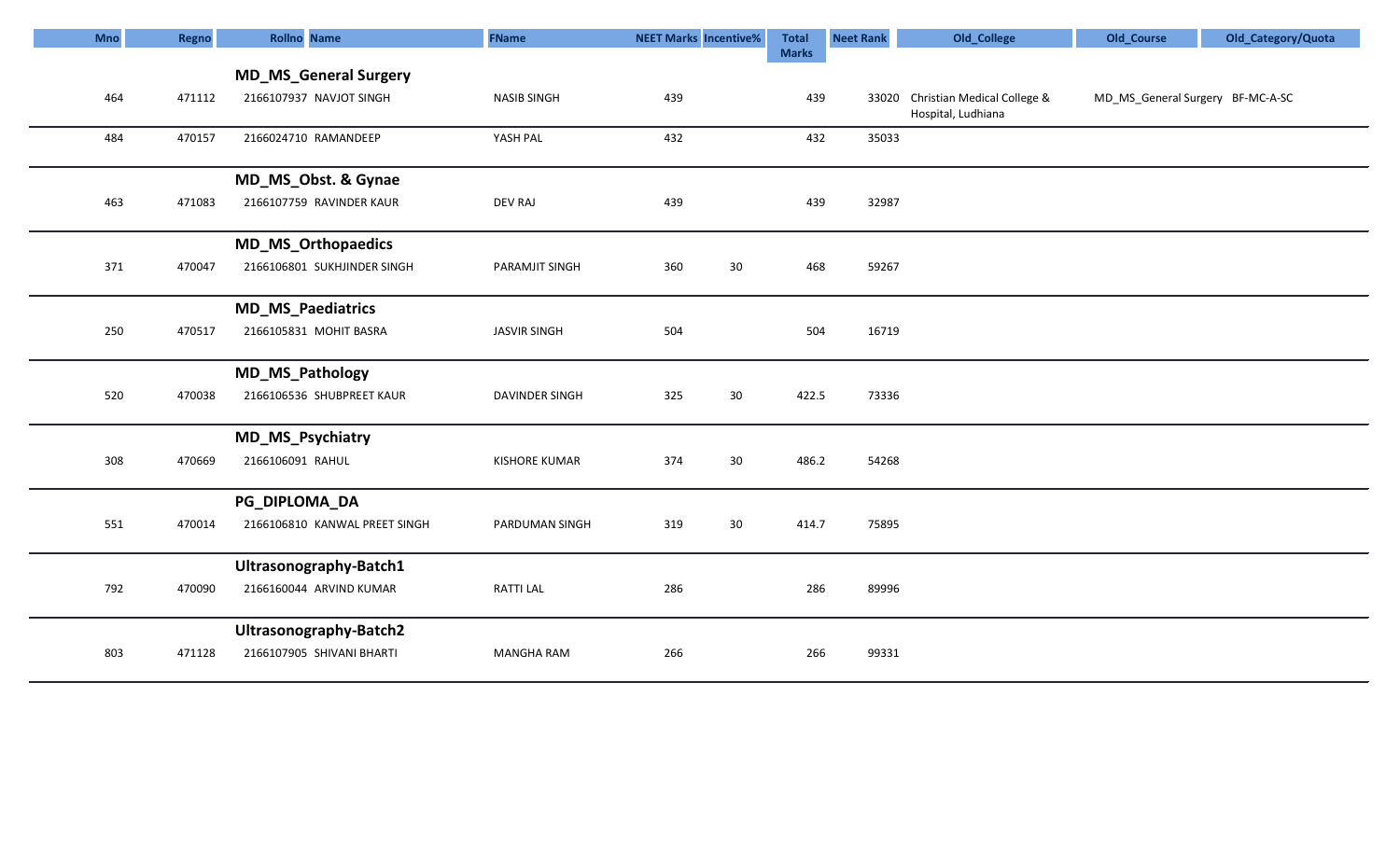| <b>Mno</b>            | Regno  |                               | <b>Rollno</b> Name               | <b>FName</b>            | <b>NEET Marks Incentive%</b> |    | <b>Total</b> | <b>Neet Rank</b> | Old_College | Old_Course | Old_Category/Quota |
|-----------------------|--------|-------------------------------|----------------------------------|-------------------------|------------------------------|----|--------------|------------------|-------------|------------|--------------------|
|                       |        |                               |                                  |                         |                              |    | <b>Marks</b> |                  |             |            |                    |
| <b>JBMM, Amritsar</b> |        |                               |                                  |                         |                              |    |              |                  |             |            |                    |
|                       |        | <b>BF-GC-State Quota-OPEN</b> |                                  |                         |                              |    |              |                  |             |            |                    |
|                       |        |                               | POST_MBBS_DIPLOMA_Obst. & Gynae  |                         |                              |    |              |                  |             |            |                    |
| 393                   | 471036 |                               | 2166105018 MANDEEP KAUR BAL      | <b>HARDEV SINGH BAL</b> | 356                          | 30 | 462.8        | 61097            |             |            |                    |
|                       |        |                               |                                  |                         |                              |    |              |                  |             |            |                    |
|                       |        |                               | <b>POST MBBS DNB Paediatrics</b> |                         |                              |    |              |                  |             |            |                    |
| 233                   | 471161 |                               | 2166106570 MAHEEP SINGH SACHDEVA | <b>GURBIR SINGH</b>     | 390                          | 30 | 507          | 48387            |             |            |                    |
|                       |        |                               |                                  |                         |                              |    |              |                  |             |            |                    |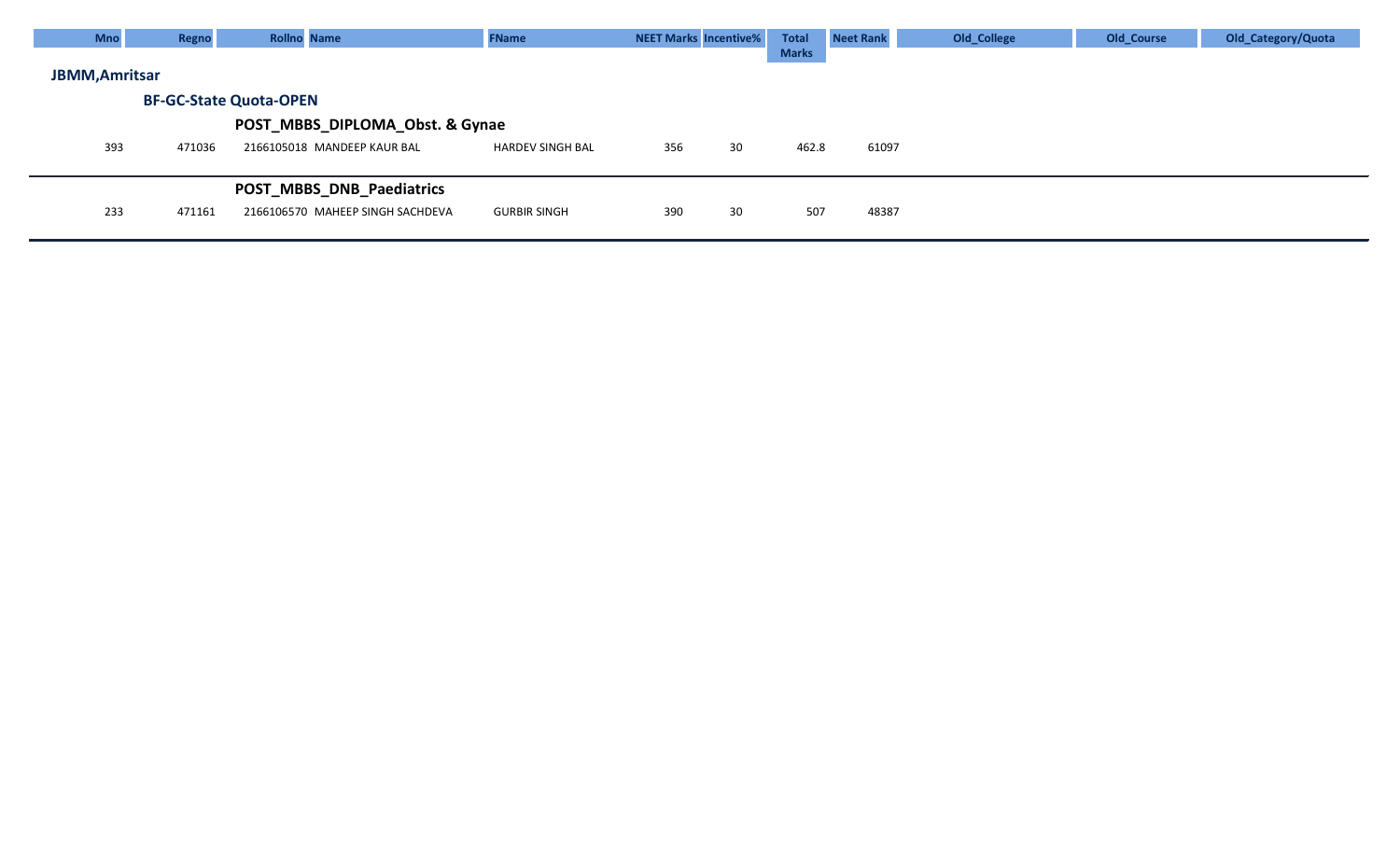| <b>Mno</b> | <b>Regno</b>                  | <b>Rollno Name</b> |                                 | <b>FName</b>  | <b>NEET Marks Incentive%</b> |  | Total        | Neet Rank | Old_College                                                          | <b>Old Course</b>                  | Old_Category/Quota     |  |  |  |
|------------|-------------------------------|--------------------|---------------------------------|---------------|------------------------------|--|--------------|-----------|----------------------------------------------------------------------|------------------------------------|------------------------|--|--|--|
|            |                               |                    |                                 |               |                              |  | <b>Marks</b> |           |                                                                      |                                    |                        |  |  |  |
|            | LMCH, Ludhiana                |                    |                                 |               |                              |  |              |           |                                                                      |                                    |                        |  |  |  |
|            | <b>BF-GC-State Quota-OPEN</b> |                    |                                 |               |                              |  |              |           |                                                                      |                                    |                        |  |  |  |
|            |                               |                    | POST MBBS DIPLOMA Obst. & Gynae |               |                              |  |              |           |                                                                      |                                    |                        |  |  |  |
| 360        | 471304                        |                    | 2166108337 PRIYA RANI           | PARSHOTAM LAL | 471                          |  | 471          |           | 24278 SBLS Civil Hospital, Jail Road,<br>Near Jyoti Chowk, Jalandhar | POST MBBS DIPLOMA<br>Obst. & Gynae | BF-GC-State Quota-OPEN |  |  |  |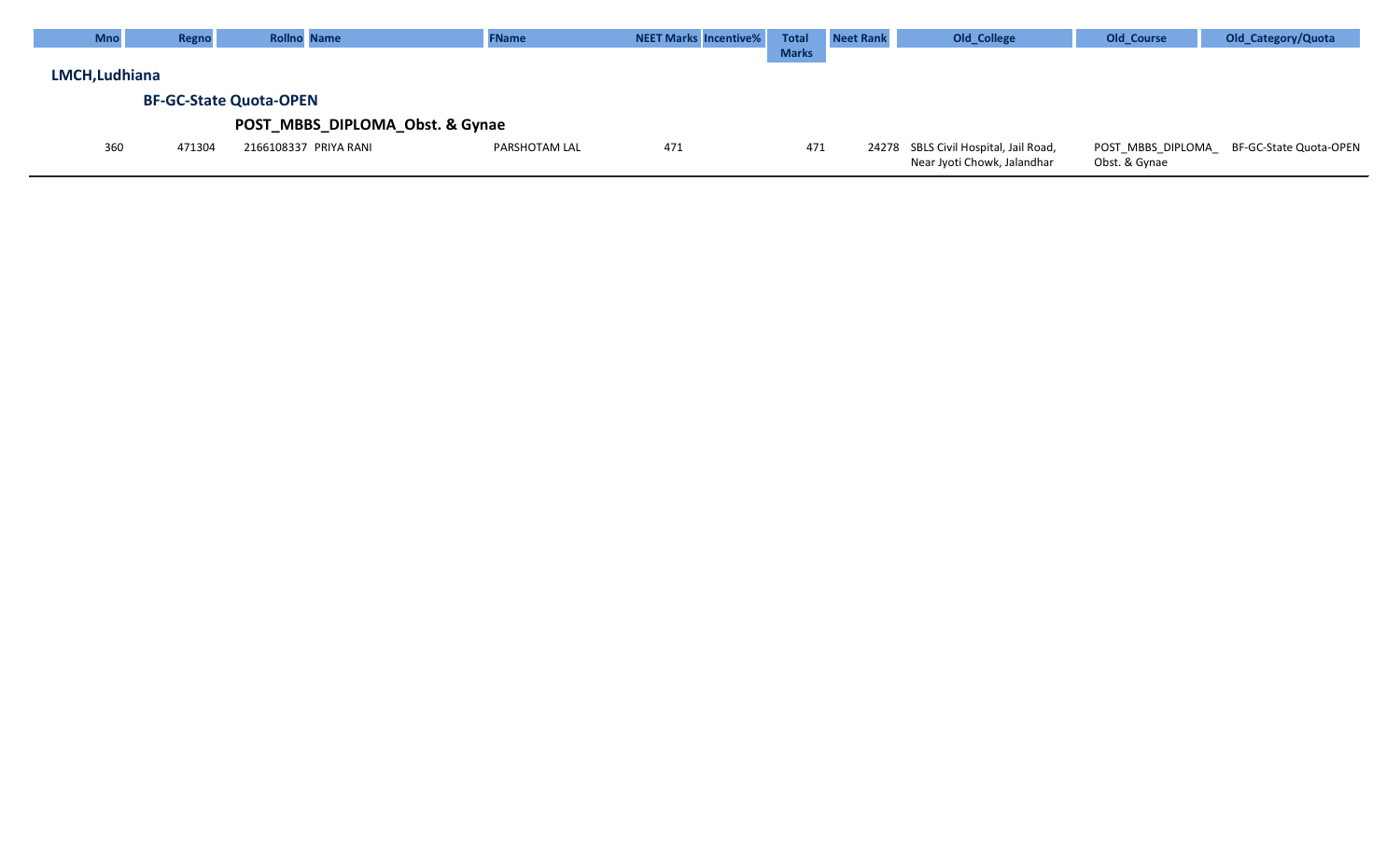| <b>Mno</b>           | Regno  | <b>Rollno</b> Name          |                            | <b>FName</b>     | <b>NEET Marks Incentive%</b> |    | <b>Total</b> | <b>Neet Rank</b> | Old_College | Old_Course | Old_Category/Quota |
|----------------------|--------|-----------------------------|----------------------------|------------------|------------------------------|----|--------------|------------------|-------------|------------|--------------------|
|                      |        |                             |                            |                  |                              |    | <b>Marks</b> |                  |             |            |                    |
| <b>NSNI, Patiala</b> |        |                             |                            |                  |                              |    |              |                  |             |            |                    |
|                      |        | <b>BF-GC-State Quota-IP</b> |                            |                  |                              |    |              |                  |             |            |                    |
|                      |        | <b>PGDSM</b>                |                            |                  |                              |    |              |                  |             |            |                    |
| 564                  | 471388 |                             | 2166044529 RAMANPREET KAUR | RANJIT SINGH     | 343                          | 20 | 411.6        | 66054            |             |            |                    |
|                      |        |                             |                            |                  |                              |    |              |                  |             |            |                    |
|                      |        | <b>BF-GC-State Quota-SC</b> |                            |                  |                              |    |              |                  |             |            |                    |
|                      |        | <b>PGDSM</b>                |                            |                  |                              |    |              |                  |             |            |                    |
| 783                  | 471402 |                             | 2166107158 CHANDAN GUMRA   | HARI SINGH GUMRA | 295                          |    | 295          | 86441            |             |            |                    |
|                      |        |                             |                            |                  |                              |    |              |                  |             |            |                    |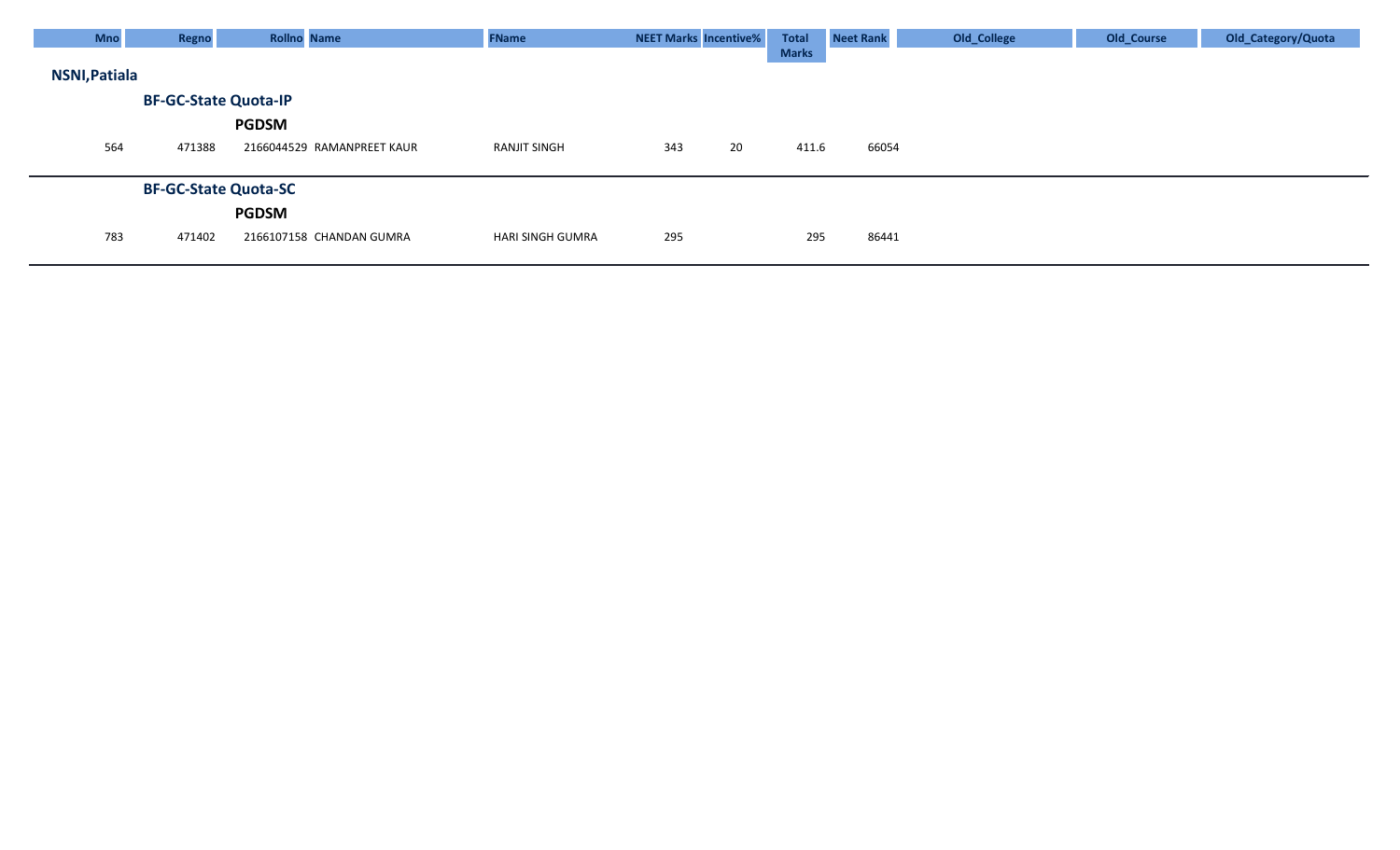| <b>Mno</b>             | Regno  |                               | Rollno Name                       | <b>FName</b>           | <b>NEET Marks Incentive%</b> |    | <b>Total</b> | <b>Neet Rank</b> | Old_College                                             | Old_Course    | Old_Category/Quota                        |
|------------------------|--------|-------------------------------|-----------------------------------|------------------------|------------------------------|----|--------------|------------------|---------------------------------------------------------|---------------|-------------------------------------------|
|                        |        |                               |                                   |                        |                              |    | <b>Marks</b> |                  |                                                         |               |                                           |
| <b>SBLS, Jalandhar</b> |        |                               |                                   |                        |                              |    |              |                  |                                                         |               |                                           |
|                        |        | <b>BF-GC-State Quota-OPEN</b> |                                   |                        |                              |    |              |                  |                                                         |               |                                           |
|                        |        |                               | POST_MBBS_DIPLOMA_Obst. & Gynae   |                        |                              |    |              |                  |                                                         |               |                                           |
| 419                    | 470518 | 2166105293 SANCHI             |                                   | RAJA RAM CHHABRA       | 452                          |    | 452          | 29249            |                                                         |               |                                           |
|                        |        |                               |                                   |                        |                              |    |              |                  |                                                         |               |                                           |
| 455                    | 471330 | 2166105107 ANKITA             |                                   | JEEVAN KUMAR           | 441                          |    | 441          | 32290            |                                                         |               |                                           |
|                        |        |                               | POST_MBBS_DNB_Anaesthesia         |                        |                              |    |              |                  |                                                         |               |                                           |
| 413                    | 470107 |                               | 2166105168 BHUPINDER KUMAR SHARMA | <b>MANMOHAN SHARMA</b> | 349                          | 30 | 453.7        | 63718            | Lord Mahavir Civil Hospital, Old<br>jail Road, Ludhiana | Obst. & Gynae | POST_MBBS_DIPLOMA_ BF-GC-State Quota-OPEN |
|                        |        |                               | POST_MBBS_DNB_General Medicine    |                        |                              |    |              |                  |                                                         |               |                                           |
| 283                    | 471062 | 2166105388 PALAK              |                                   | SANDEEP GARG           | 494                          |    | 494          | 18842            |                                                         |               |                                           |
|                        |        |                               | POST_MBBS_DNB_General Surgery     |                        |                              |    |              |                  |                                                         |               |                                           |
| 426                    | 470539 |                               | 2166107012 AMRITJOT SINGH         | SUKHDEV SINGH          | 346                          | 30 | 449.8        | 64727            |                                                         |               |                                           |
|                        |        |                               |                                   |                        |                              |    |              |                  |                                                         |               |                                           |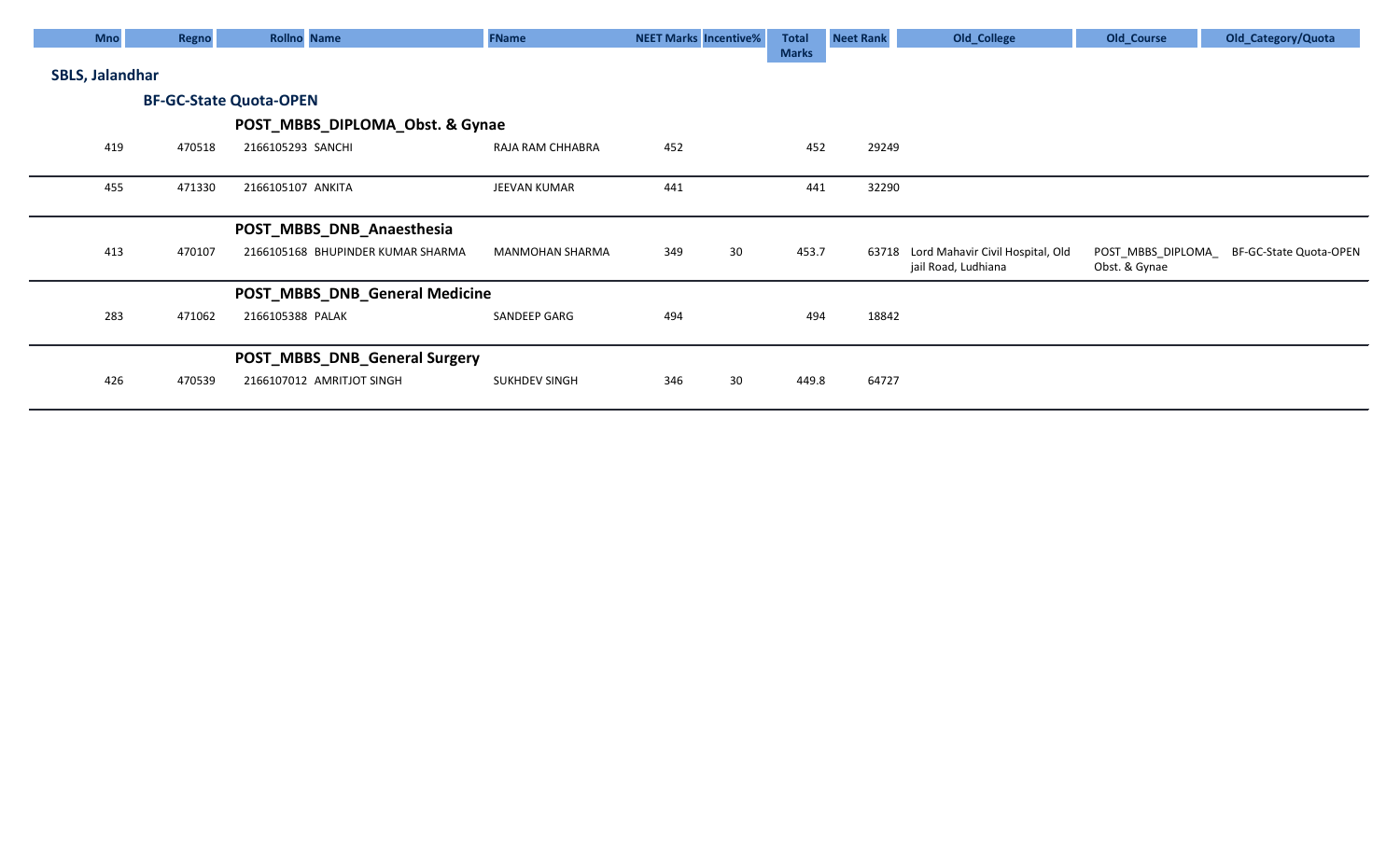| <b>Mno</b>            | Regno  | <b>Rollno</b> Name                 | <b>FName</b>           | <b>NEET Marks Incentive%</b> | <b>Total</b> | <b>Neet Rank</b> | Old_College                                                          | Old_Course                                  | Old_Category/Quota                          |
|-----------------------|--------|------------------------------------|------------------------|------------------------------|--------------|------------------|----------------------------------------------------------------------|---------------------------------------------|---------------------------------------------|
| <b>SGRD, Amritsar</b> |        |                                    |                        |                              | <b>Marks</b> |                  |                                                                      |                                             |                                             |
|                       |        | BF-MC-General Quota-ALL_OPEN_MERIT |                        |                              |              |                  |                                                                      |                                             |                                             |
|                       |        | Ultrasonography-Batch1             |                        |                              |              |                  |                                                                      |                                             |                                             |
| 501                   | 471638 | 2166028307 BHIMANI RUTVI RAJNIKANT | BHIMANI RAJNIKANTBHAG  | 428                          | 428          | 36144            |                                                                      |                                             |                                             |
|                       |        | <b>BF-MC-General Quota-BC</b>      |                        |                              |              |                  |                                                                      |                                             |                                             |
|                       |        | <b>MD_MS_General Medicine</b>      |                        |                              |              |                  |                                                                      |                                             |                                             |
| 313                   | 470119 | 2166107779 MANPREET SINGH          | <b>GURCHARAN SINGH</b> | 486                          | 486          |                  | 20710 Sri Guru Ram Das Institute of<br>Medical Science, Sri Amritsar | MD_MS_Orthopaedics                          | BF-MC-General Quota-BC                      |
|                       |        | <b>MD_MS_General Surgery</b>       |                        |                              |              |                  |                                                                      |                                             |                                             |
| 459                   | 470116 | 2166104508 NAVDEEP SINGH           | LAKHWINDER SINGH       | 440                          | 440          | 32678            |                                                                      |                                             |                                             |
|                       |        | <b>MD_MS_Orthopaedics</b>          |                        |                              |              |                  |                                                                      |                                             |                                             |
| 507                   | 470973 | 2166105919 PARAMVEER PANESAR       | <b>SATNAM KUMAR</b>    | 427                          | 427          | 36460            | Adesh Institute of Medical<br>Sciences & Research, Bathinda          | MD_MS_General Surgery AU-PC-Open Merit (All | India Basis)-BC                             |
|                       |        | <b>BF-MC-General Quota-IP</b>      |                        |                              |              |                  |                                                                      |                                             |                                             |
|                       |        | <b>MD_MS_Anaesthesia</b>           |                        |                              |              |                  |                                                                      |                                             |                                             |
| 391                   | 470285 | 2166106050 TAMANNA MADAAN          | YASH PAUL MADAAN       | 463                          | 463          | 26423            |                                                                      |                                             |                                             |
| 399                   | 470662 | 2166105655 GURLEEN KAUR            | <b>BALBIR SINGH</b>    | 459                          | 459          |                  | 27403 Sri Guru Ram Das Institute of<br>Medical Science, Sri Amritsar | MD_MS_Pathology                             | <b>BF-MC-Sikh Minority</b><br>Seats-General |
|                       |        | MD_MS_ENT                          |                        |                              |              |                  |                                                                      |                                             |                                             |
| 320                   | 470397 | 2166029213 PREETIKA                | CHANDER SHEKHARVASU    | 484                          | 484          | 21189            |                                                                      |                                             |                                             |
|                       |        | <b>MD_MS_General Medicine</b>      |                        |                              |              |                  |                                                                      |                                             |                                             |
| 55                    | 471231 | 2166105623 RADHIKA SHARMA          | <b>ASHOK KUMAR</b>     | 575                          | 575          | 5175             |                                                                      |                                             |                                             |
| 86                    | 470659 | 2166105371 CHARLES BANSAL          | RAVINDER BANSAL        | 560                          | 560          | 6997             |                                                                      |                                             |                                             |
| 97                    | 470467 | 2166104515 KARANDEEP KAUR          | <b>MAJOR SINGH</b>     | 556                          | 556          | 7442             |                                                                      |                                             |                                             |
|                       |        | <b>MD_MS_General Surgery</b>       |                        |                              |              |                  |                                                                      |                                             |                                             |
| 252                   | 470289 | 2166104837 ABHINAV GARG            | ANIL GARG              | 503                          | 503          | 16848            |                                                                      |                                             |                                             |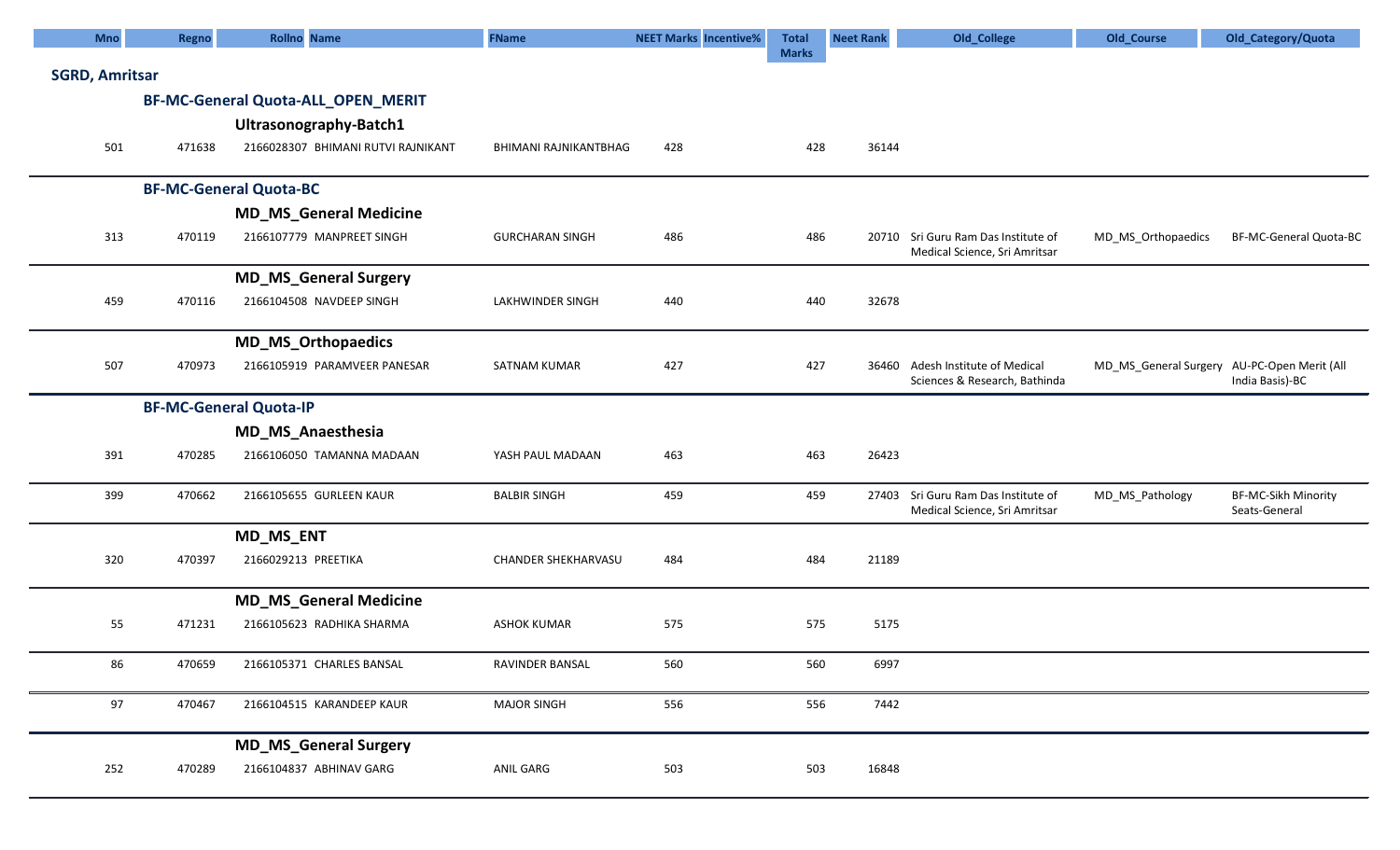| <b>Mno</b> |     | Regno  | <b>Rollno</b> Name           | <b>FName</b>           | <b>NEET Marks Incentive%</b> | <b>Total</b>        | <b>Neet Rank</b> | Old_College                                                          | Old_Course                | Old_Category/Quota                   |
|------------|-----|--------|------------------------------|------------------------|------------------------------|---------------------|------------------|----------------------------------------------------------------------|---------------------------|--------------------------------------|
|            | 254 | 470658 | 2166108005 MARSHAL NAGPAL    | <b>RAJIV KUMAR</b>     | 502                          | <b>Marks</b><br>502 | 17014            |                                                                      |                           |                                      |
|            |     |        |                              |                        |                              |                     |                  |                                                                      |                           |                                      |
|            | 271 | 470491 | 2166107933 JEEVAN KUMAR      | NARESH KUMAR           | 499                          | 499                 | 17709            |                                                                      |                           |                                      |
|            | 288 | 470257 | 2166105466 LOHIT SHARMA      | <b>SUDHIR SHARMA</b>   | 492                          | 492                 | 19224            |                                                                      |                           |                                      |
|            |     |        | MD_MS_Obst. & Gynae          |                        |                              |                     |                  |                                                                      |                           |                                      |
|            | 143 | 470531 | 2166104670 JAPJI KAUR SANDHU | RANJIT SINGH SANDHU    | 536                          | 536                 |                  | 10543 Sri Guru Ram Das Institute of<br>Medical Science, Sri Amritsar | MD_MS_Obst. & Gynae       | BF-MC-Sikh Minority<br>Seats-General |
|            |     |        | <b>MD_MS_Orthopaedics</b>    |                        |                              |                     |                  |                                                                      |                           |                                      |
|            | 199 | 470617 | 2166107727 ARPIT JAIN        | <b>BRISHBHAN JAIN</b>  | 518                          | 518                 | 13718            |                                                                      |                           |                                      |
|            | 228 | 470796 | 2166107968 SARANG MITTAL     | PAWAN KUMAR MITTAL     | 508                          | 508                 | 15816            |                                                                      |                           |                                      |
|            |     |        | <b>MD_MS_Paediatrics</b>     |                        |                              |                     |                  |                                                                      |                           |                                      |
|            | 123 | 470473 | 2166105135 HARSHITA          | <b>KRISHAN KUMAR</b>   | 544                          | 544                 | 9286             |                                                                      |                           |                                      |
|            |     |        | <b>MD_MS_Pathology</b>       |                        |                              |                     |                  |                                                                      |                           |                                      |
|            | 664 | 470154 | 2166105677 NAVJOT KAUR       | <b>BALWINDER SINGH</b> | 369                          | 369                 | 56141            |                                                                      |                           |                                      |
|            | 669 | 471145 | 2166107957 MANSIMRAN KAUR    | PARMINDER SINGH        | 366                          | 366                 |                  | 57281 Government Medical College,<br>Patiala                         | MD_MS_Biochemistry        | BF-GC-State Quota-IP                 |
|            | 701 | 470332 | 2166042696 SONAL             | KRISHAN KUMAR GOEL     | 352                          | 352                 | 62567            |                                                                      |                           |                                      |
|            |     |        | MD_MS_Radio-diagnosis        |                        |                              |                     |                  |                                                                      |                           |                                      |
|            | 10  | 470142 | 2166104624 SAKSHAM KHANNA    | RAJESH KHANNA          | 608                          | 608                 |                  | 2136 Government Medical College,<br>Amritsar                         | MD_MS_General<br>Medicine | BF-GC-State Quota-IP                 |
|            |     |        | Ultrasonography-Batch1       |                        |                              |                     |                  |                                                                      |                           |                                      |
|            | 729 | 470219 | 2166106024 AMIT BHARDWAJ     | <b>VIJAY BHARDWAJ</b>  | 333                          | 333                 | 69954            |                                                                      |                           |                                      |
|            |     |        | Ultrasonography-Batch2       |                        |                              |                     |                  |                                                                      |                           |                                      |
|            | 242 | 471631 | 2166106452 INDERRAJ SINGH    | <b>BALBIR SINGH</b>    | 505                          | 505                 | 16245            |                                                                      |                           |                                      |

BF-MC-General Quota-SC

MD\_MS\_Anaesthesia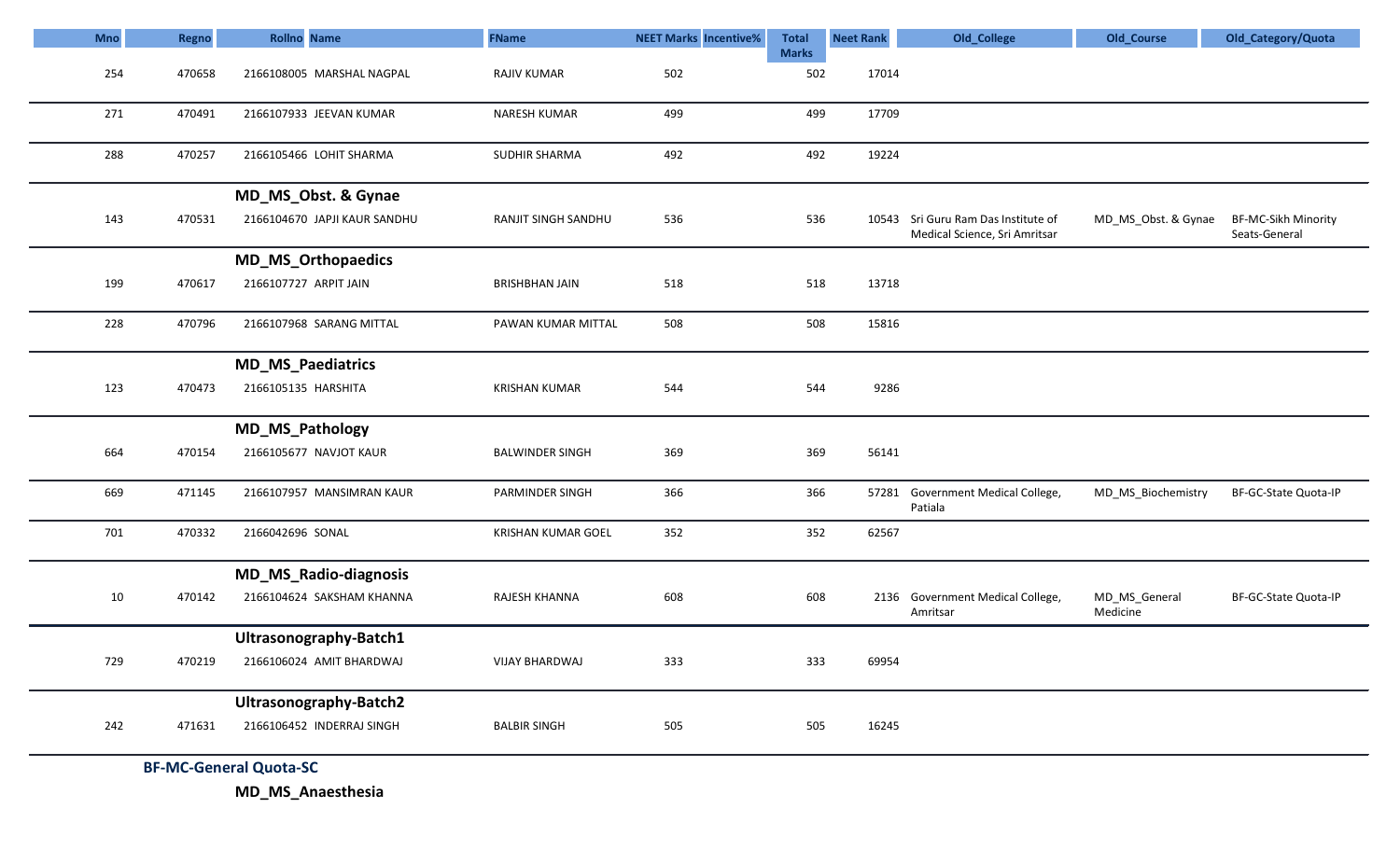| <b>Mno</b> | <b>Regno</b> | <b>Rollno</b> Name                                   | <b>FName</b>               | <b>NEET Marks Incentive%</b> |    | <b>Total</b> | <b>Neet Rank</b> | Old_College                                                      | Old_Course                                | Old_Category/Quota           |
|------------|--------------|------------------------------------------------------|----------------------------|------------------------------|----|--------------|------------------|------------------------------------------------------------------|-------------------------------------------|------------------------------|
|            |              |                                                      |                            |                              |    | <b>Marks</b> |                  |                                                                  |                                           |                              |
| 622        | 470440       | 2166105673 GUGNEET KAUR                              | <b>BALVINDER SINGH</b>     | 386                          |    | 386          | 50091            |                                                                  |                                           |                              |
|            |              | <b>MD_MS_Dermatology Venerology &amp; Leprosy</b>    |                            |                              |    |              |                  |                                                                  |                                           |                              |
| 454        | 470779       | 2166109696 JYOTI                                     | <b>GOURI SHANKAR</b>       | 441                          |    | 441          |                  | 32265 Sri Guru Ram Das Institute of                              | MD_MS_Paediatrics                         | BF-MC-General Quota-SC       |
|            |              |                                                      |                            |                              |    |              |                  | Medical Science, Sri Amritsar                                    |                                           |                              |
|            |              | <b>MD_MS_General Surgery</b>                         |                            |                              |    |              |                  |                                                                  |                                           |                              |
| 591        | 470072       | 2166105645 ROHIT BANGER                              | <b>AVTAR KISHAN</b>        | 400                          |    | 400          | 45198            |                                                                  |                                           |                              |
|            |              | MD_MS_Obst. & Gynae                                  |                            |                              |    |              |                  |                                                                  |                                           |                              |
| 590        | 470822       | 2166047064 NEHA                                      | ASHWANI KUMAR              | 400                          |    | 400          |                  | 45120 Sri Guru Ram Das Institute of                              | MD_MS_Tuberculosis &                      | BF-MC-General Quota-SC       |
|            |              |                                                      |                            |                              |    |              |                  | Medical Science, Sri Amritsar                                    | <b>Respiratory Medicine</b>               |                              |
|            |              | <b>MD_MS_Paediatrics</b>                             |                            |                              |    |              |                  |                                                                  |                                           |                              |
| 552        | 471633       | 2166105948 NITIN GANGERH                             | <b>SOHAN LAL</b>           | 319                          | 30 | 414.7        | 75959            |                                                                  |                                           |                              |
|            |              | <b>MD_MS_Pathology</b>                               |                            |                              |    |              |                  |                                                                  |                                           |                              |
| 782        | 470621       | 2166106175 DEEPALI                                   | <b>NARINDER KUMAR</b>      | 297                          |    | 297          | 85362            |                                                                  |                                           |                              |
|            |              |                                                      |                            |                              |    |              |                  |                                                                  |                                           |                              |
|            |              | <b>MD_MS_Radio-diagnosis</b>                         |                            |                              |    |              |                  |                                                                  |                                           |                              |
| 325        | 470486       | 2166042331 TANU                                      | <b>SITA RAM</b>            | 483                          |    | 483          |                  | 21435 Dayanand Medical College,<br>Ludhiana                      | MD_MS_Paediatrics                         | BF-PC-Management<br>Quota-SC |
|            |              | <b>MD_MS_Tuberculosis &amp; Respiratory Medicine</b> |                            |                              |    |              |                  |                                                                  |                                           |                              |
| 662        | 470139       | 2166106109 PARAMVIR SINGH                            | <b>KULDIP SINGH</b>        | 370                          |    | 370          | 55600            |                                                                  |                                           |                              |
|            |              | <b>BF-MC-Sikh Minority Seats-General</b>             |                            |                              |    |              |                  |                                                                  |                                           |                              |
|            |              | <b>MD_MS_Anaesthesia</b>                             |                            |                              |    |              |                  |                                                                  |                                           |                              |
| 412        | 470449       | 2166104741 ARSHDEEP KAUR                             | <b>SUKHDEEP SINGH</b>      | 455                          |    | 455          | 28659            |                                                                  |                                           |                              |
| 511        | 470284       | 2166104401 IMANJEET SINGH ARORA                      | <b>GURMEET SINGH ARORA</b> | 426                          |    | 426          | 36751            |                                                                  |                                           |                              |
|            |              |                                                      |                            |                              |    |              |                  |                                                                  |                                           |                              |
| 533        | 471160       | 2166107904 AMARBIR SINGH                             | MANGAL SINGH SANDHU        | 420                          |    | 420          | 38829            |                                                                  |                                           |                              |
|            |              | <b>MD_MS_Dermatology Venerology &amp; Leprosy</b>    |                            |                              |    |              |                  |                                                                  |                                           |                              |
| 81         | 470109       | 2166105618 NAVLEEN KAUR                              | ARVINDER SINGH             | 561                          |    | 561          |                  | 6769 Adesh Institute of Medical<br>Sciences & Research, Bathinda | MD_MS_Dermatology<br>Venerology & Leprosy | AU-PC-General Merit-IP       |